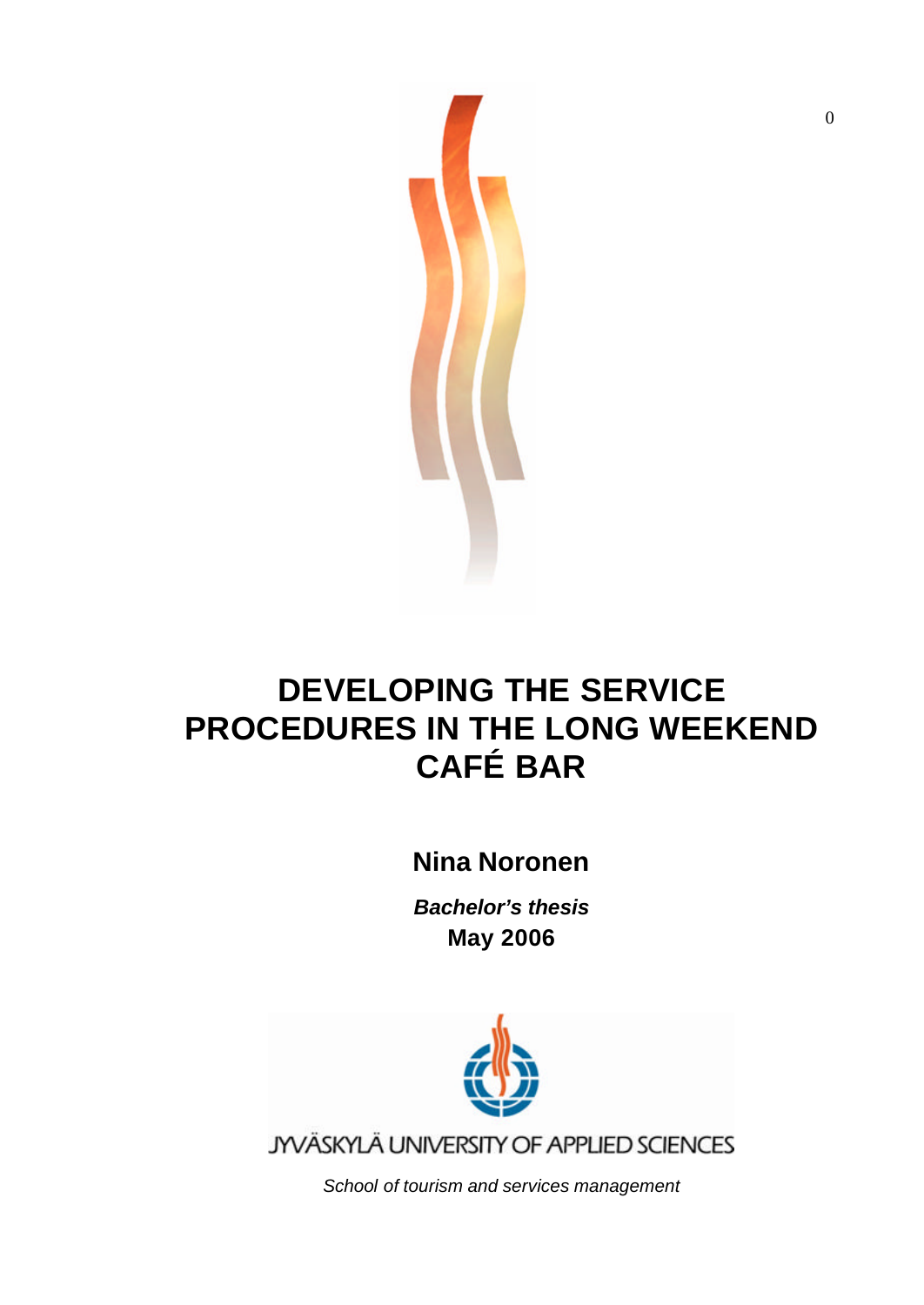18.04.06

| Author(s)<br>NORONEN, Nina                                                                                                                                                                                                                                                                                                                                                                                                                   | <b>Type of Publication</b><br><b>Bachelor's Thesis</b> |                     |
|----------------------------------------------------------------------------------------------------------------------------------------------------------------------------------------------------------------------------------------------------------------------------------------------------------------------------------------------------------------------------------------------------------------------------------------------|--------------------------------------------------------|---------------------|
|                                                                                                                                                                                                                                                                                                                                                                                                                                              | Pages<br>46                                            | Language<br>English |
|                                                                                                                                                                                                                                                                                                                                                                                                                                              | Confidential<br>Until                                  |                     |
| Title<br>DEVELOPING THE SERVICE PROCEDURES IN THE LONG WEEKEND CAFE<br><b>BAR</b>                                                                                                                                                                                                                                                                                                                                                            |                                                        |                     |
| Degree Programme<br>Degree Programme in Service Management                                                                                                                                                                                                                                                                                                                                                                                   |                                                        |                     |
| $\overline{Tutor(s)}$<br>RUTH-VIITANEN, Mira                                                                                                                                                                                                                                                                                                                                                                                                 |                                                        |                     |
| Assigned by<br>The Marriott Forest of Arden hotel and country club                                                                                                                                                                                                                                                                                                                                                                           |                                                        |                     |
| Abstract<br>The aim of this thesis was to analyze and develop the service procedures in the Long<br>Weekend café bar and its patio area, which doubles the seats during the summer<br>season. The main focus was to find out how the quality of service can be improved to<br>gain extra revenue.                                                                                                                                            |                                                        |                     |
| The analysis was done with the service quality gap analysis model when working on<br>the specific restaurant. The thesis combined both theory and personal experience to<br>receive reliable results. The analysis model used identified gaps in the service quality<br>to find out which parts of the service needed improving.                                                                                                             |                                                        |                     |
| The results identified mainly the need for training and communication between<br>departments in the hotel. Also the need for proper advertising of the restaurant was<br>established. Since the hotels' sales staff creates customer contacts, the development<br>of packages and special parties in co-operation found out to be crucial. All the results<br>were gathered in a manner that the manager may take them straight into action. |                                                        |                     |
| Since this bachelor's thesis is a very specific project, its only purpose is to give<br>information and ideas of one part of the hotel's operation. This sort of work has not<br>been done before in this hotel and it only has value on the Long Weekend café bar.<br>The future for the restaurant depends completely of the management team and their<br>willingness to use new ideas for their advantage.                                |                                                        |                     |
| Keywords<br>Service quality, service procedures, café bar                                                                                                                                                                                                                                                                                                                                                                                    |                                                        |                     |
| Miscellaneous                                                                                                                                                                                                                                                                                                                                                                                                                                |                                                        |                     |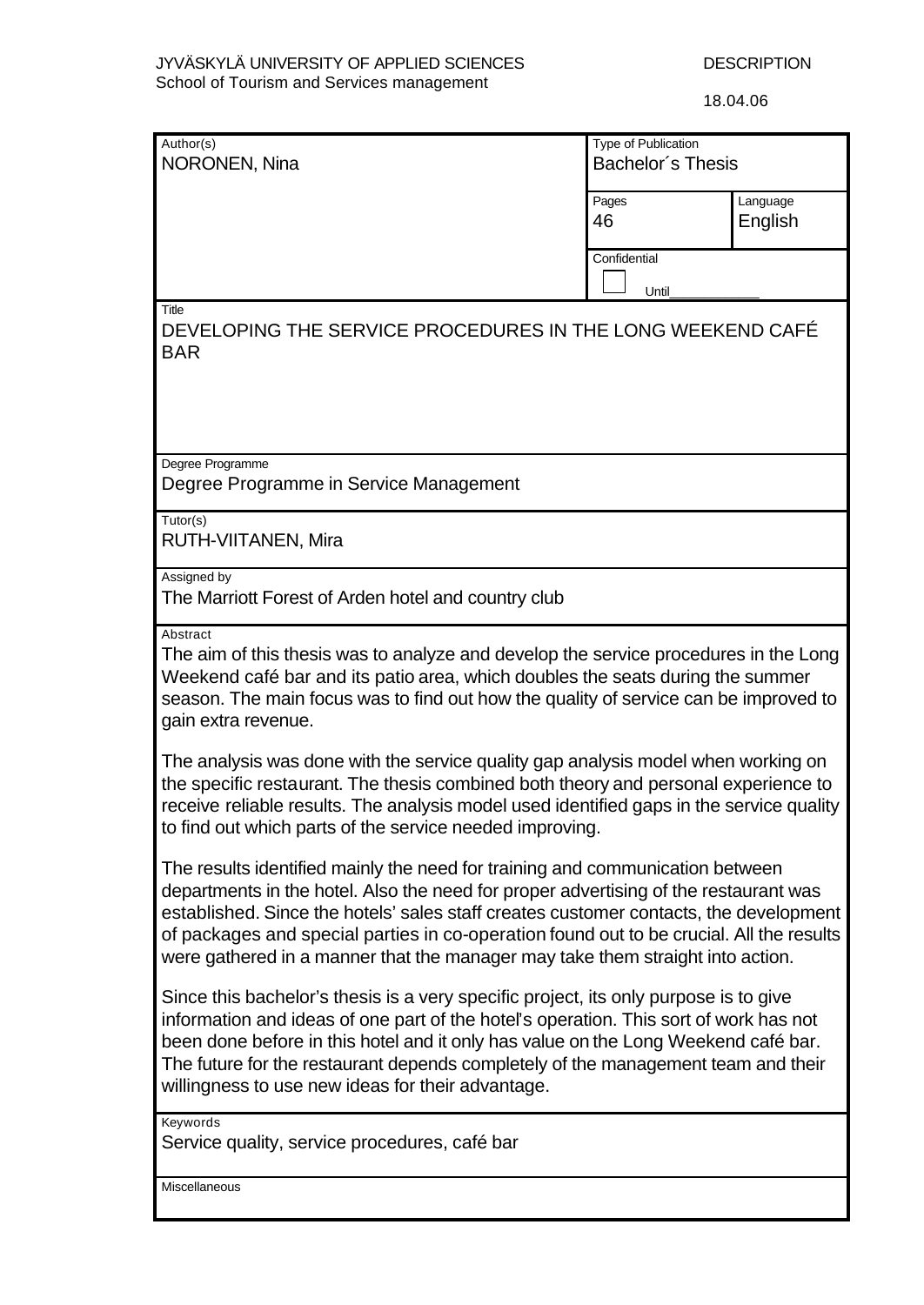| Tekijä(t)                                                                                                                                                                                                                                                                                                                                                                                                                                                                                                                                                                                                                                                                                                                                                                                                                                                                                                                                                                                                                                                                                                                                                                                                                                                                                                                                                                                                                                                      | Julkaisun laji       |                 |  |
|----------------------------------------------------------------------------------------------------------------------------------------------------------------------------------------------------------------------------------------------------------------------------------------------------------------------------------------------------------------------------------------------------------------------------------------------------------------------------------------------------------------------------------------------------------------------------------------------------------------------------------------------------------------------------------------------------------------------------------------------------------------------------------------------------------------------------------------------------------------------------------------------------------------------------------------------------------------------------------------------------------------------------------------------------------------------------------------------------------------------------------------------------------------------------------------------------------------------------------------------------------------------------------------------------------------------------------------------------------------------------------------------------------------------------------------------------------------|----------------------|-----------------|--|
| NORONEN, Nina                                                                                                                                                                                                                                                                                                                                                                                                                                                                                                                                                                                                                                                                                                                                                                                                                                                                                                                                                                                                                                                                                                                                                                                                                                                                                                                                                                                                                                                  | Opinnäytetyö         |                 |  |
|                                                                                                                                                                                                                                                                                                                                                                                                                                                                                                                                                                                                                                                                                                                                                                                                                                                                                                                                                                                                                                                                                                                                                                                                                                                                                                                                                                                                                                                                | Sivumäärä            | Julkaisun kieli |  |
|                                                                                                                                                                                                                                                                                                                                                                                                                                                                                                                                                                                                                                                                                                                                                                                                                                                                                                                                                                                                                                                                                                                                                                                                                                                                                                                                                                                                                                                                | 46                   | Englanti        |  |
|                                                                                                                                                                                                                                                                                                                                                                                                                                                                                                                                                                                                                                                                                                                                                                                                                                                                                                                                                                                                                                                                                                                                                                                                                                                                                                                                                                                                                                                                | Luottamuksellisuus   |                 |  |
|                                                                                                                                                                                                                                                                                                                                                                                                                                                                                                                                                                                                                                                                                                                                                                                                                                                                                                                                                                                                                                                                                                                                                                                                                                                                                                                                                                                                                                                                | <del>Sa</del> lainen | saakka          |  |
| Työn nimi<br>PALVELUPROSESSIEN KEHITTÄMINEN THE LONG WEEKEND CAFE BAR -<br><b>RAVINTOLASSA</b>                                                                                                                                                                                                                                                                                                                                                                                                                                                                                                                                                                                                                                                                                                                                                                                                                                                                                                                                                                                                                                                                                                                                                                                                                                                                                                                                                                 |                      |                 |  |
| Koulutusohjelma<br>Palvelujen tuottamisen ja -johtamisen koulutusohjelma                                                                                                                                                                                                                                                                                                                                                                                                                                                                                                                                                                                                                                                                                                                                                                                                                                                                                                                                                                                                                                                                                                                                                                                                                                                                                                                                                                                       |                      |                 |  |
| Työn ohjaaja(t)<br>RUTH-VIITANEN, Mira                                                                                                                                                                                                                                                                                                                                                                                                                                                                                                                                                                                                                                                                                                                                                                                                                                                                                                                                                                                                                                                                                                                                                                                                                                                                                                                                                                                                                         |                      |                 |  |
| Toimeksiantaja(t)<br>Marriott Forest of Arden hotel and countryclub                                                                                                                                                                                                                                                                                                                                                                                                                                                                                                                                                                                                                                                                                                                                                                                                                                                                                                                                                                                                                                                                                                                                                                                                                                                                                                                                                                                            |                      |                 |  |
| Tiivistelmä<br>Opinnäytetyön aiheena oli analysoida ja kehittää palveluprosesseja The Long<br>Weekend cafe bar -ravintolassa ja sen terassi alueella. Päätarkoituksena oli<br>selvittää kuinka palveluprosesseja voidaan kehittää jotta myynti kasvaisi.<br>Analysoinnissa käytettiin kuiluanalyysia ja aineisto koottiin työskennellessä<br>kyseisessä ravintolassa. Työssä yhdistettiin teoriaa sekä henkilökohtaisia taitoja ja<br>kokemusta. Kuiluanalyysin tarkoituksena oli selvittää mitä osia ravintolan palvelussa<br>tarvitsee parantaa, jotta päästäisiin yhtiön antamiin tavoitteisiin.<br>Tuloksissa tuli ilmi ennen kaikkea tarve henkilökunnan kouluttamiseen sekä<br>kommunikoinnin lisäämiseen eri osastojen välillä. Lisäksi tarve mainostamiseen tuli<br>esille, jotta ravintola tulisi tutuksi paikalliselle väestölle. Koska hotellin<br>myyntihenkilökunta tekee suurimman osan asiakaskontaktien luonnista, yhteistyö<br>erilaisten golf-pakettien luomiseksi tuli myös esille. Tulokset koottiin niin, että<br>ravintolapäällikkö voi halutessaan ottaa ne käyttöönsä vaivattomasti.<br>Tämä opinnäytetyö oli hyvin yksityiskohtainen projekti, jolla on arvoa ainoastaan<br>kyseiselle ravintolalle. Samanlaista työtä ei ole aiemmin tehty tälle hotellille, joten<br>tarve palvelun kehittämiseen oli suuri. Tuloksien käyttö tulevaisuudessa riippuu tosin<br>hotellin johtajista ja heidän halukkuudestaan käyttää uusia ideoita. |                      |                 |  |
| Avainsanat (asiasanat)<br>Palvelun laatu, palveluprosessit, kahvila, ravintola                                                                                                                                                                                                                                                                                                                                                                                                                                                                                                                                                                                                                                                                                                                                                                                                                                                                                                                                                                                                                                                                                                                                                                                                                                                                                                                                                                                 |                      |                 |  |
| Muut tiedot                                                                                                                                                                                                                                                                                                                                                                                                                                                                                                                                                                                                                                                                                                                                                                                                                                                                                                                                                                                                                                                                                                                                                                                                                                                                                                                                                                                                                                                    |                      |                 |  |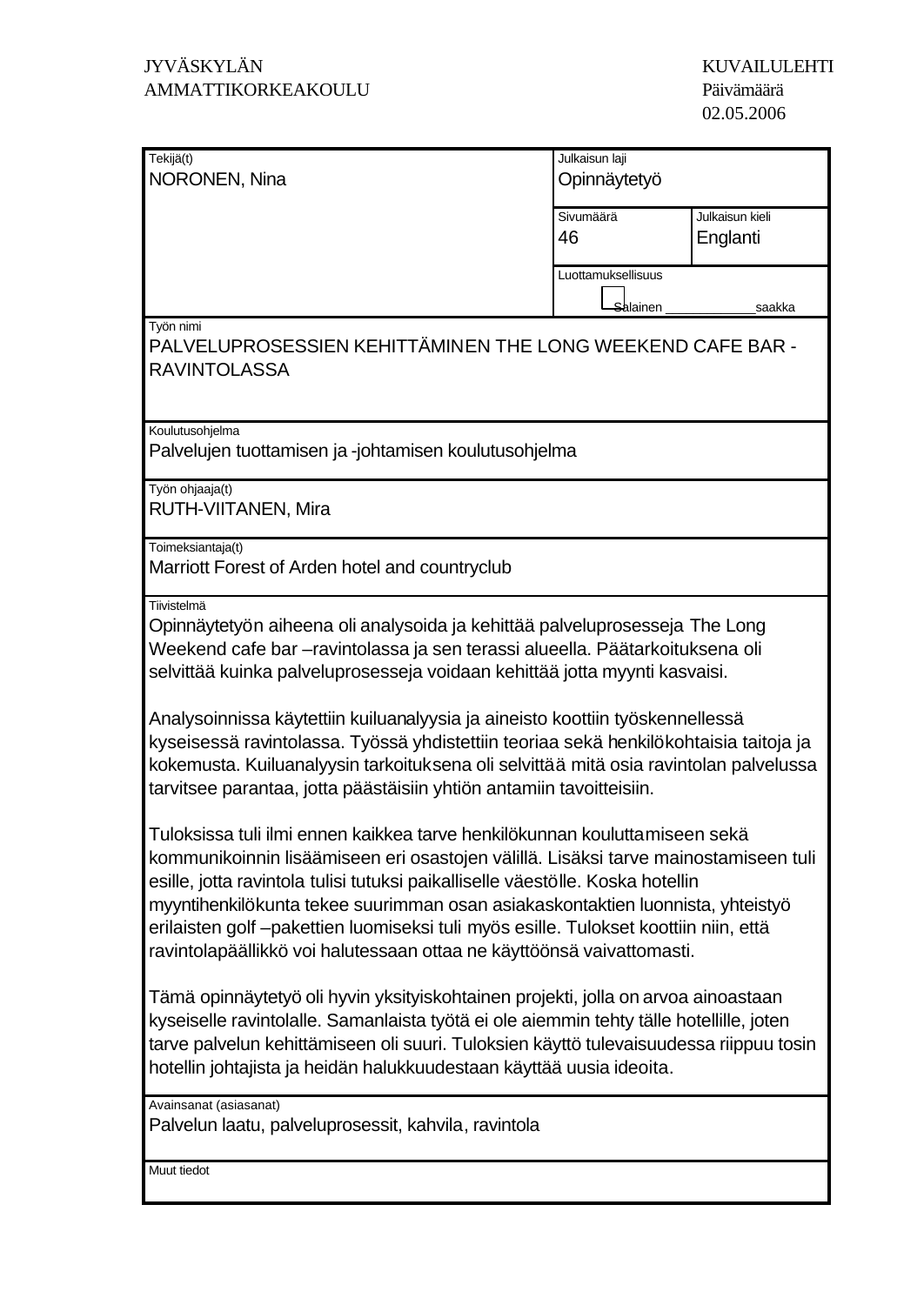## **CONTENTS**

| 2 MARRIOTT FOREST OF ARDEN HOTEL AND COUNTRY                  |  |
|---------------------------------------------------------------|--|
|                                                               |  |
|                                                               |  |
| 3.3 THE EFFECT OF COMPETITION ON THE LONG WEEKEND CAFÉ BAR 12 |  |
|                                                               |  |
| 5 ANALYZING THE SERVICE PROCEDURES 14                         |  |
|                                                               |  |
|                                                               |  |
|                                                               |  |
|                                                               |  |
|                                                               |  |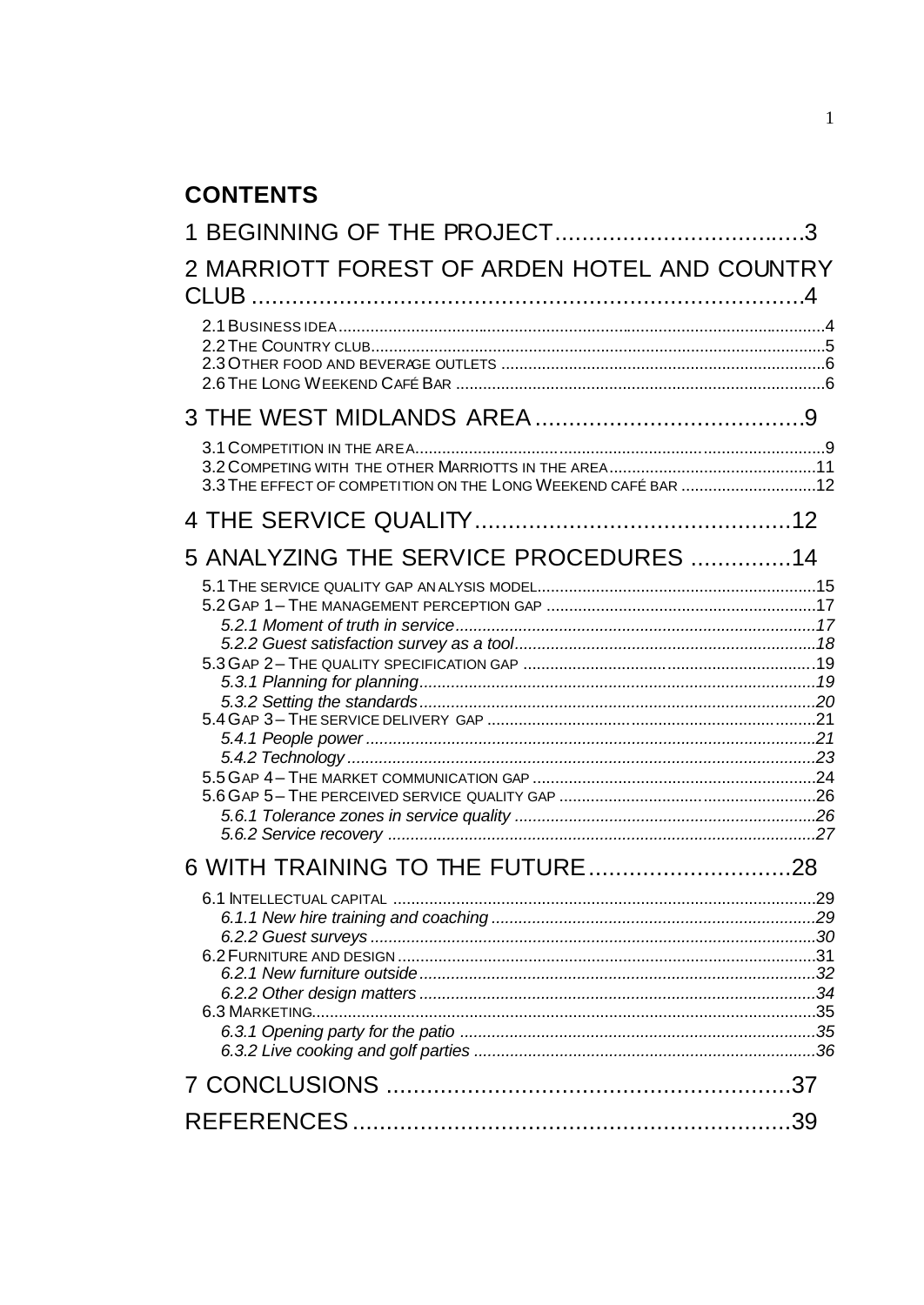## **PHOTOS**

## **FIGURES**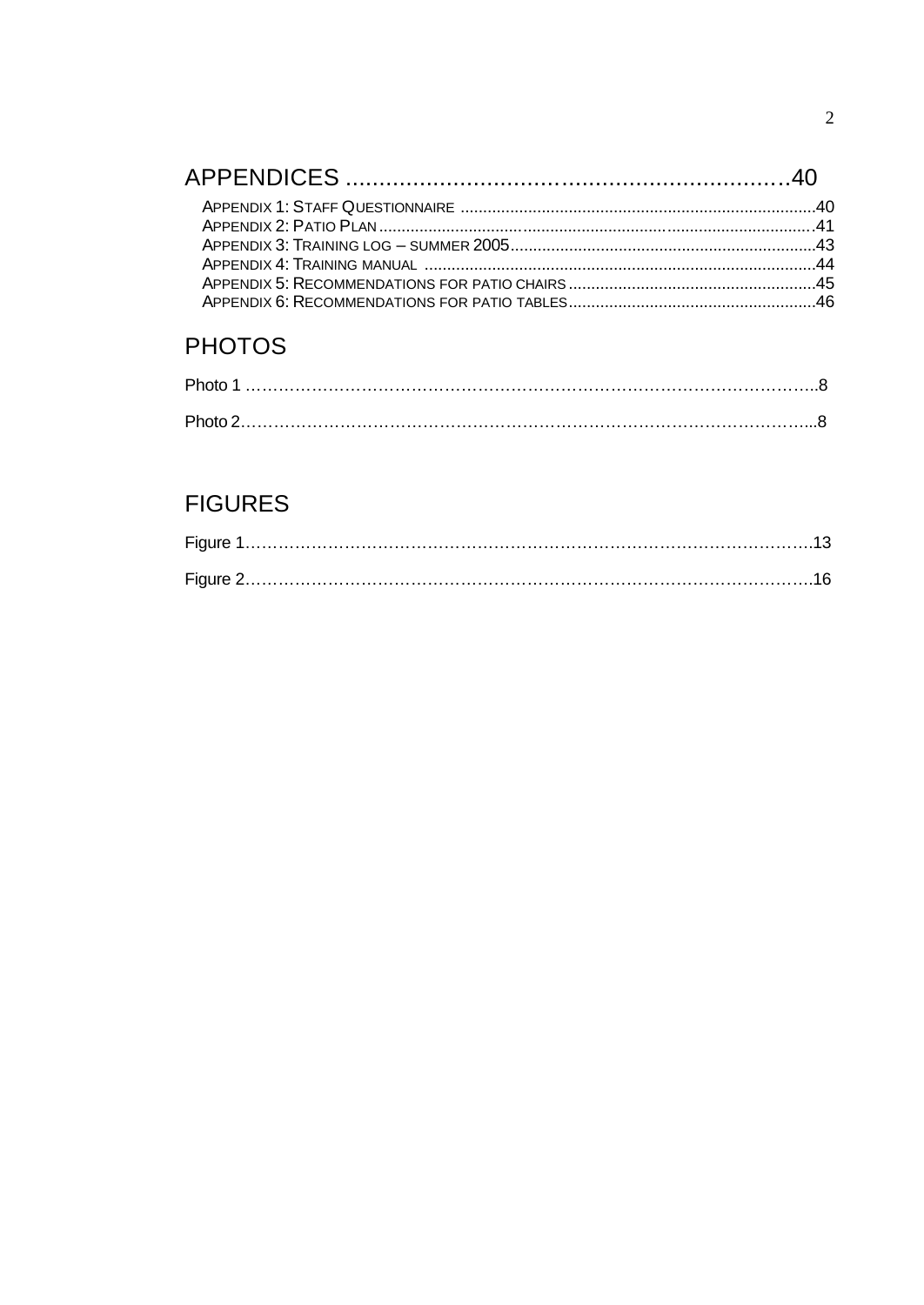## **1 BEGINNING OF THE PROJECT**

The aim of this bachelor's thesis was to analyze and develop service procedures in The Long Weekend Café Bar and its patio area. The main purpose of the study was to find out how the quality of service can be improved to gain extra revenue. The information was gathered with the service quality gap analysis model when working in the specific restaurant. In the thesis both theory and personal experience benefit to the study. The results were gathered from the gap analysis to receive development ideas for the restaurant. A similar study has not been done before for the hotel so there was no previous knowledge on the subject.

The patio area doubles the amount of seats in the Long Weekend café bar during the summer season and creates a lot of opportunities for larger sales. Therefore the planning for each summer has been extensive to make sure the procedures are on place and everything runs smoothly. Budget for each year has been minimal and the money has mostly been used to buy new chairs to replace the broken ones or purchase sun-umbrellas. The true potential of the outside area has never been explored although every year the effort has been made.

For summer 2005 a patio plan was written after conducting a small staff survey (Appendix 1) and talking to different levels of management. As the spring was warm, the opening of the area was sudden and involved only placing the furniture outside. Unfortunately the procedures were not in place yet and most of the staff training happened whilst the patio was already up and running (Appendix 2). So the plan was there but late in regards of smooth operation from the beginning. Obviously like any other plan, the patio plan changed during the summer and the real needs to improve the system and procedures were noticed. Also the staff training and motivation were constant throughout the summer which was not expected (Appendix 3).

After the summer the need to analyse the system and procedures came obvious as there is always room for improvement. After proper analysis, good and solid solutions can be found and be ready on time for summer 2006.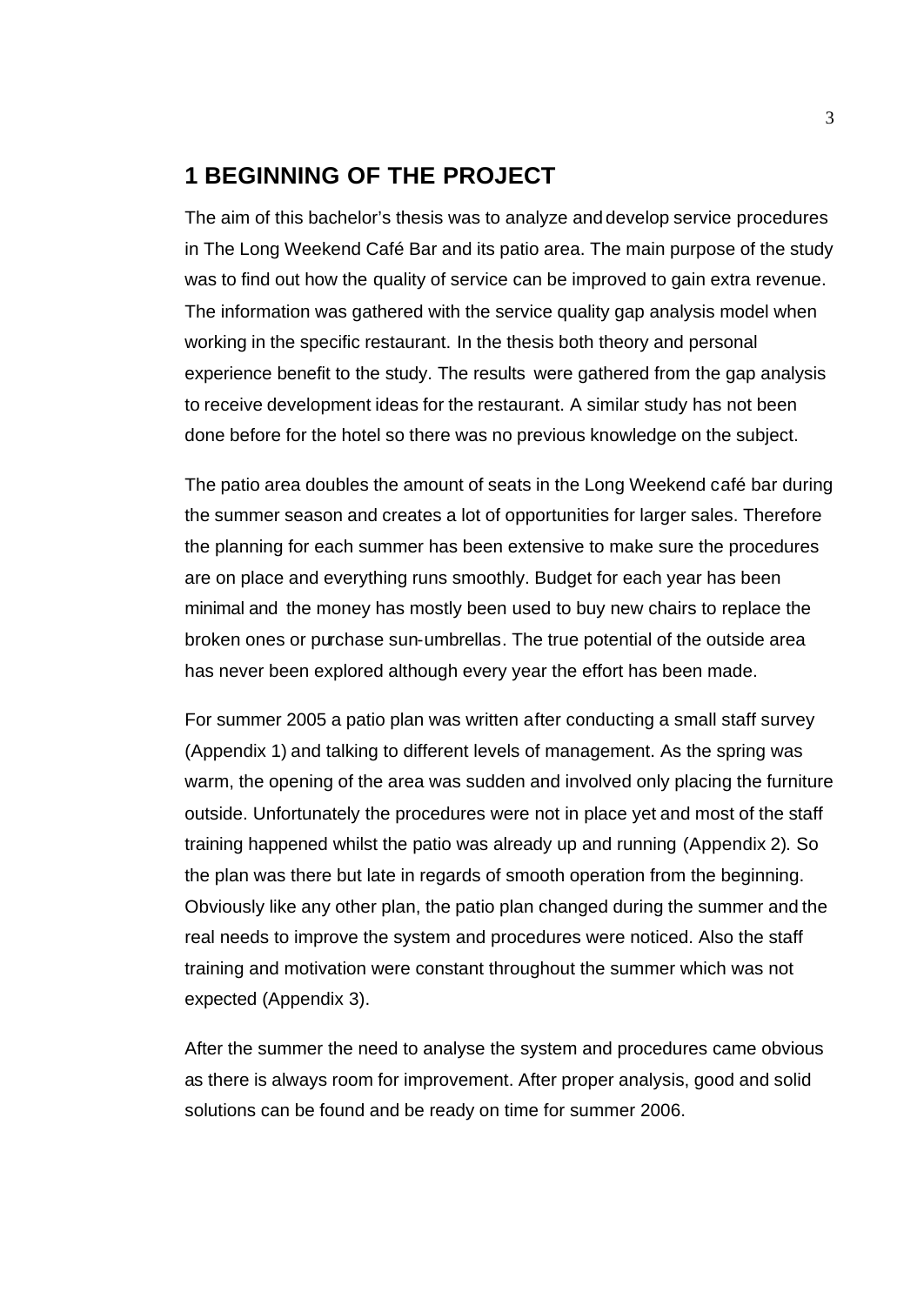## **2 MARRIOTT FOREST OF ARDEN HOTEL AND COUNTRY CLUB**

The Marriott Forest of Arden hotel and country club is a four star rated hotel situated in the English countryside near the city of Birmingham. (Marriott International Inc. 1996-2006.) The hotel has 214 bedrooms and caters for both business and pleasure travelers. The Forest of Arden has over 400 employees, including the sales office, human resources and the green keepers, who work on the grounds. The hotel's main attraction is golf and it has been a host for the British Masters for the last three years.

The Forest of Arden is a part of the Marriott International hotel chain, which has hotels in 65 different countries and has 133 000 employees. (Marriott International Inc. 1996-2006.) Marriott Lodging operates and franchises hotels under many brands and the Forest of Arden is part of Marriott hotels and resorts, which is the flagship brand, providing consistent, dependable and genuinely caring service. Other brands include JW Marriott hotels and resorts, Renaissance hotels and resorts, Courtyard by Marriott and Marriott Executive Apartments.

#### *2.1 Business idea*

The business idea thinking was started by Norman in 1976 and it looks into the compatibility of the questions what, how and to whom is the business designed for. (Niittykangas, 2005, 3.) The Marriott Forest of Arden offers comprehensive services with hotel rooms, leisure services and food and beverage outlets. The aim is to offer everything the customer needs under the same roof, when on a holiday or a business trip. The clientele can be divided clearly into two: business or pleasure trave llers. Therefore the customers are mainly adults but the company's aim is to offer something for all the ages.

The main goal of Marriott International hotels is to be the best hotel group by offering "the most valuable assistance, information and support in a uniquely warm and caring manner". This statement is printed on the "Spirit to Serve" – basics card, which every employee has and have to carry with them at all times.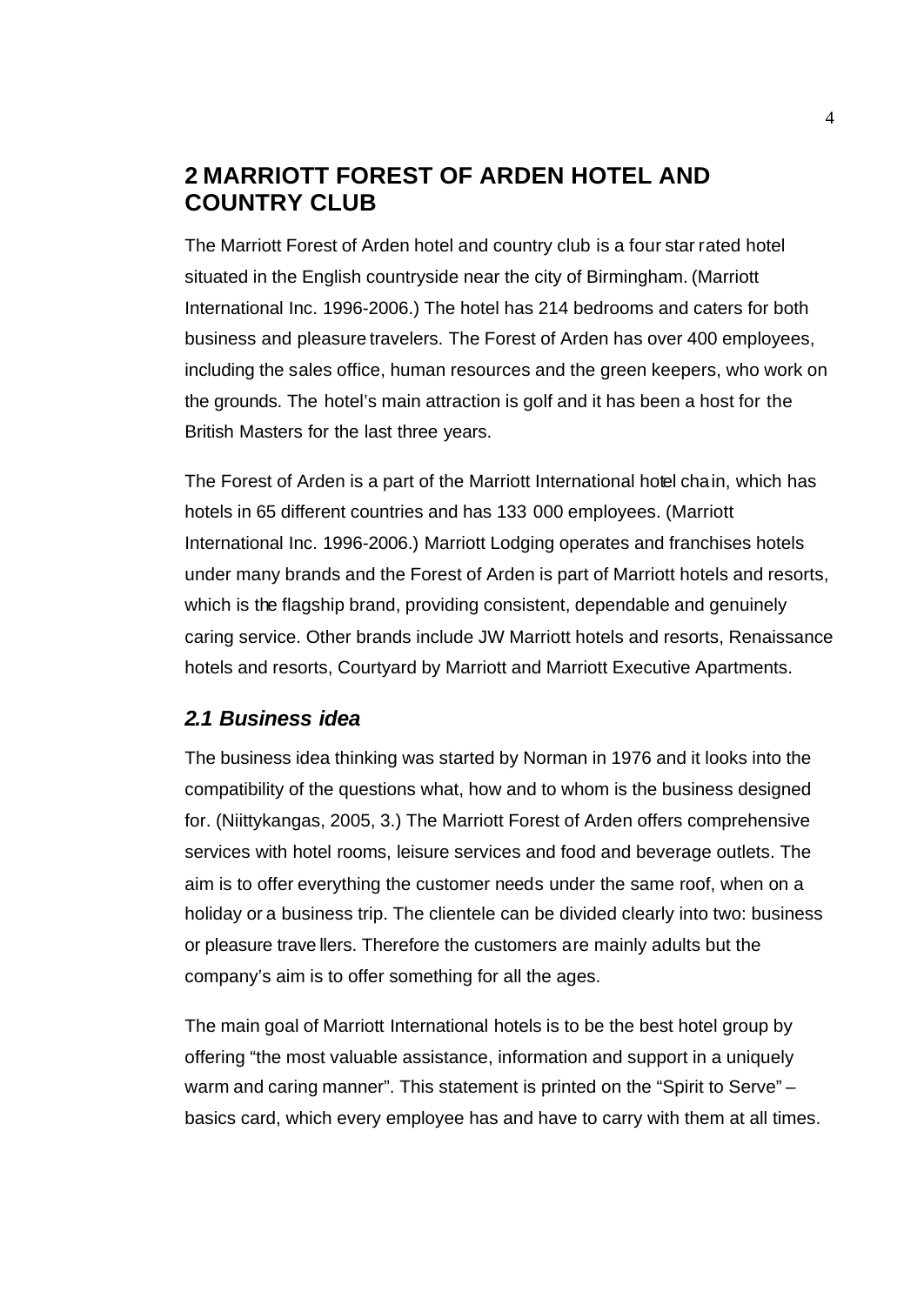The Marriott group is bringing forward the idea of Marriott way and culture which main slogan is "People first" (Marriott UK, Ireland, Middle East and Africa, 1996- 2006). This represents the fact that without the employees there would be no one to conduct the service so the associates are the main asset for the company.

The same idea is defined by Johnston and Clark (2001, 9) "Customers therefore judge the quality of the service on the experience as well as the outcome". All of the phases in the service distributes to the customer's experience of it. Marriott declares that they have understood this already 75 years ago and are still operating to the same principles (Marriott UK, Ireland, Middle East and Africa, 1996-2006). The company values involve the employees by training and a performance reward –system. But in the end this is done for the customers as Willard Marriott's goal in 1927 was "Do whatever it takes to take care of the customer" (Marriott International Inc. 1996-2006).

#### *2.2 The Country club*

The country club is divided into golf, leisure and a health and beauty spa. The hotel sells memberships for the public which includes either leisure or golf membership or both and this entitles free or discounted use of the facilities. There are two 18- hole golf courses; the championship course Arden and the resort course Aylesford. The amenities also include golf academy, putting green and halfway house. The main season runs from April to September but both courses are open throughout the year subject to weather.

The leisure facilities include swimming pool, Jacuzzi, sauna, steam room, tennis court and fully equipped gym. All these are complimentary to the hotel guests. The employees are fully trained lifeguards and fitness instructors. The leisure club holds swimming schools and private lessons as well as fitness classes, for example Pilates. It is also possible to get private lessons from the fitness instructors.

The Cedarwood spa which offers beauty treatments and pamper days was refurbished last year and has now multiple treatment rooms and a relaxation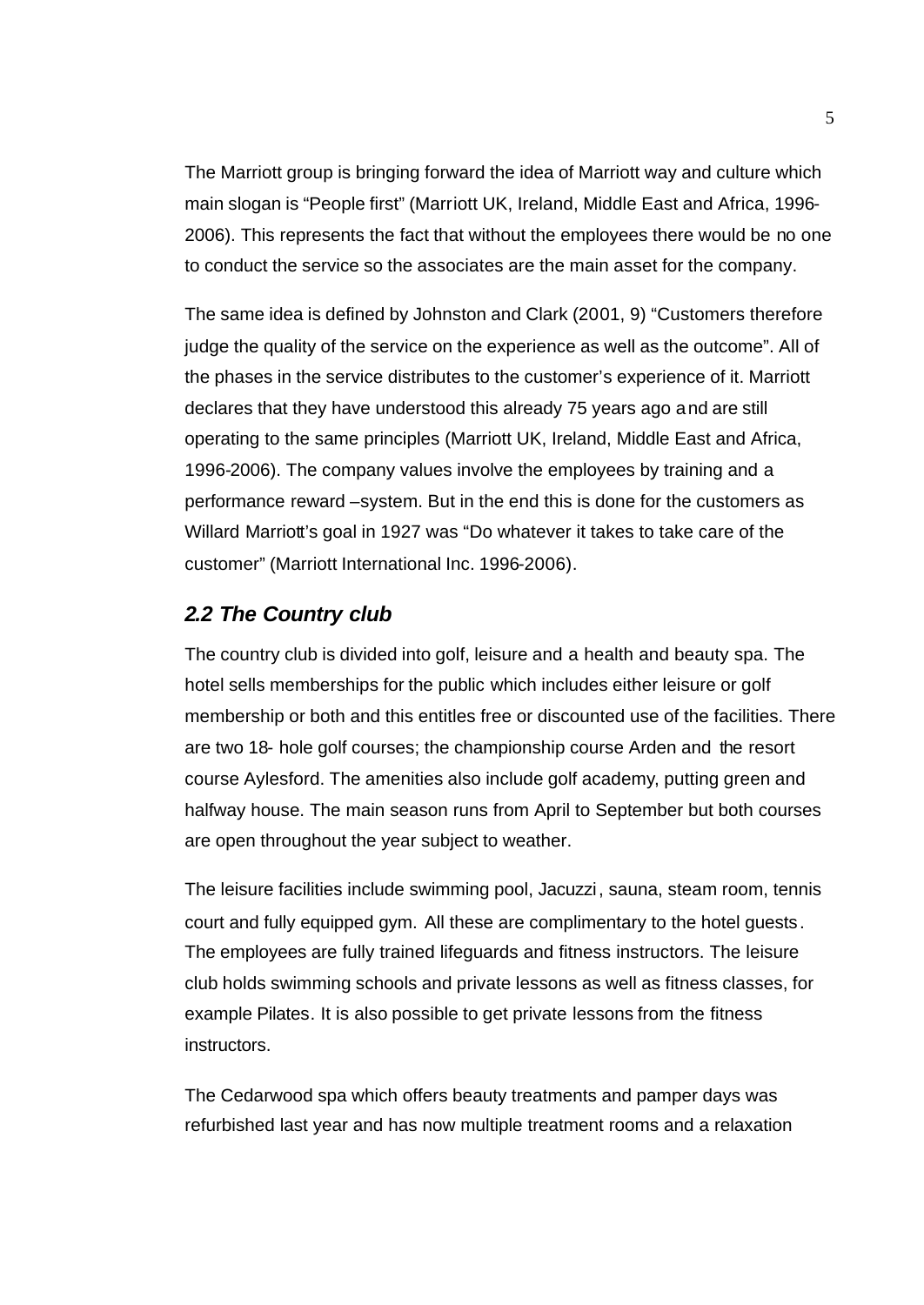area. The treatments include for example massages, manicures, pedicures and facials and are conducted by trained staff.

#### *2.3 Other food and beverage outlets*

Besides leisure breaks, the Forest of Arden draws customers to conferences and private dinners. The conference and banqueting facilities include 17 meeting rooms and a business centre. During the summer season a marquee is set up next to the hotel and caters mostly for weddings, parties and golf days. Most of the meeting rooms can be used for private dinners and they can cater up to 250 people in the same room. The facilities also include four private bars.

The Broadwater is a Mediterranean, formal style restaurant and it is open for breakfast and dinner and from order for lunch. It can cater up to 220 people and has also a terrace area for barbeques. The breakfast is served for the in-house guests from 6.00 to 11.00 from buffet table. Dinner is served from 19.00 to 22.00 and both a la carte and set menus are available. During the weekends a threecourse gala buffet is also served. On weekdays lunch is served for parties between 12.30 and 14.00 and on Sundays seating is from 13.00 to 14.00. The whole restaurant is non-smoking and the Cocktail bar which is located next to the restaurant provides drinks for the diners.

The hotel has 24 hour license to serve alcohol for in-house guests and the Cocktail bar serves as residents bar. The opening time is 10.00 throughout the week and the closing time depends on how many residents stay in the bar. Usually this is between midnight and 5.00 in the morning. The Cocktail bar serves coffees, bar snacks, alcoholic and non-alcoholic drinks all day. Smoking is allowed throughout the bar and there is also a patio area with wooden furniture overlooking the golf course and the forest.

#### *2.6 The Long Weekend Café Bar*

The bistro style restaurant caters for both in-house guests and the hotels' leisure and golf members. The Long Weekend is open from 7.30 in the morning, serving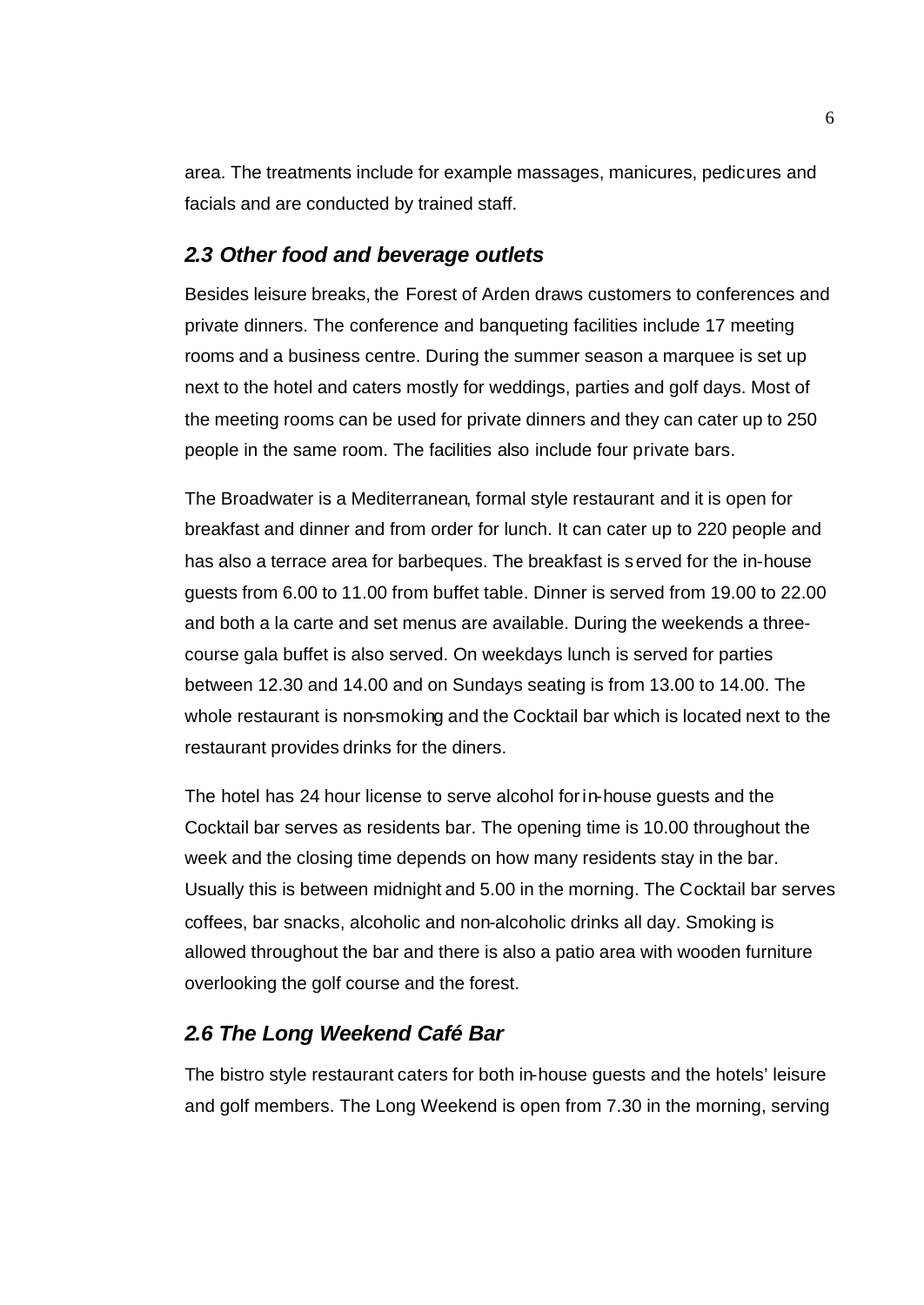coffees and light breakfasts until 10.00. There are two menus, one for the daytime, serving from 10.00 until 18.00, and one for the evening, 18.00 until 22.00. The restaurant closes at 23.00. The all day menu mainly consists of sandwiches and light meals when the evening dining has been created to offer two- or three course meals. The restaurant is family orientated and there is own children's menu and some of the meals in the main menu are offered for half price.

The Long Weekend seats up to 70 inside the restaurant and 50 outside during the summer period. Inside the area is divided into two; smoking and nonsmoking, with the bar in the middle of these two. The entrance to the restaurant is from the non-smoking side, with the possibility of walking to either the hotels' main reception or the golf reception. The doors to the patio area open from the smoking section and this is also used as a fire exit. The view from the patio is towards the Arden golf course and the patio area is located between the entrance to golf reception and the entrance to one of the banqueting suites.

The décor in the Long Weekend is sporty with bright colours and one of the main features is pictures and photos of the sporting heroes. The restaurant has four televisions: two in the non-smoking side and one big screen and one normal television in the smoking side. According to the theme, sport is always shown. Tables and chairs are wooden without table cloths to emphasize the casual look.

7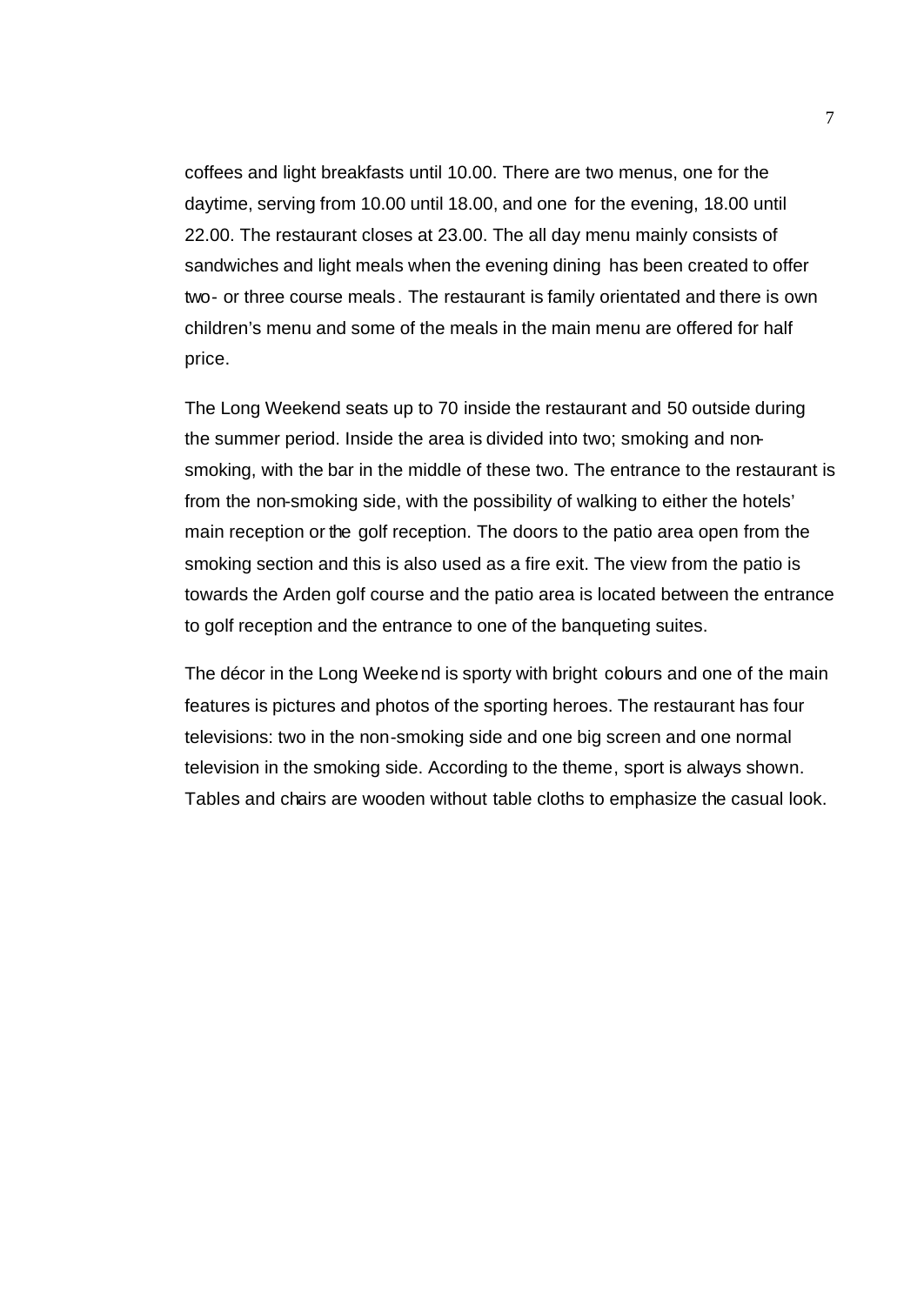

PHOTO 1: Patio area of the Long Weekend Café Bar

For the last few summers the patio furniture has been the same beige and green coloured and water resistant. A year ago two big umbrellas were put up against the sun and due to their weight, they can not be moved. The area is fenced with flower benches which also makes the patio look better. Not much can be done to the actual layout of the patio since there is a ramp for disabled access and the exits from the function suite come out to the patio.



PHOTO 2: Entrance to the patio area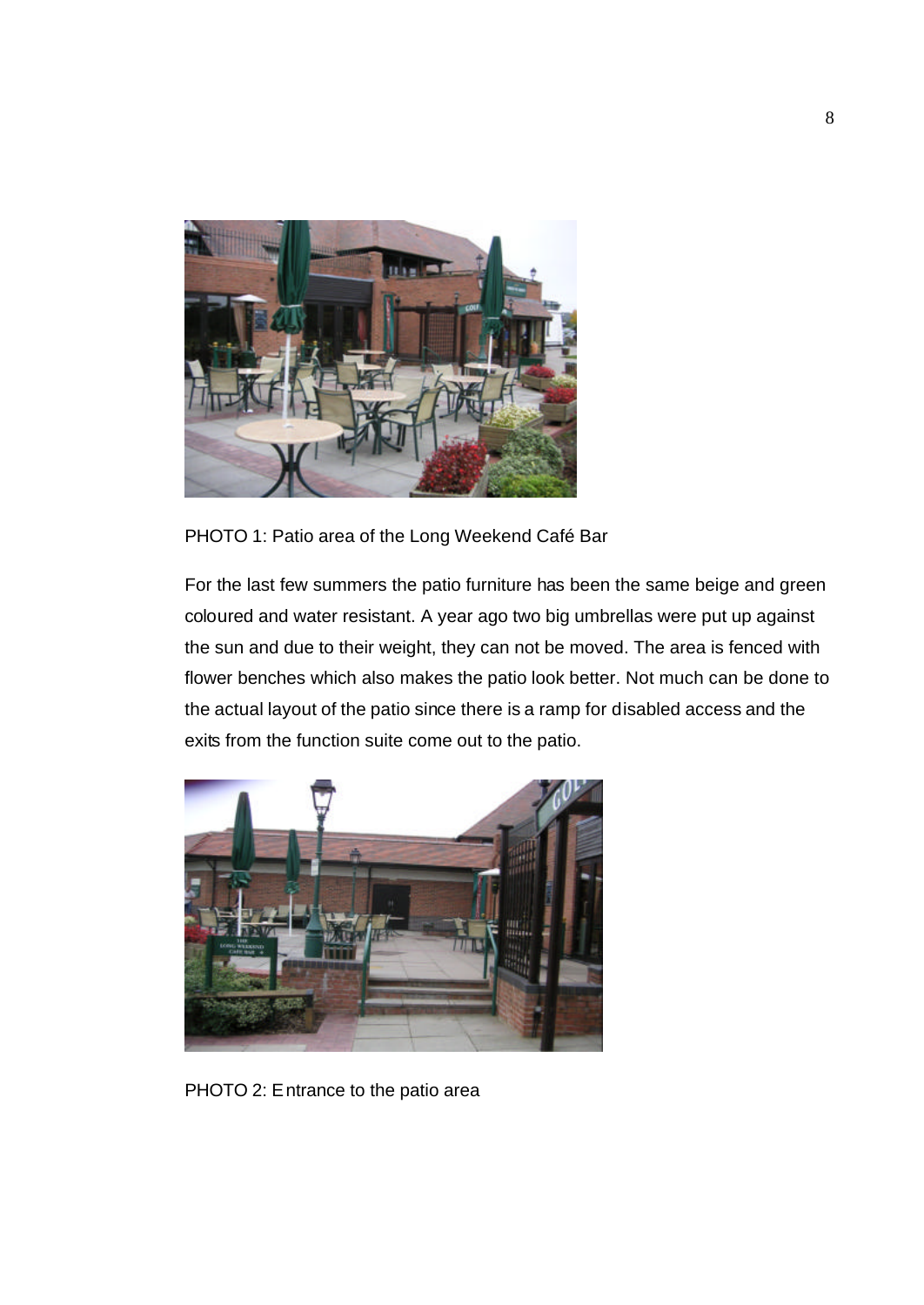#### **3 THE WEST MIDLANDS AREA**

The Marriott Forest of Arden hotel is situated in the small town of Meriden which is said to be the exact middle point of England. The second biggest city in the United Kingdom, Birmingham is only 30 -minute drive away. Also the Birmingham International airport, train- and bus station and the National Exhibition Centre (NEC) are nearby. There are a lot of attractions like the National Motorcycle museum in the area which all benefit the hotel with more clientele. But this also means more competition as there are many other hotels in the area. Analysing the competition is not vital information for this project but it is necessary to understand the area where the hotel operates.

#### *3.1 Competition in the area*

The one matching the Forest of Arden with similar facilities and services is the De Vere Belfry but the hotel has three golf courses and their own night club. (De Vere hotels, 2006.) De Vere Belfry is therefore a serious competitor when it comes to golf days and conferences that mix business and pleasure. Also, many families might prefer them as the hotel has more leisure activities than Forest of Arden. But it has been known that the Forest of Arden has received business from companies that have left De Vere Belfry due to not being satisfied with service they were getting.

From the business travellers' point of view, the Forest of Arden has few competitors and this is mainly due to location. For example the Hyatt Regency Birmingham (Hyatt hotels, 2006.) is situated in the Birmingham city centre and has three restaurants and bars; all of them offering food and drink. The Aria restaurant is offering special deals for concert goers; therefore the hotel might interest customers who are looking for more cultural activities. The Hyatt Regency has only five conference rooms, but one of them is a ballroom and the hotel has direct link to the International Conference Centre (ICC) which can cater for 3500 people. Due to the location in the middle of the city centre, the hotel might attract more conferences because transportation is much easier than to the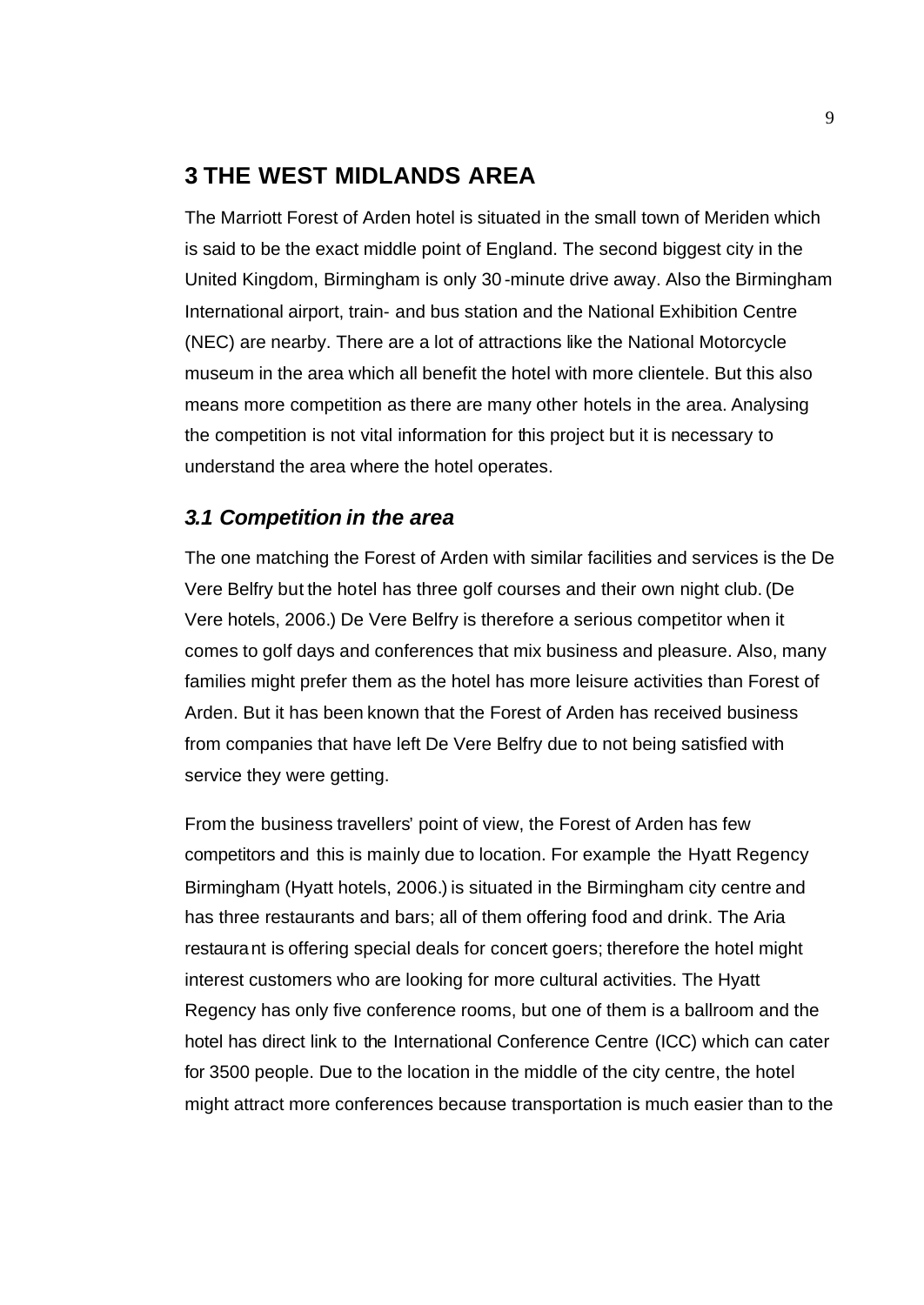countryside. In a way, the Forest of Arden can not compete with the Hyatt Regency because it is impossible to fit 3500 people to any of the Forest of Arden's meeting rooms. But the hotel can compete with the Hyatt Regency when it comes to smaller conferences and private dinners and the advantage is the Forest of Arden's surroundings and environment.

Continuing from the business trave llers point of view, there are two hotels near to the National Exhibition Centre (NEC), which attracts customers attending to different fair and exhibitions. First one of them is very similar to Forest of Arden with the size, but the Crowne Plaza (Crowne Plaza hotels, 2001-2006.) offers services that outcome the Marriott. They have a complimentary area shuttle within two mile radius which includes the airport, the international train station and the NEC. This could work as an advantage because after days' work in an exhibition, guests wish to get to their relaxing hotel rooms as quickly as possible. Otherwise the Crowne Plaza does not have as many services as the Forest; they have no swimming pool and only one restaurant and a cocktail lounge. The Crowne Plaza has only six meeting rooms, but the main function of the hotel is to accommodate business guests from the area. The hotel also tries to attract general public who are leaving to holidays from the Birmingham international airport with park and ride offers.

The other one near the NEC is the Hilton Birmingham Metropole (Hilton hotels, 2006.) which is a lot bigger than the Forest of Arden with almost 800 bedrooms, three restaurants and 33 meeting rooms. Otherwise the hotel's main function is very similar to the Crowne Plazas'. As a brand the Hilton might attract more than the Marriott due to the number of hotels in the Midlands area only. Very similar to the Birmingham Metropole one, there are Hiltons in the cities of Coventry, Leicester and Warwick. About 40 minute drive away from Birmingham in Tewkesbury is also a Hilton hotel and country club. Families on a weekend break might rather go there than Forest of Arden if they have always used a Hilton hotel.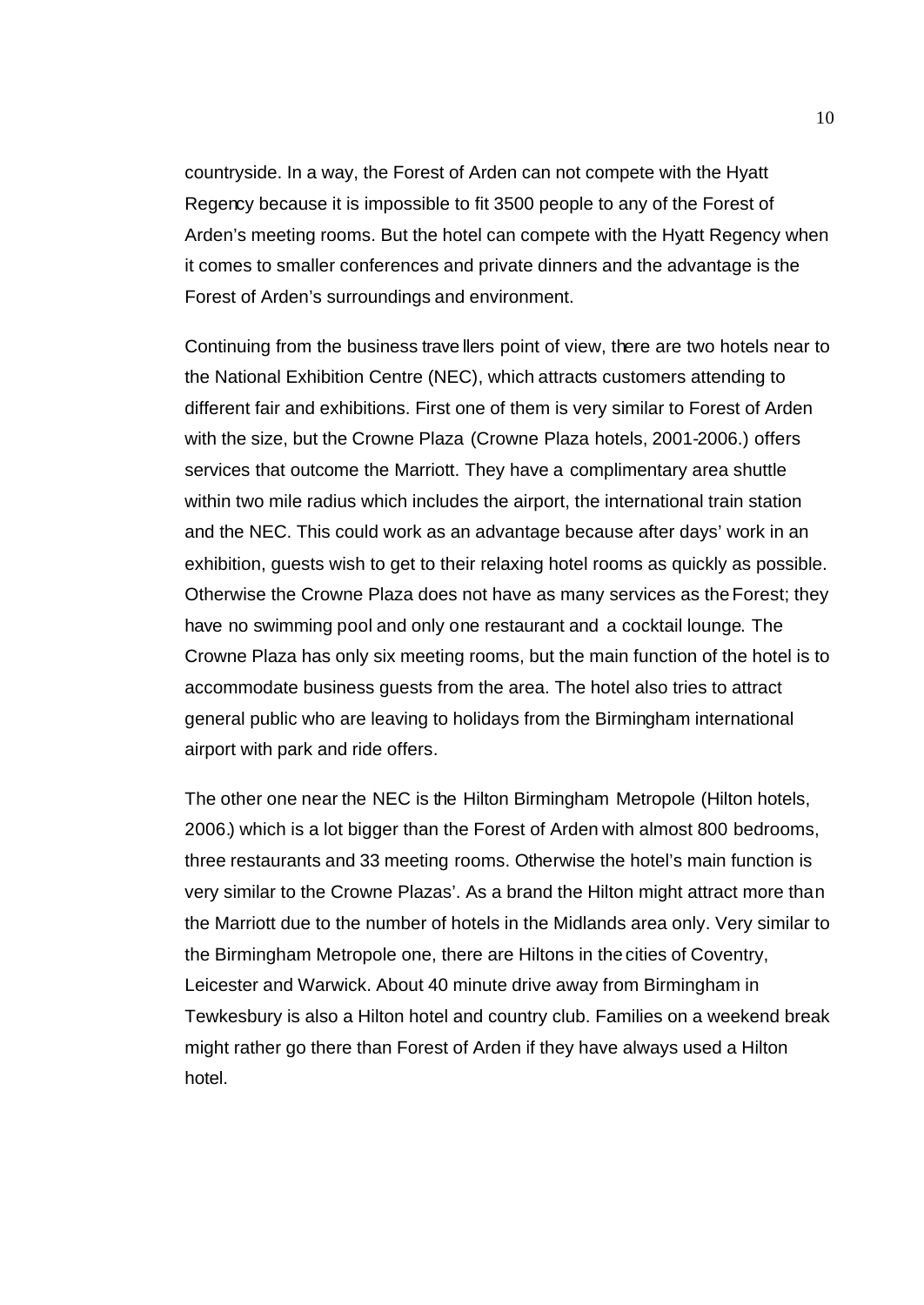#### *3.2 Competing with the other Marriotts in the area*

The purpose of the Marriott International's different brands is to offer services for different kinds of customers or for different needs. Although they complement each other, this kind of thinking can work against the company. Of course it is always a win, when a customer decides to visit any hotel of the company, that way they at least have not gone to another hotel chain. But what if the guest only has money to visit once and has to decide which hotel in that area to choose from that particular chain. Within the West Midlands area there are four Marriott brand hotels.

The Coventry Courtyard by Marriott is within 20 minute drive from the Forest of Arden, but is mainly offering services for business travellers or conferences. Therefore it does not take away the customers who come to Forest of Arden at leisure. The Courtyards are also smaller hotels than the country clubs. On the other hand, offering similar services to the Forest of Arden is the Renaissance hotel in Solihull town centre. The Renaissance hotels have similar facilities to country clubs, for example, there is a fitness centre with swimming pool, meeting rooms, a restaurant and a bar, but no golf course for the obvious reason of location near town. Although these two hotels can work together, they might also take business off each other, if the customer has to decide, if they prefer a town centre location with shopping facilities or a country club with peace and quiet but a remote location.

The fourth hotel is the Birmingham city centre Marriott which as a brand is somewhere between the Forest of Arden and the Renaissance. The atmosphere and the culture are similar to that of the Forest of Arden but the facilities are closer to the Renaissance. Being a city centre hotel, most of the clientele are business travelers. Therefore the hotels are not a threat to each other. In an ideal world, a guest would return to the brand and due to internal marketing choose one of the hotels. This would mean that the stay has to be flawless and the service excellent, since not all customers are brand loyal.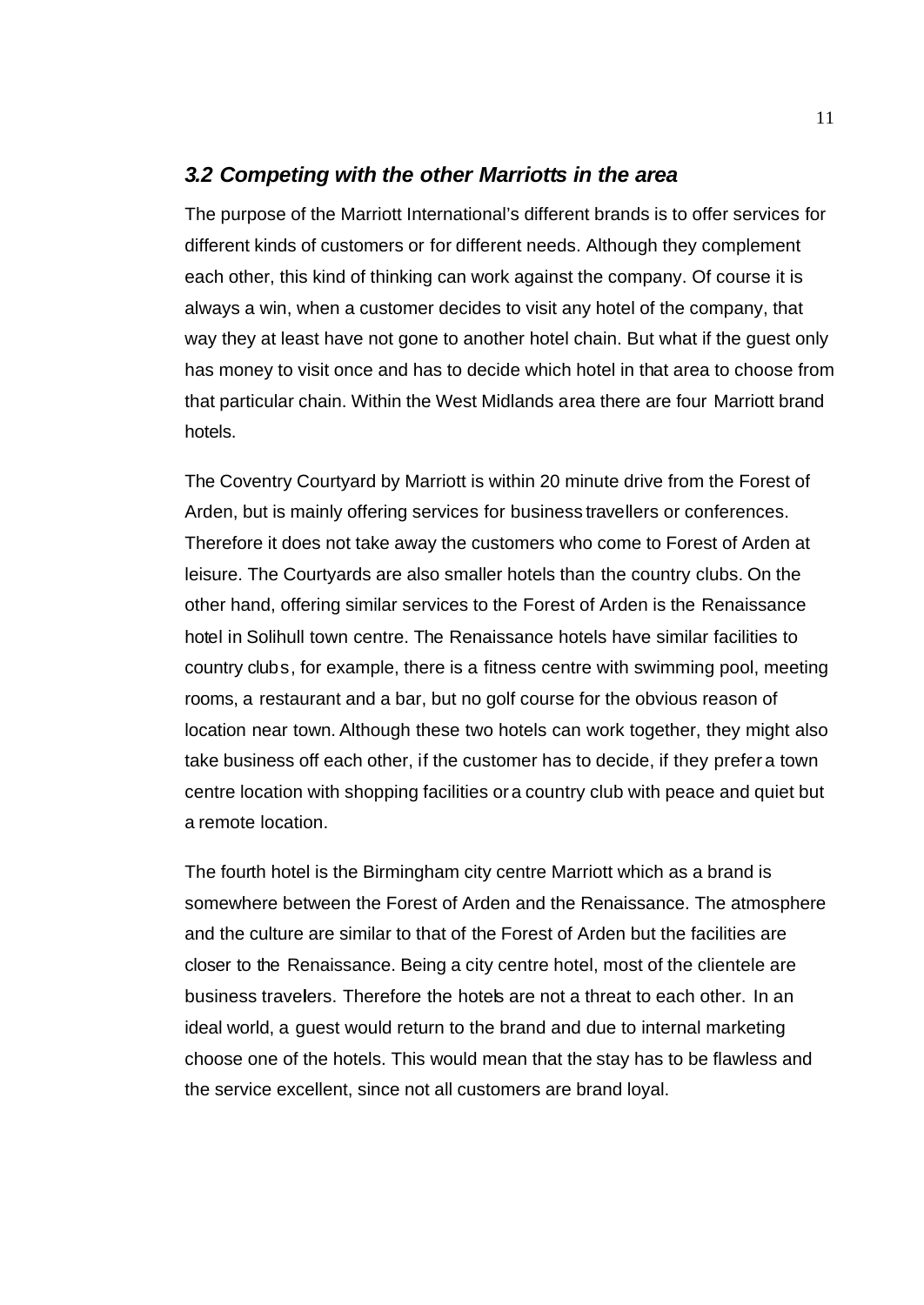#### *3.3 The effect of competition on the Long Weekend café bar*

The Long Weekend's clientele comes mainly from the hotel and the golf course and therefore the effect they have on sales is huge. If the hotel is quiet or the golf course is closed, it usually means that the number of customers coming to Long Weekend is limited. Besides these the café bar can count on the guests using the leisure club facilities and customers living close by. This can be risky and without proper advertising, it might mean low sales. Associates working in the Long Weekend cannot have an influence on the hotel's business but advertising in the area would raise the profile and help to get customers during quiet times.

Raising the profile would also mean getting the interest of the hotel guests and making sure they will stay and dine in the hotel. Especially repeat guests may get bored with the same dishes and seek to go out to eat. There are a few pubs nearby and at least one curry house withina reasonable drive. These can be a competition to the Long Weekend, especially during live matches since not all clients are happy to have their dinner in a sports bar. "Customer fatigue with wellknown themes has led to greater demand for sophisticated outlets offering quality food and drink within an environment that is design-led but where the theme is muted or, even better, neutral" (The market snapshot: Themed pubs, 2005). At the moment the restaurant is trying to juggle many roles and to get away of the traditional theme bar to interest different customers.

It seems that the hotel is well-known in the area but many of the guests visiting the hotel are surprised to find out that the Long Weekend is actually open to the public. Many times it is thought to cater only for the residents in the hotel or the golfers during the day. Changing this image might be hard and requires work within the area, but it might be a case of right advertising or publicity via themed evenings or weekends.

## **4 THE SERVICE QUALITY**

Service is a process where both tangible and intangible dimensions have an effect on the final quality of service. (Grönroos, 2001b, 100-102) The tangibles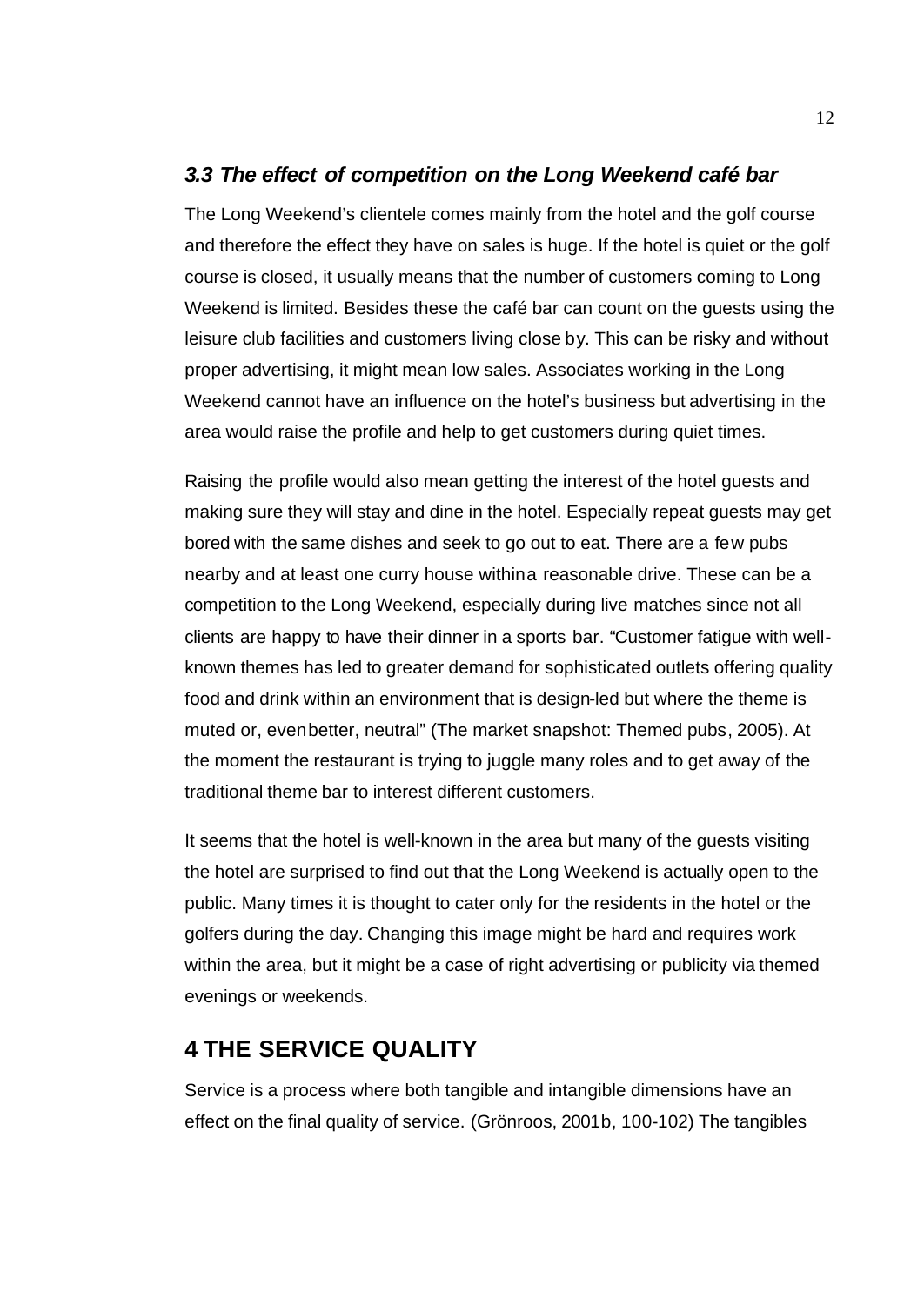are the products and the surroundings and answers the question what. The intangibles on the other hand are the service process and the way the service is produced. Both of these contribute to how the customer interprets the quality. The company image as well has an effect to the final opinion the customer forms of the quality. This is shown in the figure 1.

The surroundings can be divided into its own dimension since it can belong under both intangibles and tangibles. In a way the design is concrete but it also gives the customer a feel of the place before the service has started.



FIGURE 1: Two dimensions of quality (Adapted from Grönroos, 2001b, 102)

The quality of service is usually used to describe how the customer is being treated and how they see the service. Service quality on the other hand "could be taken to mean the entirety of outcome and experience" (Johnston & Clark, 2001,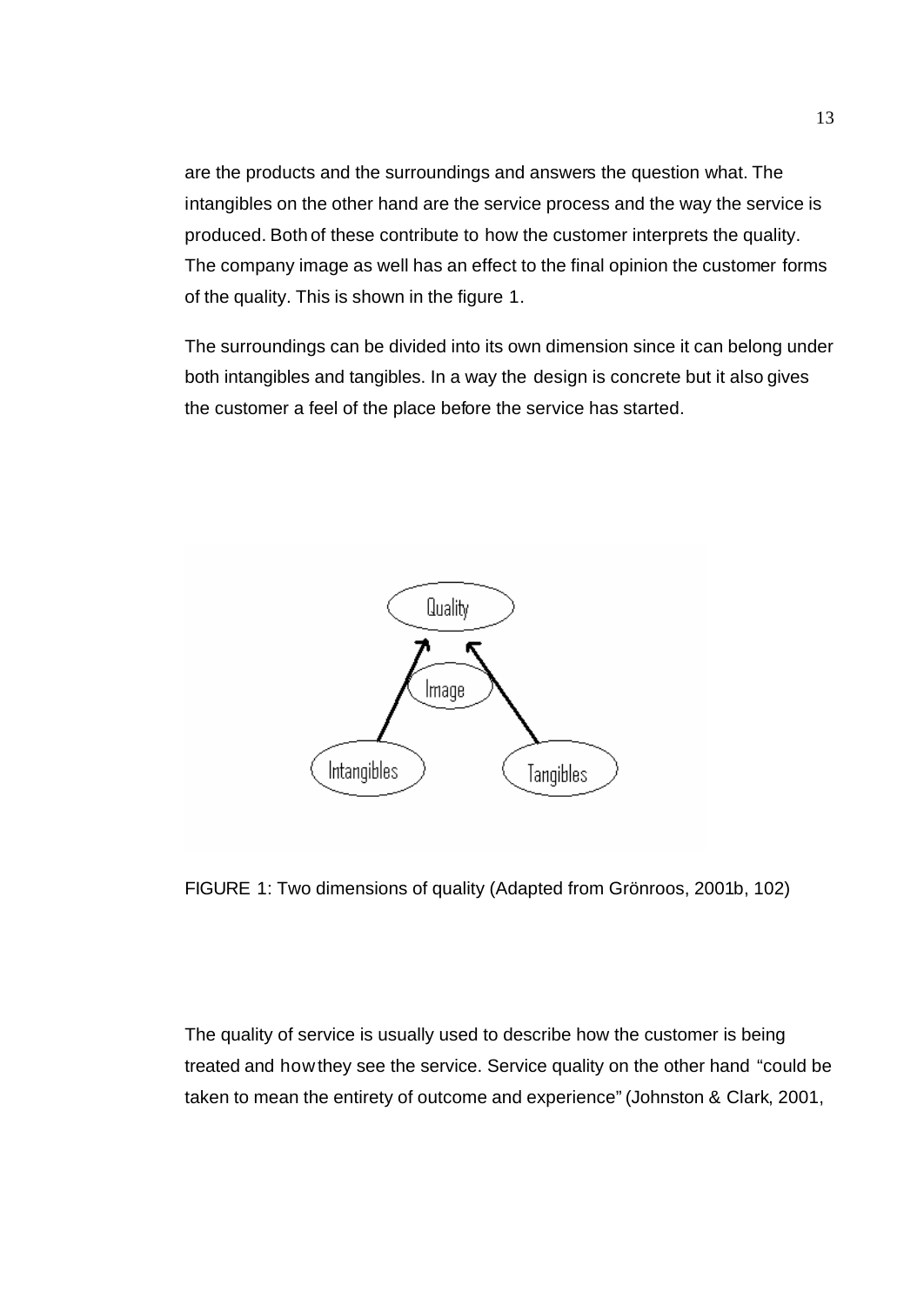80). A lot of the work for the service encounter is done behind the scenes and this has to be taken into account. The service quality cannot be interpreted high if some products are missing due to wrong delivery. The customer is not part of the delivery process but it still affects the final outcome. Therefore the service quality takes into account not only the customers point of view but the employees as well.

The expectations of the service and the perception of the delivery make the level of quality. The downside is that all the customers have different levels of expectations and it is hard to find them out before service. Also image plays a big part in what the level of expectations are going be. According to Johnston and Clark (2001, 83) "If customer expectations are particularly low (…), poor service may be perceived as highly satisfying…". Therefore a wrong interpretation of service will lead to wrong expectations. The opposite can also happen when the company has high image and standards but the service is only adequate. Neutral analysis of the service quality comes necessary to maintain the required level of service.

## **5 ANALYZING THE SERVICE PROCEDURES**

Measuring the quality of services can be difficult due to intangible nature it possesses. The Marriott hotels are no different of any other hotel chain in its mission statement of wanting to be the best in service quality. But getting to the appropriate level might take time since according to Murdick, Render and Russell (1990, 419) "The quality of service or product is determined by the user's perception". The amount of different kinds of groups using the Long Weekends services is huge as is their needs; therefore this has to be taken into account when analyzing the procedures in the restaurant and the patio area.

There are different kinds of service analyzing techniques as there are books about hospitality. Choosing the right one is hard since in the end all of the analyzing models are the same, only the perspective might be different. The chosen technique must take into account as many problems as possible so that the right solution can be found. The Marriott International emphasizes Total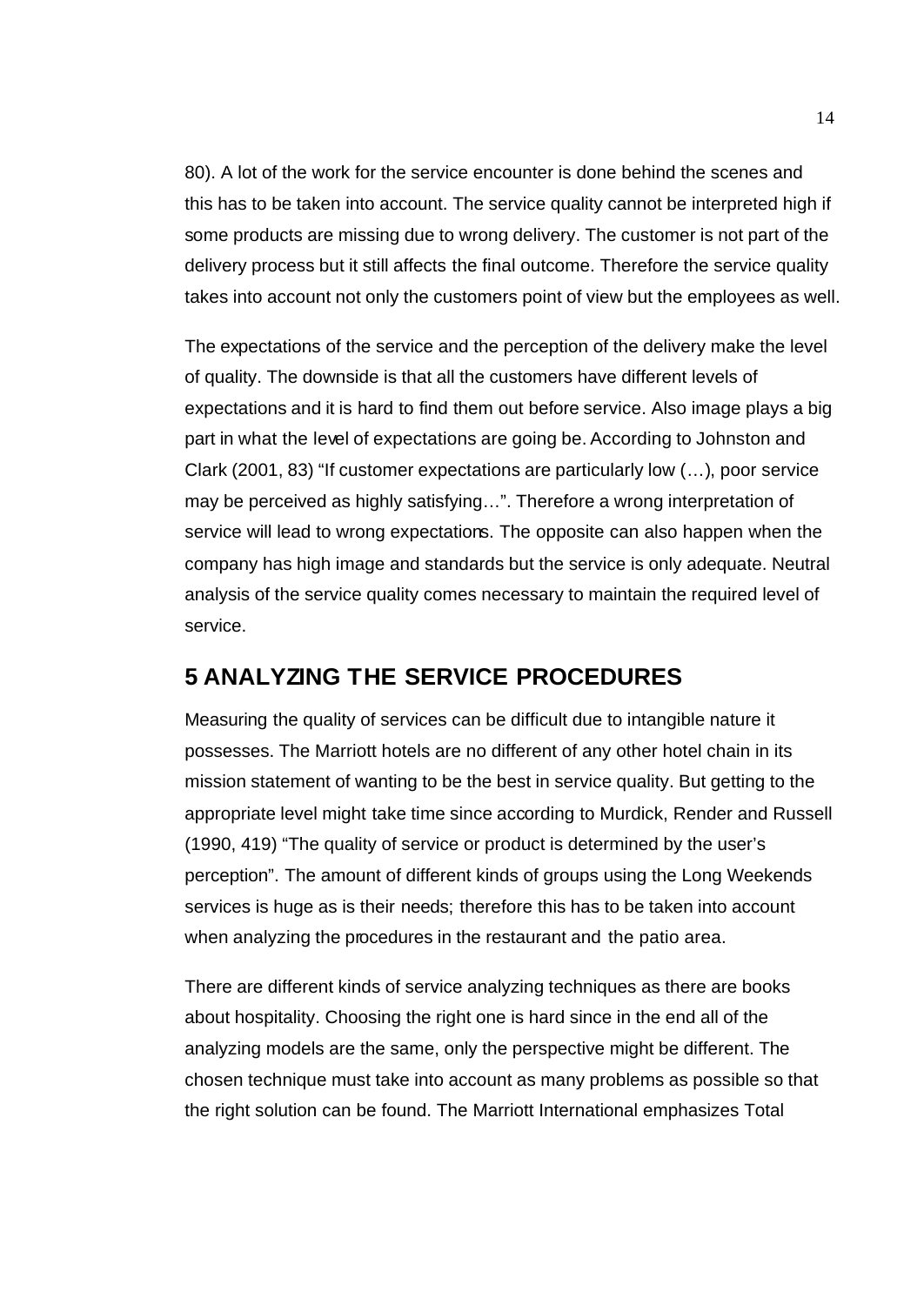Quality Management (TQM) and expects all employees interpret this at all times. TQM takes into account every possible thing that can effect on the customers perception of the service quality. This involves everything from the back of house to front of house. The analysis has to support this style of management or otherwise the solutions might be wrong. And it is vital to get the information correct on the first time.

## *5.1 The service quality gap analysis model*

In this study the Long Weekend is analyzed by the Service quality gap analysis model, first introduced by Zeithaml, Parasuraman and Berry in 1990; it has been a tool to help companies to better service quality. The model identifies five gaps which are "inconsistencies in the quality management process" (Grönroos, 2001a, 102). Understanding these gaps and how they have emerged is vital if the company wishes to offer good quality service. The model was chosen because it considers comprehensively all the possible options. Both customer and the provider are taken into account. An example of the subjects relating to the gaps is shown in the figure 2.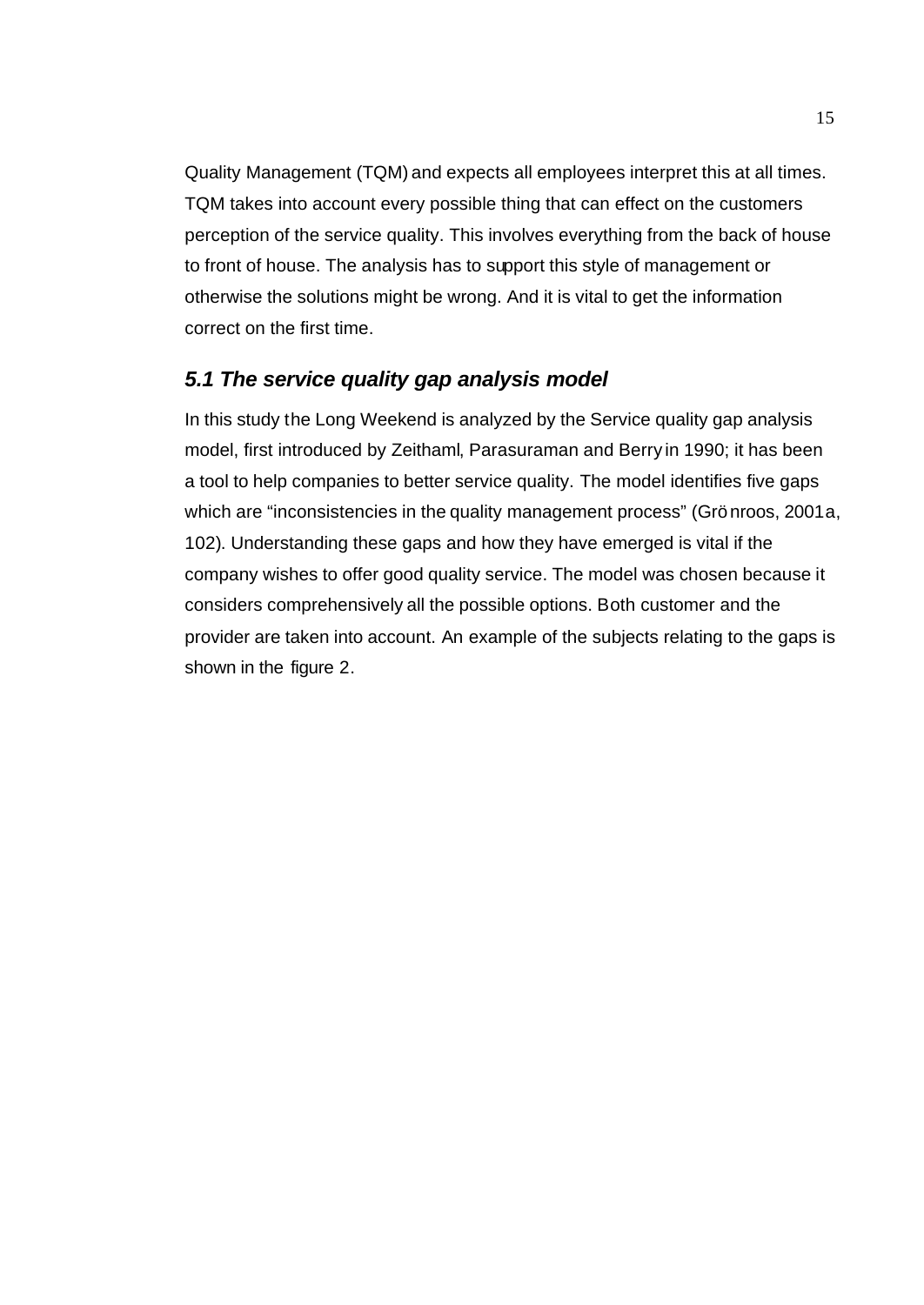

FIGURE 2: The service quality gap analysis model (Adapted from Zeithaml, Parasuraman and Berry, 1990, 46)

The gap model used here is interpreted from Grönroos (2001a, 100-106), Zeithaml and co-workers (1990, 51-133) and Fitzsimmons and Fitzsimmons (1994, 191). The theory behind the gap model is that all these ideas that are linked to service quality also link together and have an impact on each other. "The key to closing gap 5 is to close gaps 1 through 4 and keep them closed" (Zeithaml et al., 1990, 46).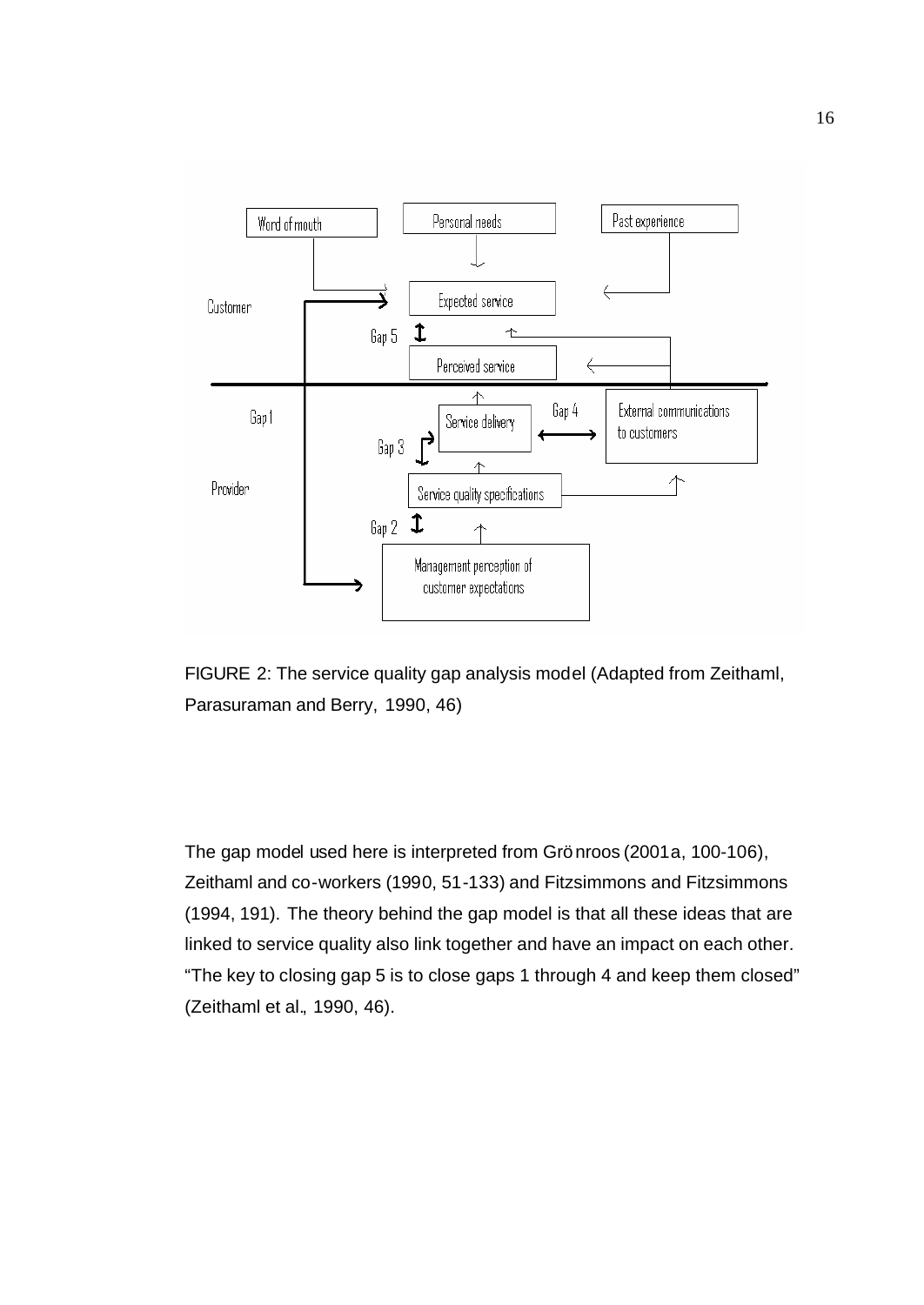#### *5.2 Gap 1 – The management perception gap*

The first gap is the gap between consumer expectations and the management perception of it. Usually it is due because management receives inaccurate information of the market research or interprets this information wrongly. Many times there are too many layers in the organization, so the information received from those in customer contacts, might have changed when it reaches the upper level management. (Grönroos, 2001a, 102.)

#### **5.2.1 Moment of truth in service**

According to Fitzsimmons and Fitzsimmons (1994, 191) "Gap one arises from management's lack of full understanding of how customers formulate their expectations on the basis of a number of sources". Usually these sources not only include marketing, but image of the brand from past experiences with the company and its competitors, and word of mouth. Every time an employee interacts with customer, even if the person is a possible customer, the customer will form an opinion of the company and its quality. These interactions are called "moments of truth" and they might be a brief encounter, but "a customer experiences many encounters with a variety of service providers, and each of these moments of truth is an opportunity to influence the customer's perceptions" (Fitzsimmons & Fitzsimmons, 1994, 161). For example in a hotel the size of the Forest of Arden, the amount of these moments is massive, from check -in to check-out, the customer might talk to twenty different employees. Obviously depending how many days the stay is and how many different services the customer uses.

Solution, if the gap is the problem, is to start again with market research since normally the problem is not the management's full lack of competence but understanding of the results. On the other hand, the previous researches might be inaccurate or the sample is not large enough. According to Zeithaml and coworkers (1990, 51) many times companies don't fully understand the customer expectations and tend to think "inside out – they know what customers should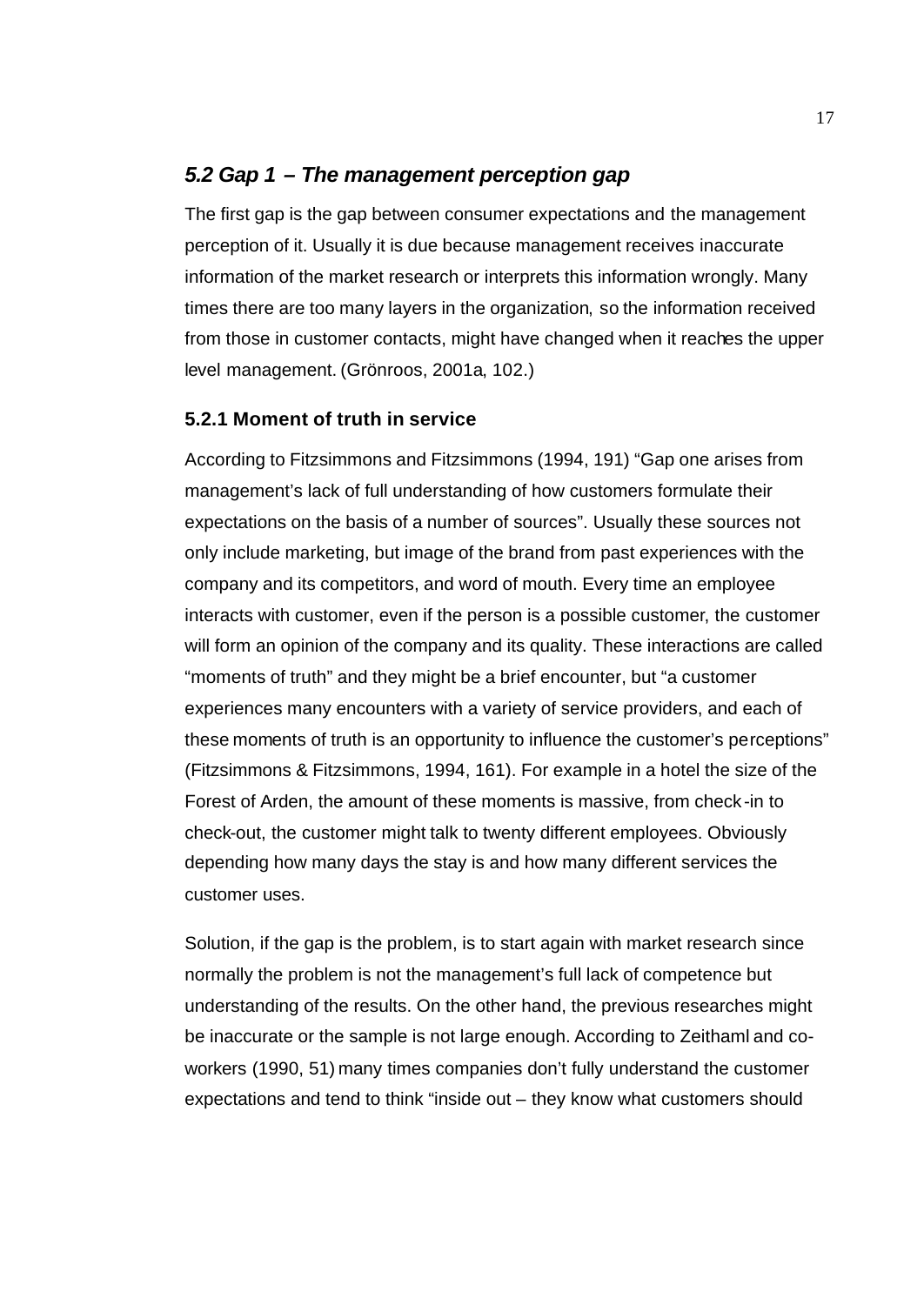want and deliver that" (Zeithaml et al.1990, 51). So they key element is to be as neutral as possible when analyzing results.

#### **5.2.2 Guest satisfaction survey as a tool**

In the Forest of Arden, as in all the Marriott hotels, guest satisfaction survey and its results are highly respected. The hotel's customers are encouraged to write down their opinions and the employees are informed of the results every month. But this only takes into account the hotel guests, when many of the Long Weekend's customers are only visiting the hotel. The leisure club conducts surveys in a small scale to its members, but only once or twice a year. The main purpose of these researches is to find information about how the members perceive the leisure club, not the food and beverage outlets.

The other matter that arises from the guest satisfaction survey conducted is the customers have answered for both the Long Weekend and the Broadwater restaurant in the lunch, dinner or overall restaurant satisfaction. The survey does not actually inform in any point in which restaurant the guest ate. This can either have negative or positive reaction; either the two restaurants can work together by helping each other out and making sure the satisfaction is high or blame each other for the low score and work as totally different departments. The first solution should not be a problem as the employees all work for the same hotel and it is easier to support each other than turn against other departments.

Acting on the guest satisfaction has also been a problem, not only because the management keeps changing but the employees as well. According to Zeithaml and co-workers (1990, 60)"The misuse or nonuse of research data can lead to a large gap…". Therefore the employees should always find time within day- today jobs to fully understand customer's expectations and to close the gap before it widens too much. Within the last two years the Long Weekend has had three different managers and o ne assistant manager. This is not necessarily a negative thing, since all the managers will bring something new to the department to help it go forward. But the long term solutions are still missing, due to the fact there is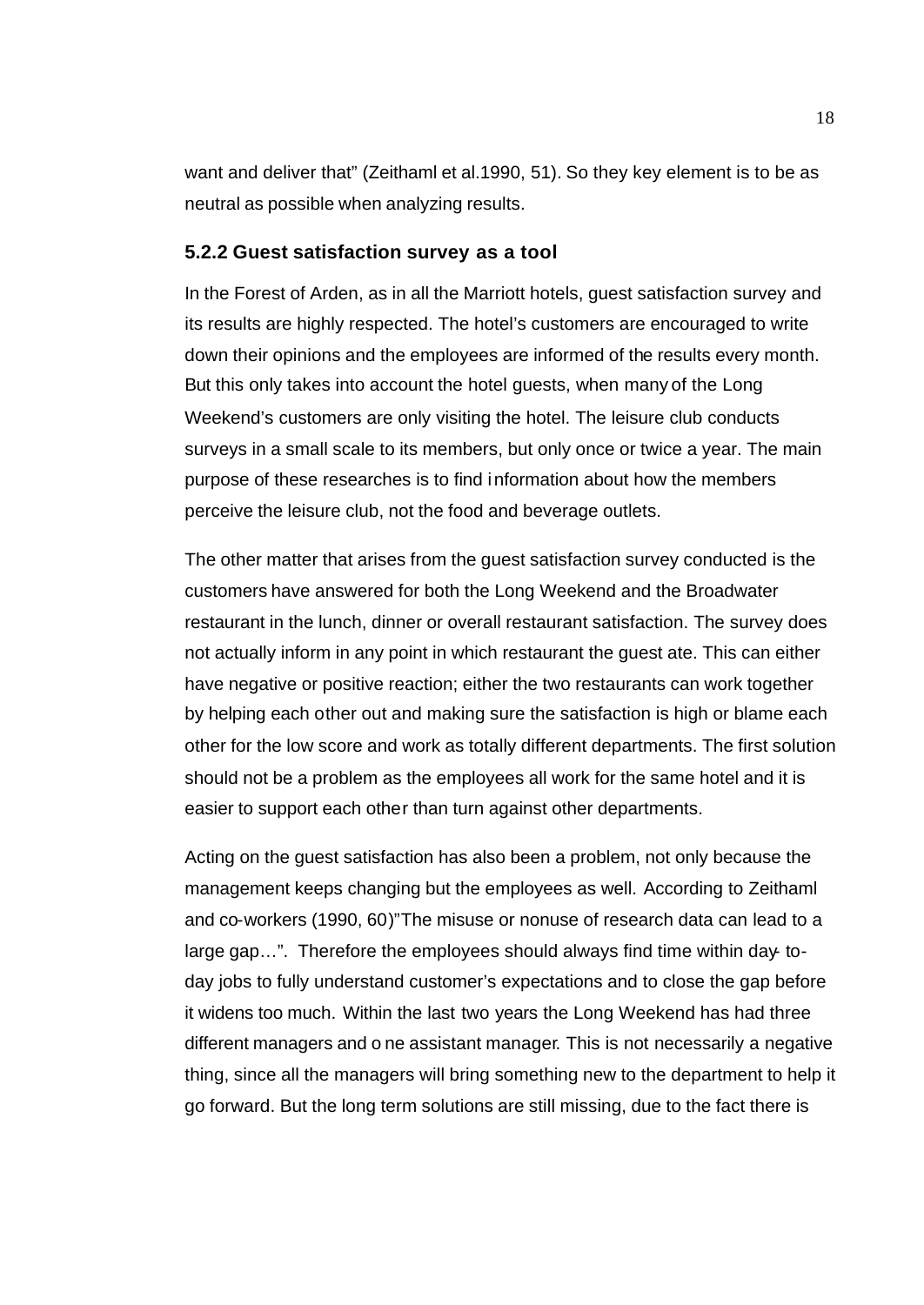no-one to see them through. Along management many of the staff are young people who are only working beside school or college and they have little or no loyalty to their place of work. Therefore labour turnover can be high at a times and the team spirit will suffer from this.

#### *5.3 Gap 2 – The quality specification gap*

The second gap follows the first one, in sense that the service quality specifications are not consistent with the management perceptions of expectations. If the first gap is large, then the planning for strategies might make the second gap large as well. Usually this gap is a result of mistakes in planning, bad management, lack of goal-setting or insufficient support for planning from top management. (Grönroos, 2001a, 102-103.)

#### **5.3.1 Planning for planning**

According to Grönroos (2001a, 103) this gap usually opens because the top level management are not considering the service quality as one of the priorities. In the hotel industry the levels in the management is often high and therefore setting the standards accordingly and carrying them out might be challenging. "Planning from the top without the collaboration of those who actually produce the service should be avoided" (Grönroos, 2001a, 103). When setting goals and standards, getting the employees involved is vital to enhance the loyalty.

On the other hand, if the standards are too specified, the employees might feel they can not be flexible when answering to the guest's needs. If the goals are set on the top management, like in the Marriott International, the important factor is to make these standards specified to that particular hotel and department. Standardizing the service and keeping the consistency is the only way to close this gap. This would mean good communication at all times between all employees and giving proper incentive schemes to the associates. Zeithaml and co-workers (1990, 75-76) discuss of involving the middle-management to gain their commitment because they pass the goals forward to the rest of the staff.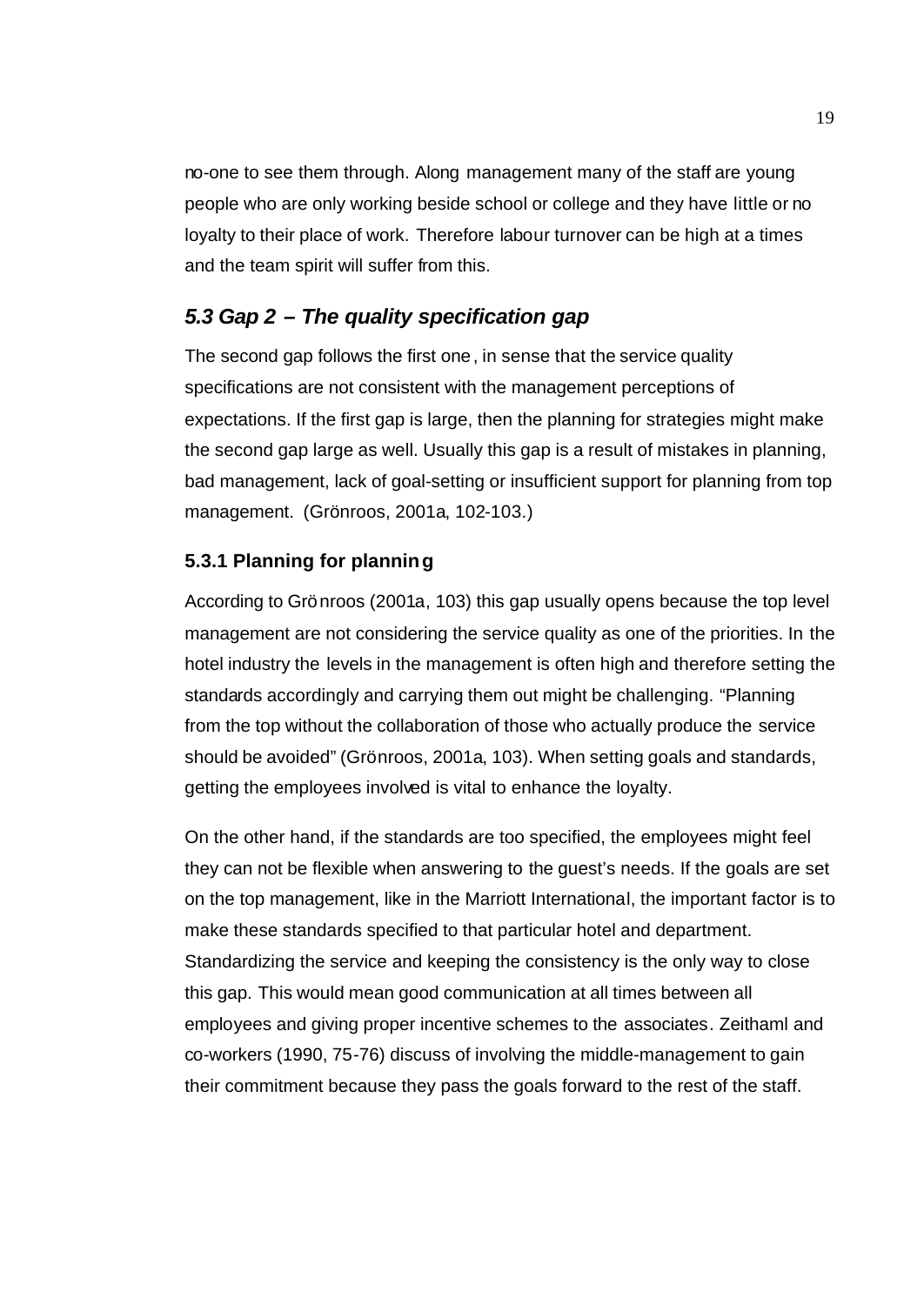"Middle-management commitment is the key to making those (service) standards work" (Zeithaml et al. 1990, 75).

The Marriott International is coming forward and has introduced compulsory monthly departmental meetings where different issues are discussed and associates may bring their ideas to everyone's attention. Also the management can bring standards to the employees' attention and ask their opinions on how to make them work in that specific department. In the end everyone should benefit from these meetings.

#### **5.3.2 Setting the standards**

Being part of a Marriott International brand means that certain standards and regulations have been set. This way, the guests can visit any Marriott hotel and receive the same level of service. The main goal is to be the best in the hotel industry by offering the customers genuinely caring service. The Marriott hotels have introduced the basic card for all the employees to maintain the required level of service. There are 20 different basics, one for each day, that show the Marriott values and these basics should be practiced in the working environment. The basics run for four week period and then start over again, but if these statements are not explained to the associates when they first join, they can not be expected to practice them. One option is to integrate these basics into the working environment at this specific department.

Another every day standard the Marriott practices is a 15 –minute short take training, which is a short training exercise of a topic important to that hotel. Since the Long Weekend is open from 7.30 to 23.00, it is impossible to train everyone at the same time. Therefore this is usually done individually during their shift but many times the needs of the business come first. Also if the short take is not specific to the department, there is not much interest on conducting these trainings or it is done quickly.

After introducing the monthly meetings the Long Weekend team has decided to make all levels of employees responsible of some projects. This involves quizzes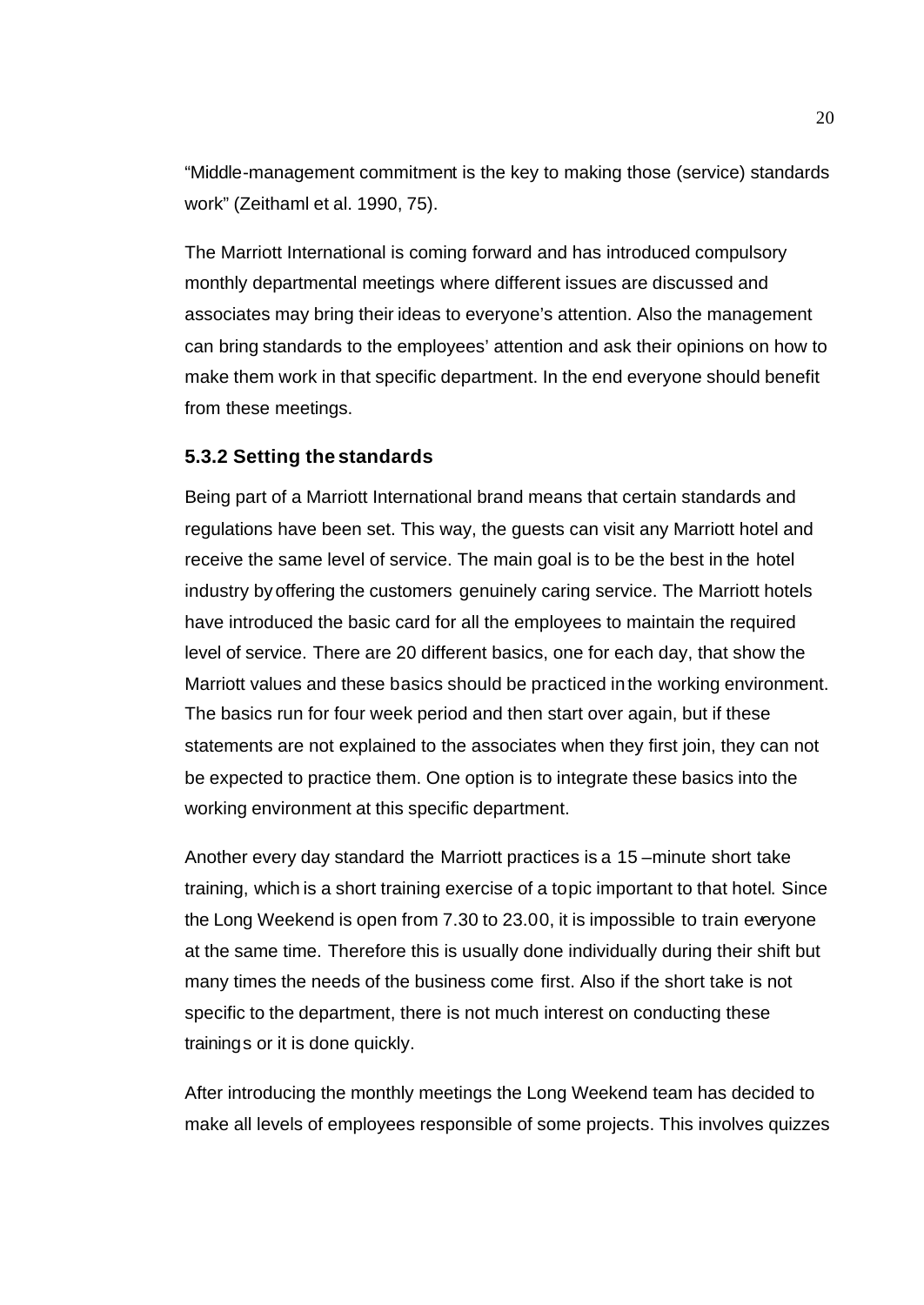and making the spirit to serve –basics part of their work. This could also mean drafting new departmental short takes that have specific meaning to the Long Weekend. This way, the work load is not excessive to one or two personnel but everyone can take part. All this compliments on making everyone work towards the same goals and standards, as they should be.

#### *5.4 Gap 3 – The service delivery gap*

The third gap again is influenced by the second gap, in relations that the service quality specifications set are not met by the performance in the service delivery. This could be because the specifications are too complicated to follow or the employees are not agreeing with these specifications and therefore are not following them. Also it could mean bad management in service operations, lack of internal marketing or technology systems are not supporting the service performance. (Grönroos, 2001a, 103-105)

#### **5.4.1 People power**

"The essence of professional services lies in the skill, capability and knowledge of the people. Professionals 'are the service', in the sense that it is these people, a blend of their expertise and chemistry with the client, whom the customer is buying rather than the organization itself."

(Johnston & Clark, 2001, 204)

The service delivery gap is just not a result of bad management but all levels of employees make an impact. The gap can arise due to multiple situations. The personnel might have been wrongly chosen, the employees might lack motivation or the communication between different levels of employees is limited. First cure is to make sure the employees perform up to a required standard. If this is not happening, the next step is to find out the reason for this. In the case of lack of motivation, a reward system might be needed to establish. The employees might need more training or the new hire training might need improvement. Obviously,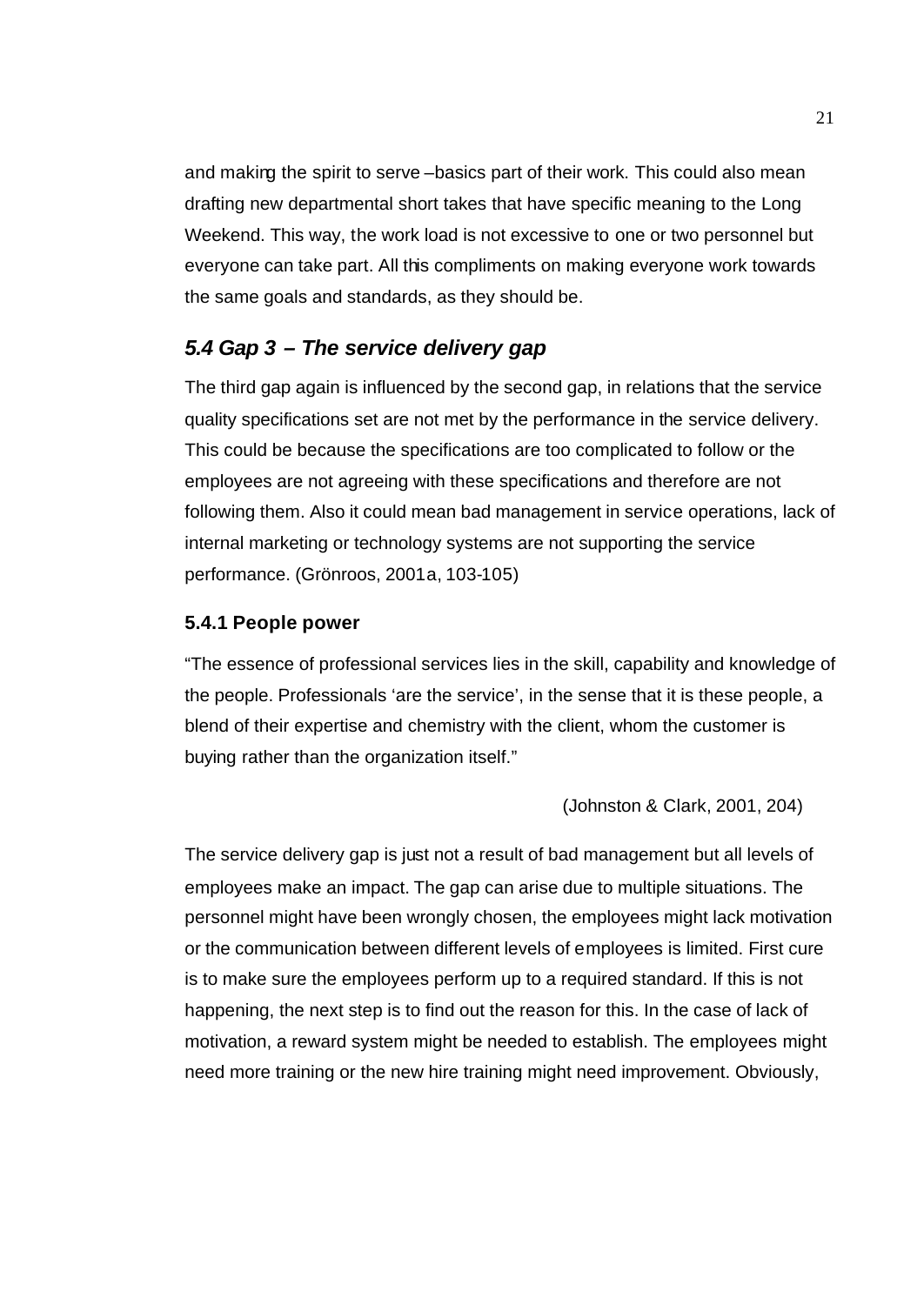the way the employees are being supervised can cause the problem and the associates need more guidance and support.

In the Marriott hotels employees need to go through a 90 day new hire –training that will teach all the necessary skills needed to perform accordingly. First of all everyone are required to attend to "Enjoy your stay" –orientation which welcomes the new employees to the company and informs them about the hotel and their employer. Secondly they have to attend to "Spirit to Serve" training which consists of four three-hour modules that explain the Marriott culture and visions. The training goes into the customer service and care that the company wants to show their clients.

Legally all employees are required to pass fire training with sufficient information so they know how to act in a case of emergency. Fire refresher is required to be accomplished every six months and with the night staff every three months. All the full time employees in food and beverage departments are recommended to participate in food hygiene course and all the associates working behind the bar are recommended to attend to alcohol licensing law –training. Since the law now emphasizes the fair treatment of the customers with disabilities, all employees have to attend to DDA –training (Disability discrimination act). The company takes equal treatment very seriously and is always looking ways to enhance the service to all the customers. This training session gives the employees the power to give ideas on how the company can change the hotel or the service better.

Within the 90 day period, all new associates need to finish their new hire booklets. There are three books which concentrate on different areas of the work: one is for the health and safety, one includes the core hotel information and the last one is the specific departmental information, for example bar, restaurant, reception or housekeeping knowledge. Besides all this training the new associate is being trained on the job so they should learn the theory and practice and be able to link these two. The reality is often that the employees do not have time to finish all this training within the required time. The needs of the business come first and the employees have to work if needed to. Also the employees find it hard to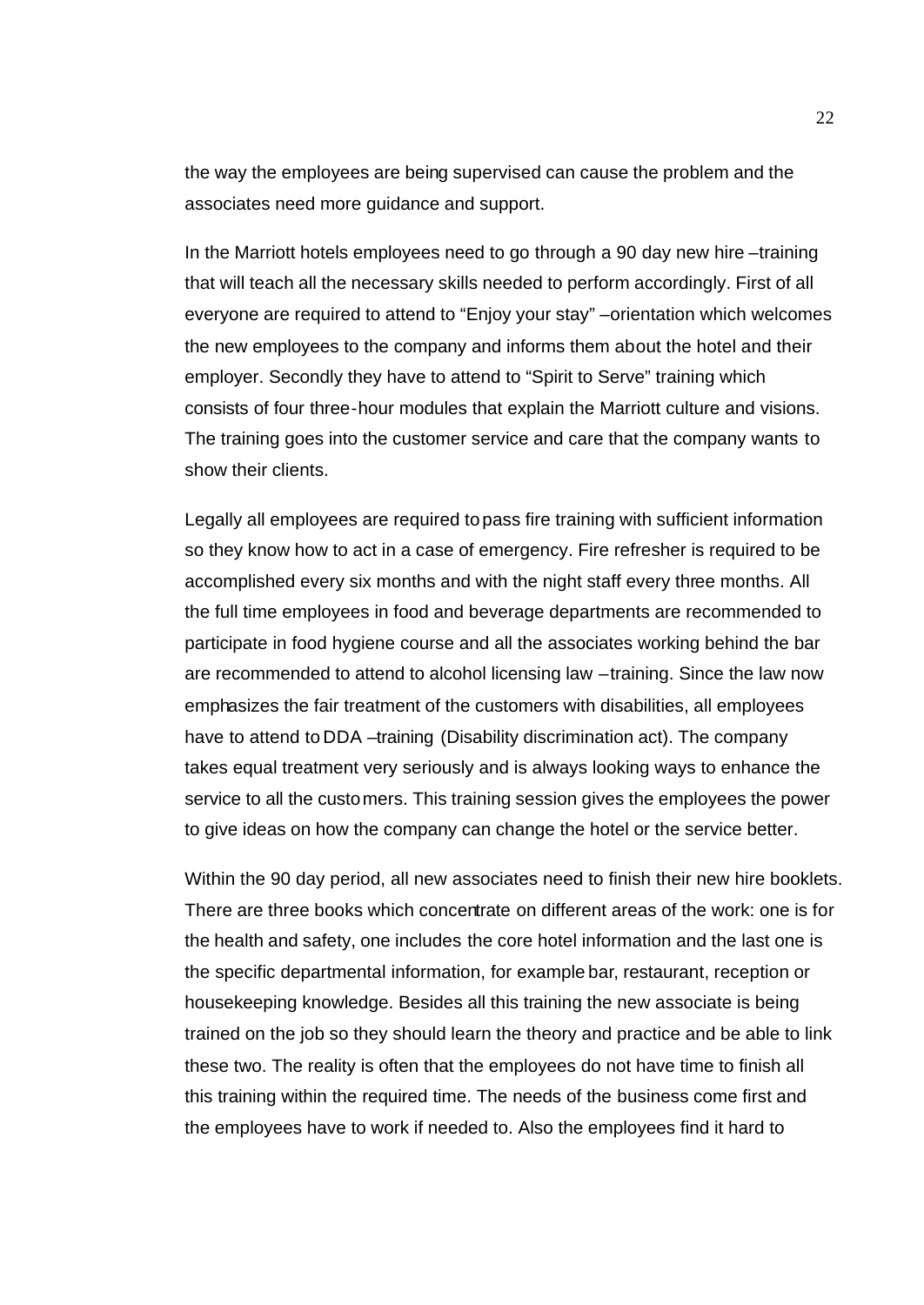integrate all the knowledge learned to the actual job or this does not come across in the service.

Since the training calendars are ready made for the next few months, it would be beneficial to make up a timetable for that specific associate when they join the hotel. This obviously requires commitment from both parties to hold on to this timetable. The amount of information given during the first months is huge but if this information is structured properly, the associate will learn quicker and be more motivated to do their job. To enhance the motivation, it could be beneficial to recognize these achievements properly and celebrate them with all the associates. Since the monthly meetings have become compulsory, one of the agenda could be achievements in training or otherwise in the job.

#### **5.4.2 Technology**

The technological, operational and administrative systems make an impact to the service as well. If the systems are not supporting the quality specifications or the employees are not trained properly to the system, the service quality required might not reach the appropriate level. The cure for the gap in this end might be that the employees have not been introduced to the system properly. Therefore proper training system is needed to be established but it might be that these systems do not actually suit this specific company.

The Forest of Arden, as all the Marriott hotels, operates with few specific technological systems. In the food and beverage operations, the computer based Micros –system is in use and this is linked to Fidelio –system used in the front office. The negative is that if anything happens to the Fidelio, it will definitely have an impact on the Micros as well. There are three different till points in the Long Weekend to make the service easier. The one in the bar usually has the float in and the two others in the restaurant are only used to give change if it is very busy day. One of the tills in the restaurant is located near the patio doors overlooking the patio tables. But it still means that the associate serving outside has to come inside to put the orders through, walk to the coffee machine to make hot drinks,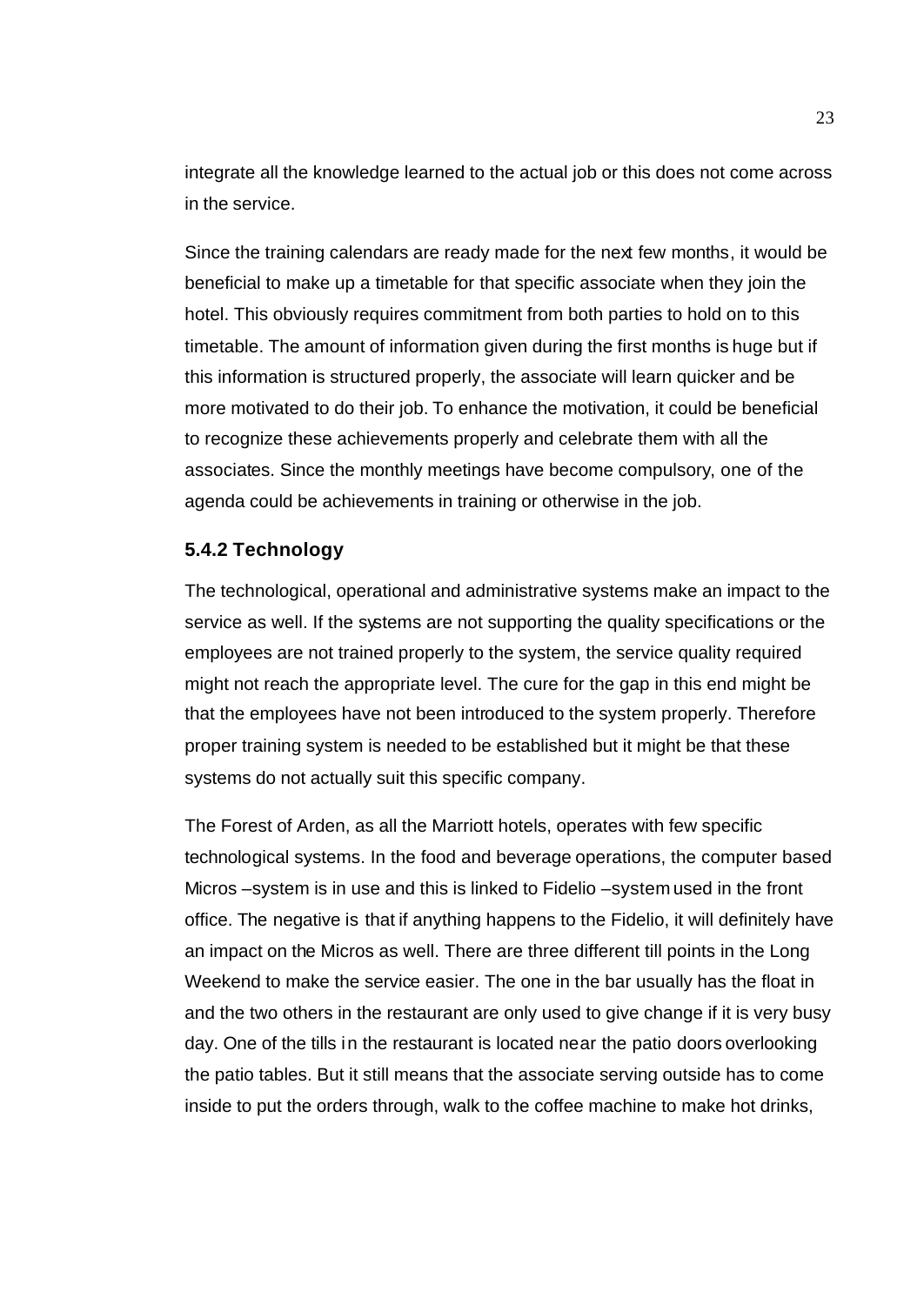collect cold drinks from the bar and the food from the kitchen. In the end this is a lot of steps and other guests might be waiting for service at the same time.

"The cure is to clarify the tasks of all personnel and to find a solution where necessary tasks are dealt with without interfering with quality performance" (Grönroos, 2001a, 104). Employees are all the time encouraged to work as a team and find solutions on how to minimize the amount of steps by serving more than one guest at a time. Only problem is the limited amount of point of sales and during busy times, associates may have to wait before getting to use the Micros. Necessary training is given when the person joins the company and in the case of mistakes, feedback and appropriate coaching is given to that employee. The problem with this approach is that the mistake has already happened and this might affect on the food or drink wastage. The system should be there to help communication between service and kitchen staff and to make the service procedures run smoother.

When training gets into place, it is vital to make sure associates are capable of conducting simple tasks on their own and to supervise themselves. "When a contact person must get approval of other departments in the organization before delivering service, service quality is jeopardized" (Zeithaml et al. 1990, 105). Especially during busy times, every employee runs their own section or tasks and the supervisor oversees everything. This way, one part of everyone's job is to be able to manage their own area. Little by little the knowledge is built and the motivation should grow at the same time. All this should benefit to the end result which closes the third gap.

#### *5.5 Gap 4 – The market communication gap*

The fourth gap opens when the promises made in external marketing do not match with the service provided. This usually happens because of the lack of communication between marketing and operations or that marketing planning is not integrated into the service operations. It could also mean that the organization fails to operate according to standard and specifications made. Or that the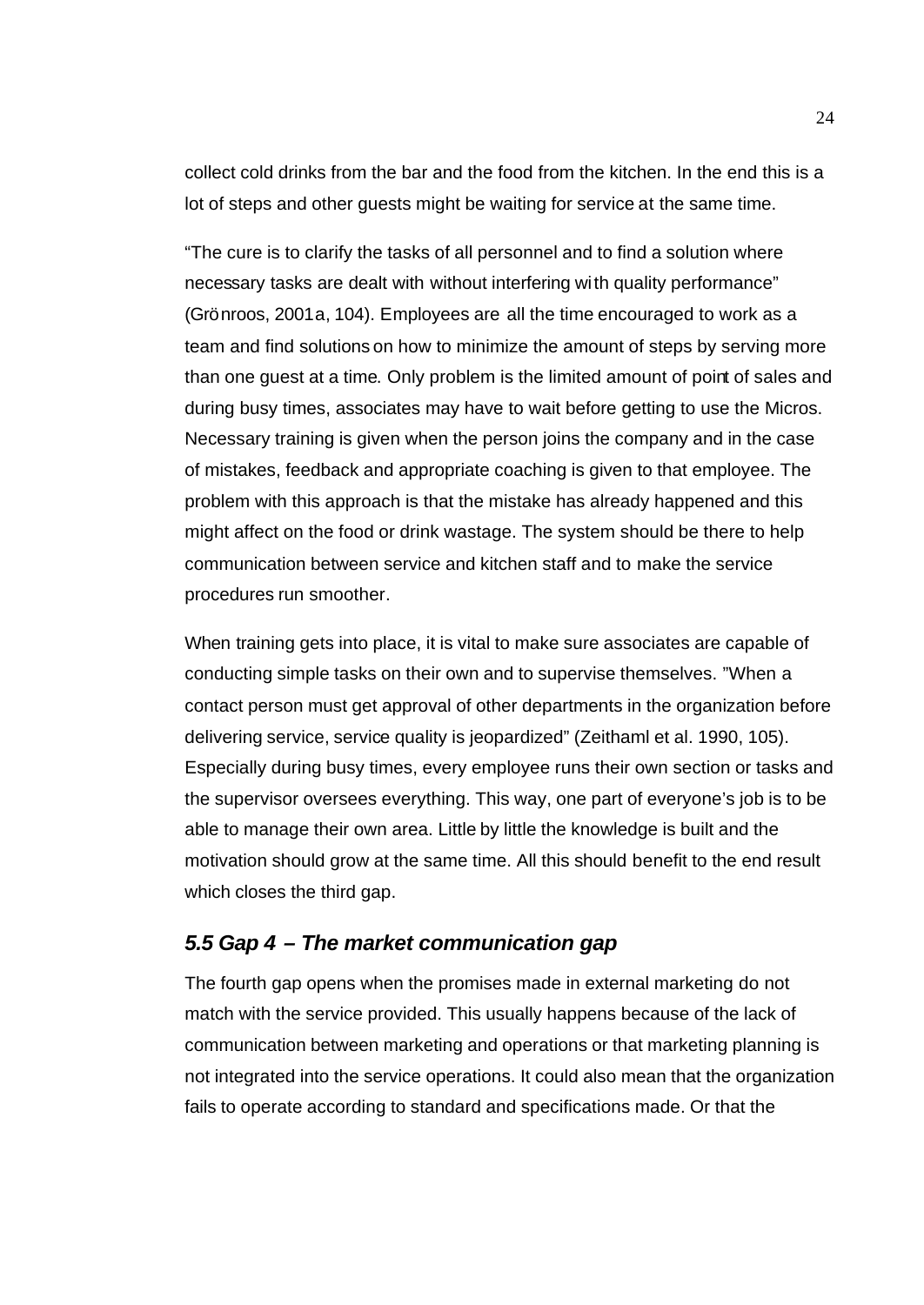marketing department just exaggerates and therefore promises too much. (Grönroos, 2001a, 105)

As a large international company, a lot of the marketing is done externally as a group rather than the individual hotel. Also advertising is done with the hotels in the same area. When visiting any Marriott hotel, a guest can pick up a copy of directory to all the Marriott hotels in the United Kingdom. The Long Weekend is only mentioned under the hotels' introduction as in the Marriott's internet pages. There is a longer advert of the restaurant in the plasma screens located in the hotel but otherwise the Long Weekend is only advertised by word of mouth. The hotel has its own sales team who regularly conducts show rounds to possible customers by introducing all the areas of the hotel. This is the way to interest golf days with packages including breakfasts, lunches or dinners. Many times companies tend to go for private rooms instead of staying in the public restaurant.

This is where the sales and operational team could work more together than at the moment is happening. Traditionally the conference and banqueting has been sales' biggest seller and therefore the contact in the hotel. Due to the nature of the Long Weekend and the flexibility in service, it would be possible to draw up deals and packages. But this needs input from the sales team as well as the management.

Other way of advertising with an impact is to place adverts into the hotel rooms. The main idea of this kind of marketing is to show the guests the image of the restaurant. The management has done changes in the Long weekend's product mix to be able to cater for different groups of customers. Many guests still seem to think that the restaurant is only serving golfers and they are pleasantly surprised when learned that the restaurant serves food till 22.00. The marketing of services is more complicated task, which "includes a broader marketing mix than the marketing of products" (Murdick et al, 1990, 531). According to them the usual four P's marketing mix should be replaced by the seven P's mix for services. These seven include not only product, price, place and promotion, but participants, physical evidence and process. Participants refer to both employees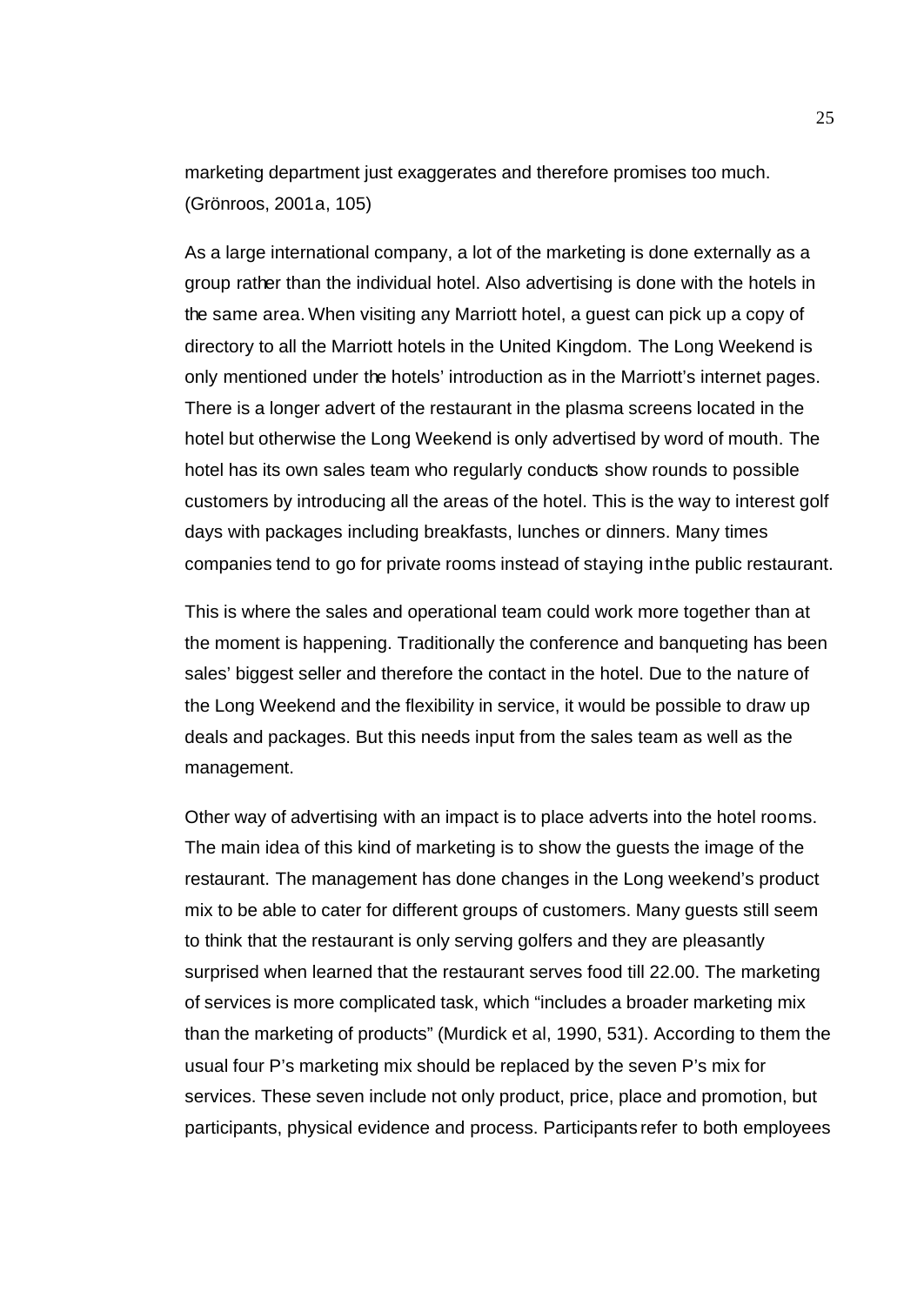and other customers. The physical evidence is the tangibles that the customer is in contact with, for example production facilities, equipment and the look of the employees. Process refers to how the service is delivered.

As the word of mouth is one of the most important ways of marketing for Long Weekend, the service process has to be done correctly every time. This leads to the final gap and back to how the user's perception of service is the key.

#### *5.6 Gap 5 – The perceived service quality gap*

The gap five is the most important one and it is the sum of the four others. It means that the service the customer has experienced does not match with the expected service. This gap might be both negative and positive and it will have an impact on the company image and possibly the loss of business. (Grönroos, 2001a, 105-106.)

#### **5.6.1 Tolerance zones in service quality**

The reason for the fifth gap can be anything from the previous four or any combination of these. So if one of the gaps before is changed, it will have an impact on the fifth one. The zone of tolerance refers to the fact that the level of service can not be measured as single level. "They (customers) can tolerate a variation in the real experiences and still consider them acceptable according to their expectations" (Grönroos, 2001a, 106). Therefore expectations can be in two levels, desired and an adequate. The first one being the level service should be and the second one, what it could be. If the real experience falls between these two lines, it is in the zone of tolerance and the service quality is considered to be good.

This can also explain why some customers never complain, if the level of service was just adequate but this was expected, they feel no need for mentioning this. When a big part of the Long Weekend's customers are members who visit the hotel many times a month, they might forgive bad service once. Their tolerance zone might be larger, since the most important service they are there for is the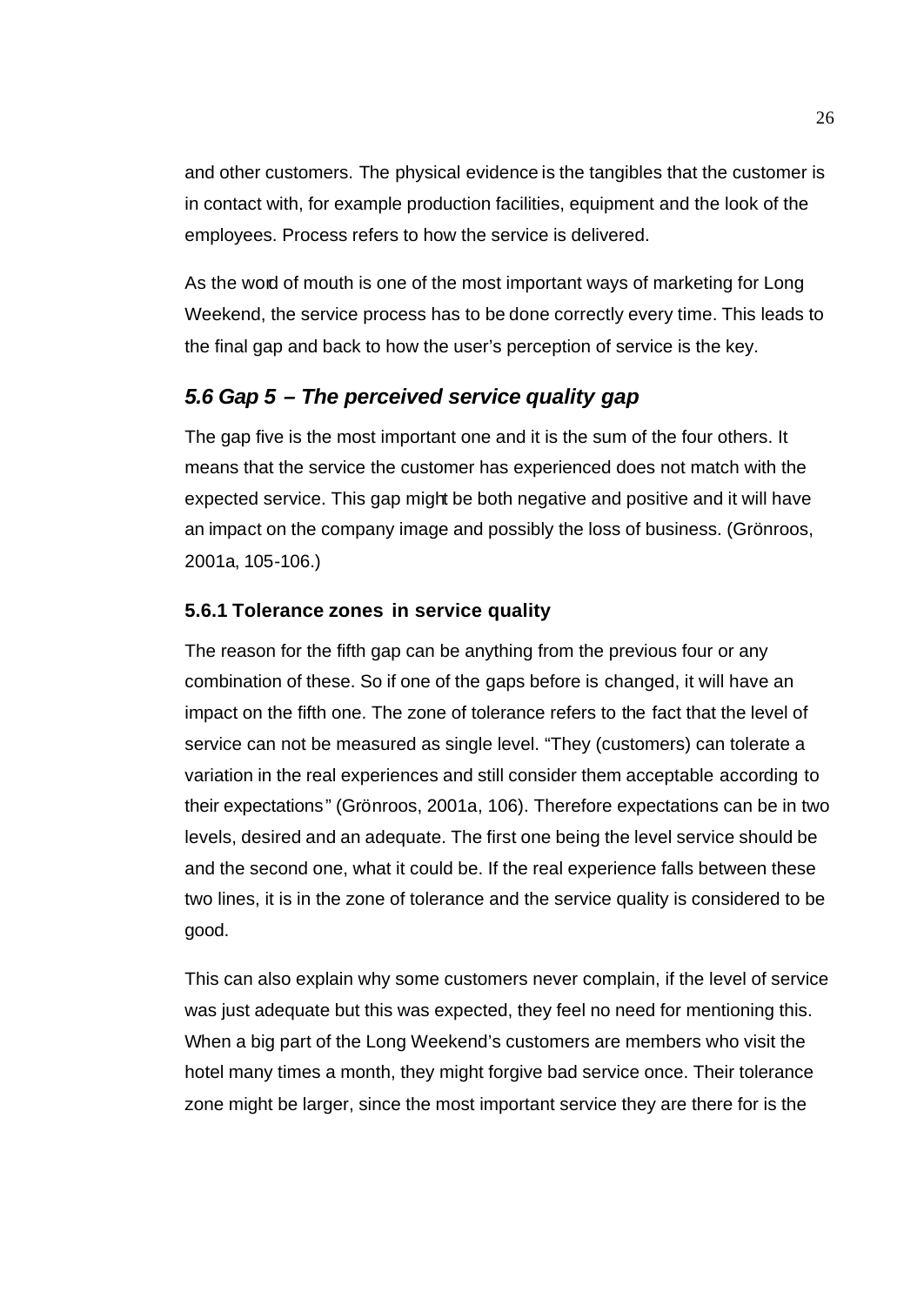golf and leisure facilities. The other group of customers is the hotel guests who can be divided into two; guests staying once and the returning guests. Since the level of expectance can differ from person to person, it is almost impossible to know how the guests think. The employees have to read the cues the customers are giving when serving them. Even though most of the communication used is non-verbal, it is not easy to interpret others' expressions.

The main solution is to talk to customers and check on them many times during their visit, this depending on the reasons why they visit. As "Quality cannot be determined by management alone; it has to be based on customer needs, wishes and expectations" (Grönroos, 2001a, 109), the employees have to find out what those needs, wishes and expectations are. Asking specific questions gives specific answers that will tell more of guest's enjoyment to the service staff. The employees do not know what the customers wish to have unless they are asked for, so the communication is the key.

#### **5.6.2 Service recovery**

The service recovery reflects the actions taken when something has gone wrong. Usually this means the immediate actions in a case of complaint but it differs from complaint handling with the fact that the problem is changed so that it would not happen again. It is almost impossible to prevent mistakes from happening but if the customer feels that it was only one incident, they are more willing to forgive. This is established by Johnston and Clark (2001, 321): "What seems to make customers annoyed, even angry, after a failed service recovery, is not so much that they were not satisfied, but they feel the system has not been changed to prevent the problem arising again". In hospitality industry customer service centres are non-existing and the conflict has to be rectified immediately in person.

To make service recovery efficient, systematic approach should be developed. Staff training is vital part as any employee might have to deal with angry and annoyed guests. According to Grö nroos "Apologizing is important, but is not enough in most situation" (2001a, 115). Compensation should be appropriate to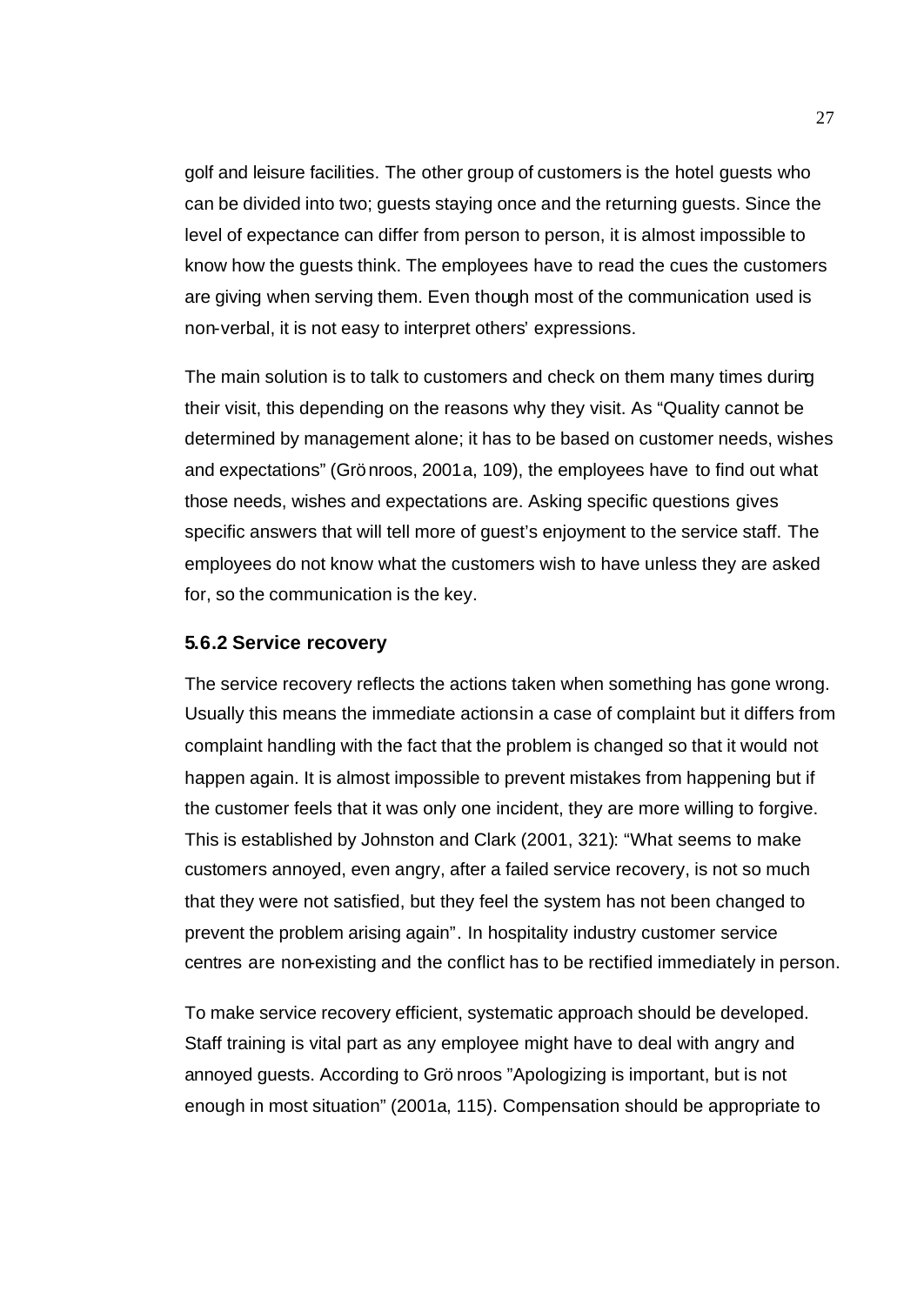the case but the emotional reactions should be dealt with first. In the Long Weekend most of the complaints are dealt by the supervisor and handed over to the guest relations manager. Many times the issue is solved in the restaurant and there is no need to involve anyone else, but from the hotel's point of view it is better if the problem is communicated throughout.

This communication usually happens through guest response –notes which are filled in by the staff who dealt with the issue. Mainly the information in these notes include who were involved, when did the issue happen, what was it and how was it dealt with. This should tell enough information to everyone else working in the hotel so that the guests who have experienced problems can be identified. Usually Long Weekend's manager acts on these complaints the next day by making sure the guests are happy with the result of the incident. This again is only half of the truth since it does not take into account the members and the issues they have encountered. The system would be perfect if the members could be contacted as well during the next day. This might mean more information taken from the client when the incident has happened or working together with the membership office to get phone numbers. This obviously includes issues like data base protection to make sure the guest's private information is not misused.

As the recovery concentrates on immediate actions, staff knowledge and training comes into question again. Customers do not seek the supervisor to talk to but will tell their problem to the first associate they see. If appropriate care is not taken from the beginning, it might jeopardize the outcome of the issue.

## **6 WITH TRAINING TO THE FUTURE**

There is always room for improvement, even if some customers think everything is perfect, there will be some guests who are not happy with some part of the service experience. The suggestions made to enhance the quality of service in the Long Weekend can be divided into few different groups. First of all the qualities can be tangible or intangible, for example the design of the restaurant or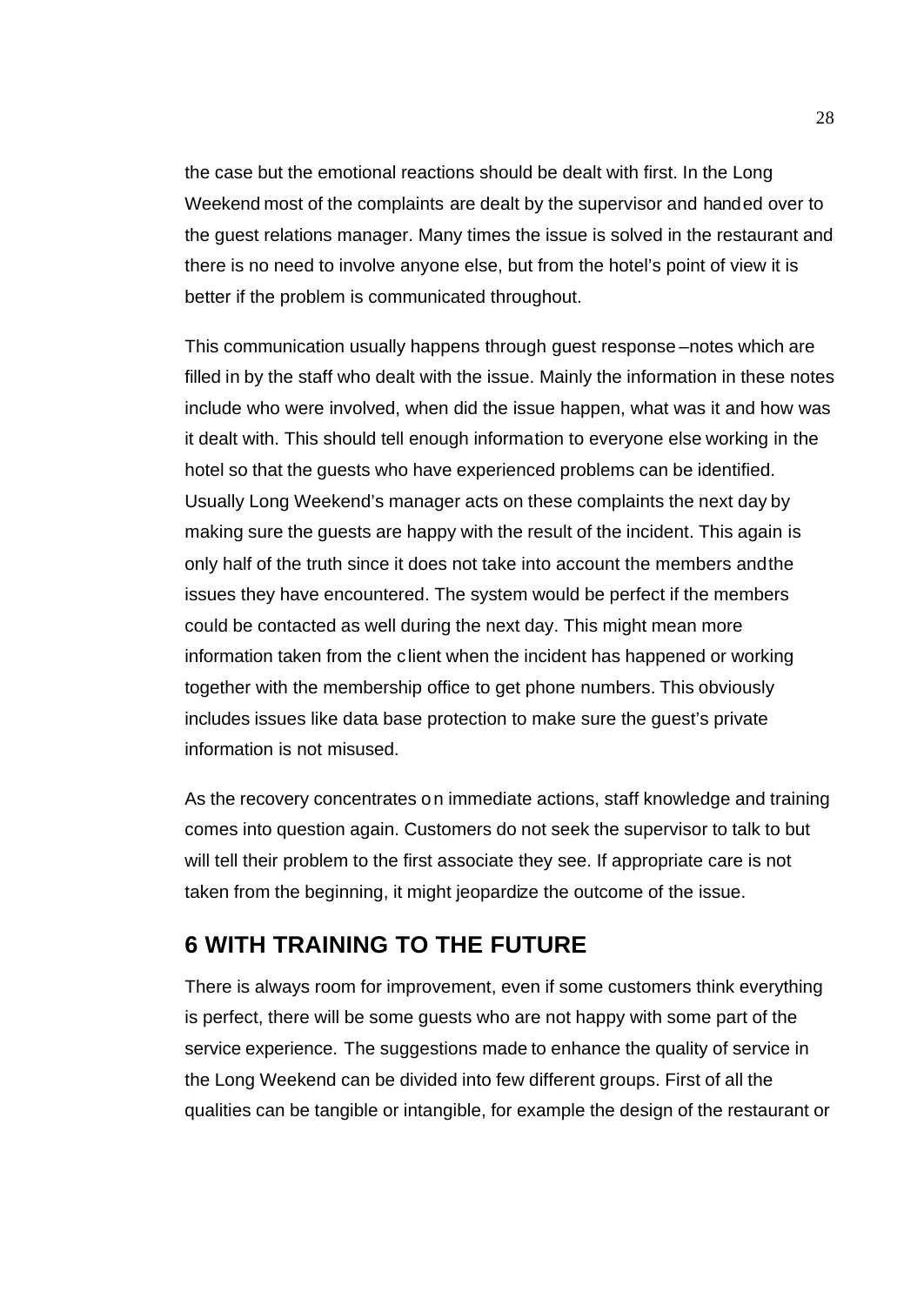the attitudes and flexibility of the service staff. On the other hand the suggestions can be divided because of the budgeting. Therefore it depends on the hotel and its budget how much money can be used for the improvements. Many of the results have come from more than one gap and this is explained on the results.

#### *6.1 Intellectual capital*

As analyzed in the chapter 5.4 the employees are one the most important capital the company will have. Every customer will evaluate the service through the feeling they had with the service provider. This came through in all the gaps but most of all in gaps one and three. Teaching how to be pleasant is difficult but the motivation to perform better has been known to increase with training. Besides training, awarding and recognizing the associates performing well, will motivate others.

#### **6.1.1 New hire training and coaching**

It came recognizable in chapter 5.4.1, that the training calendars need to be personalized when new person joins the team. The base for knowledge is built in the beginning and if it is done properly, the training process is more fluent and beneficial for both parties. The main purpose is to balance theory and practical side to enable the knowledge to build on both.

When an associate joins the company, the information given must be structured properly to ensure the learning process makes sense. If too much information is given at a time, the person might feel empowered by it all. The on the job training has never been integrated into the compulsory training in Marriott which is closer to studying. Within the first few weeks the associate should not be regarded as a productive employee, since that is the time of learning. Days one and two in the employment are spent in day one orientation, fire training, DDA –training and getting to know the department. After that on the job training should be started and they should be done in categories: for example coffee machine training and coffee knowledge or menu knowledge and correct methods of service. The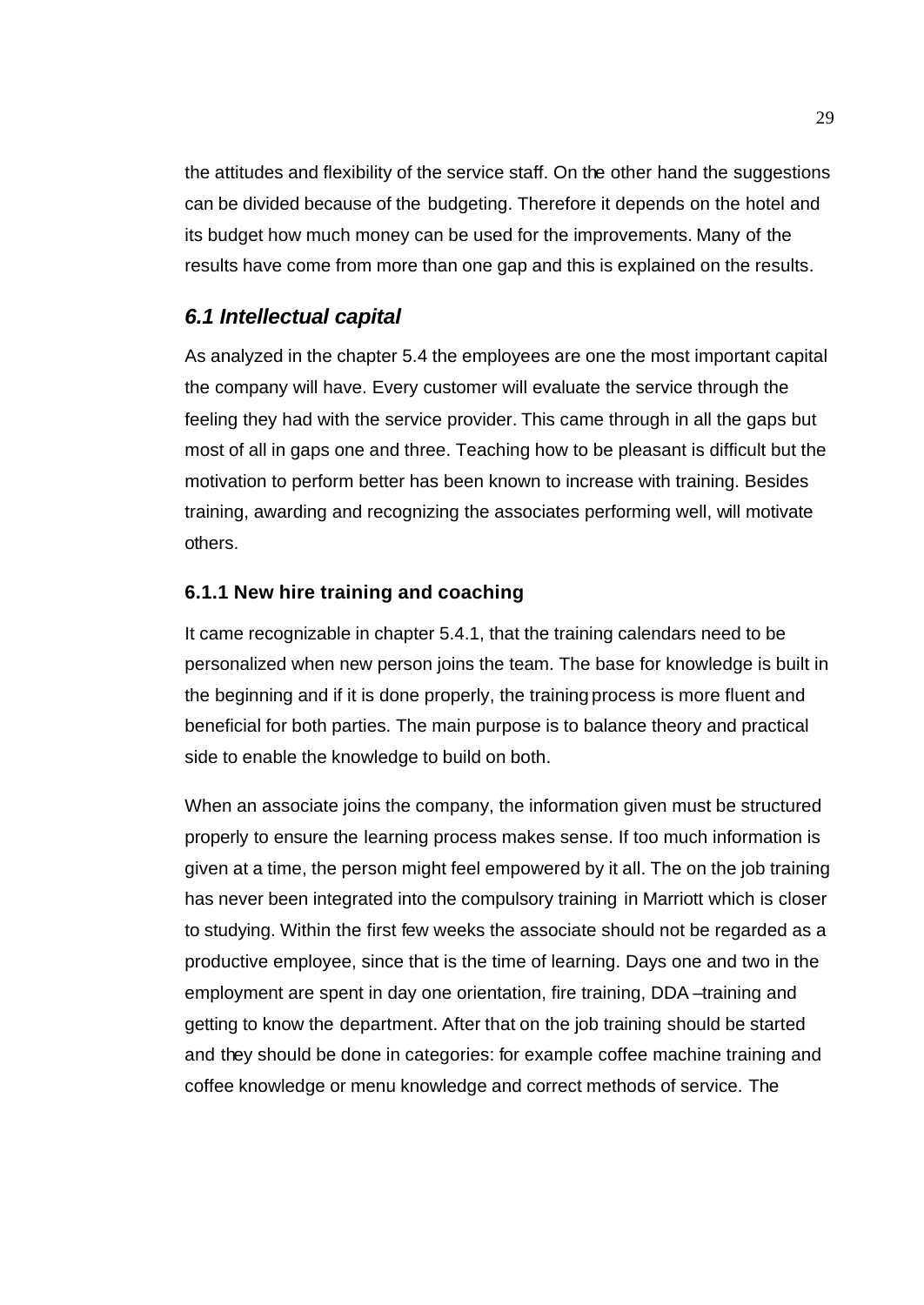associate should follow one of the staff members depending how long they have been on the job. Training manual is introduced in more detail on appendix 4.

After the first weeks the theory training can then commence again and depending on the previous knowledge of the job and the ability to progress, the associate can start wo rking on their own. There is obviously supervision on shift to make sure the person can cope. Every month there could be a quiz on certain topics to ensure the associate has understood all the training. After the three months when all the training should have been done, a meeting should be organized to find out how the period has gone and if all the training is done.

The opportunity to spend some time with all the employees to have one-to-one – meetings is limited. But it would be beneficial to talk privately every six months to find out how the associate is finding their job and if there is any need for more training. It can also work as a tool to develop personal goals for the employee and to guide the career in certain direction. This works in motivational way and helps the employees to find out their career path. If the associates are motivated of their work, they will most likely provide good service.

#### **6.2.2 Guest surveys**

The gap 1 – management perception gap identified the need for Long Weekends' own guest satisfaction survey. To find the right information and to interpret it accordingly is vital when making plans for the future. The survey can be done to all members using the facilities to find out their ideas and opinions. This can be done best with questionnaire especially if the questions are multi choice ones rather than open questions. This way percentages can be calculated to be able to see the results clearly.

To receive comprehensive results from this kind of survey, the amount to be questioned has to be large. Due to the different kinds of memberships, many of the members visit Long Weekend only weekends of few times a month. Then some with full memberships might be there four or five times a week. Also their needs are different; some will come only for coffee and a snack when others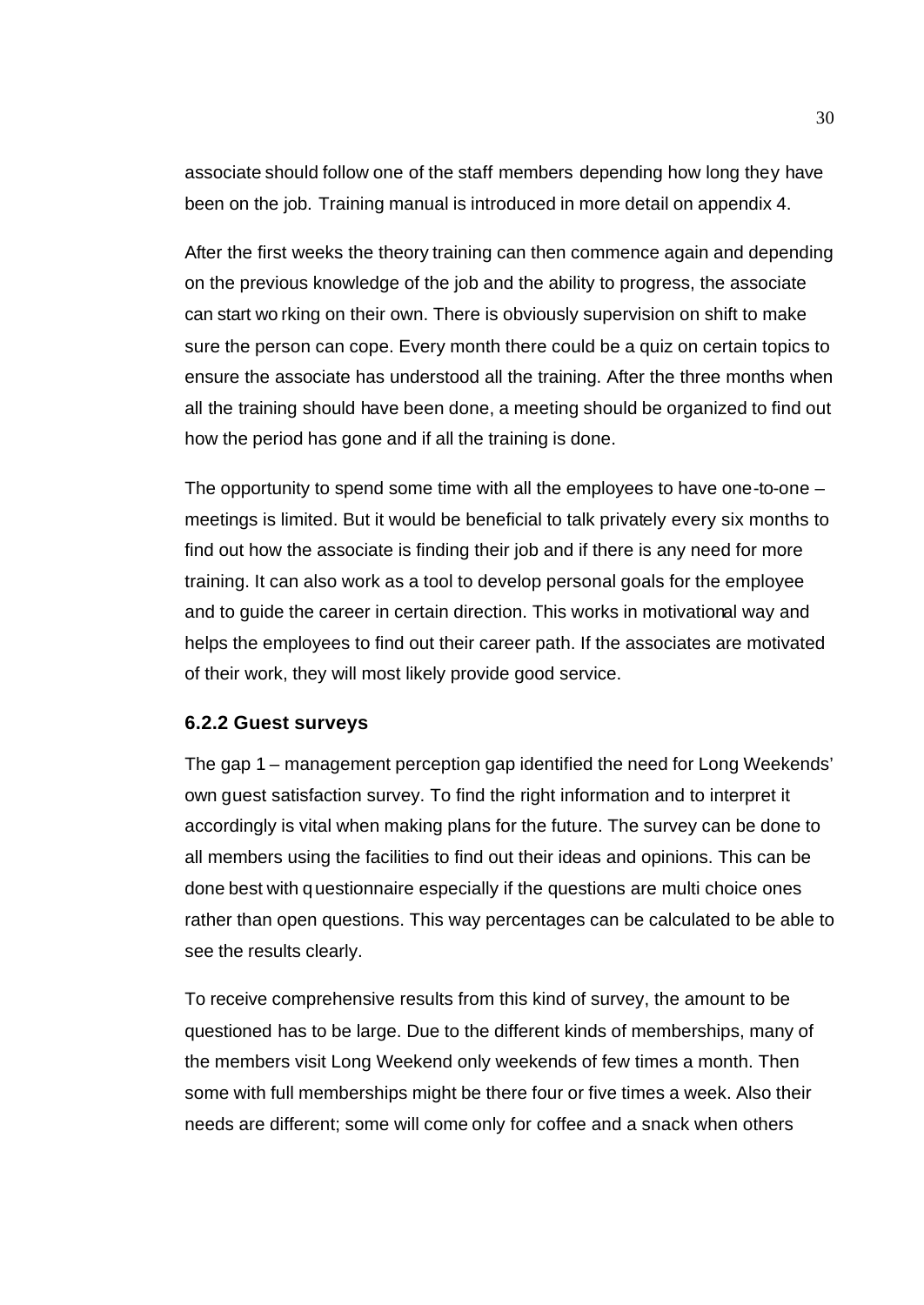come to enjoy lunch or dinner. All this has to be taken into account since it does influence their opinion.

The other option is to conduct an overall satisfaction survey to all public using the Long Weekend. This way there is no difference between groups using the service and the results received give more comprehensive picture of the service quality. When analyzing results, it has to be decided if there is need to divide the answers somehow. They can be divided with the times visited in the Long Weekend or purpose of the visit. All this has to be decided when drafting the questionnaire to be able to analyze the results accordingly. When the results have been gathered for certain time, it should give the staff an influence to which way the service should be improved.

The managers have previously tried to find out how the customers would rate their experience in the Long Weekend. This questionnaire consisted of few questions which where too vague and gave no additional information. These surveys are there to give an idea how the employees are doing their job but most of all it should give answers why something was not that good. If the customer has filled in that the food was bad, but there is no question why did he think that, the staff is not finding out any usable information. The results of this short questionnaire were never communicated to the employees and therefore it was just forgotten. It is not easy to give negative feedback as a result of questionnaires but if it is done constructively, it can work as a development tool. This should be one of the reasons to do it properly.

#### *6.2 Furniture and design*

Being tangible nature, furniture and surroundings were not analyzed in the gap analysis model. But as referred to in chapter 4, the look of a restaurant sets the atmosphere and tells something of the service to the customers. Furniture can also have a negative impact to customer service if for example the tables and chairs are broken and the customer fears of sitting down. On the other hand the employees might feel the design is not appropriate or is in the way of the service.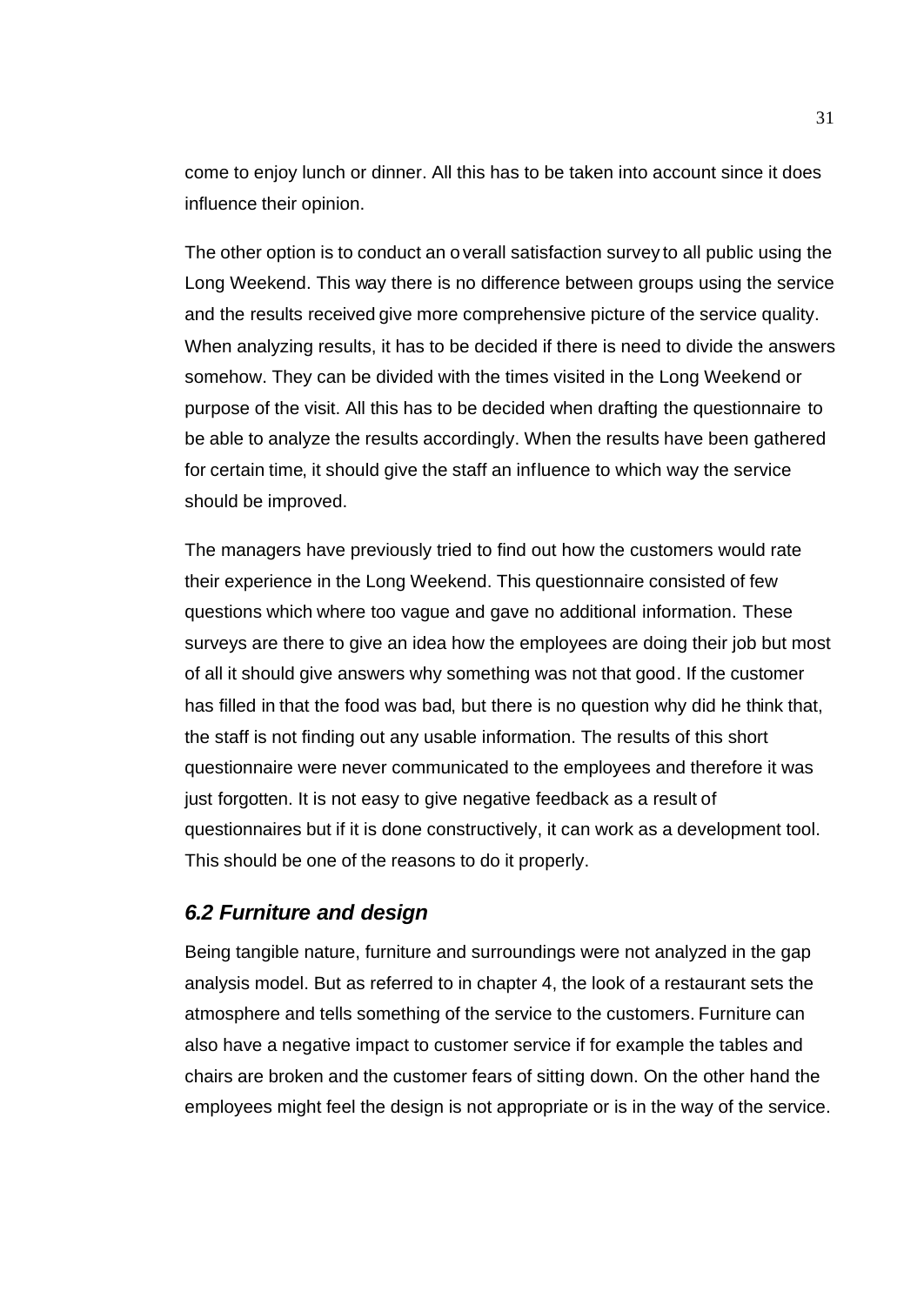#### **6.2.1 New furniture outside**

The patio furniture has been in use for few years and a lot of items are breaking down. Furthermore the tables and chairs take a lot space which is limited in this area. Every square metre should be in use appropriately and nothing should block the exits. As the inside of the restaurant has over gone a makeover with new paint and fabrics within the last few months, new furniture should be put in place to keep the consistence.

The new look is very neutral with beige and some bright red to emphasize, so the look should continue outside as well. Painting the metal is unfavorable since the employees noticed the paint s tarted to chip and the chairs look very unattractive at the moment. Neutral and plain is the target but at the same time cheap is not required as plastic very rarely lasts.

Ideas for the furniture were searched from the internet and many brochures that were sent to the hotel. Unfortunately many companies either offer products for domestic market or furniture for inside use. The company that matches the requirements and has been producing furniture for entertainment, hospitality and restaurant sectors for 24 years is FG Laytrad contracts ltd. The company operates from Cheshire in United Kingdom but offers mainly large batches of furniture for example 24 to 48 items or 49 to 120 items. This way the distribution is more affordable. The company has decided not to hold stock in the premises or have showrooms and therefore most of the business is done via internet or phone. Laytrad promises four to six week for delivery and two to five years for product guarantee.

At the moment the patio area has 11 tables which of three are larger ones and the rest are smaller. The larger tables have five chairs around them and the smaller ones four chairs. Therefore the whole amount of chairs is 47 (3 large tables x 5 chairs  $+ 8$  small tables x 4 chairs = 47), but there is need for more. The amount of tables for the area is reasonable since customers and staff needs to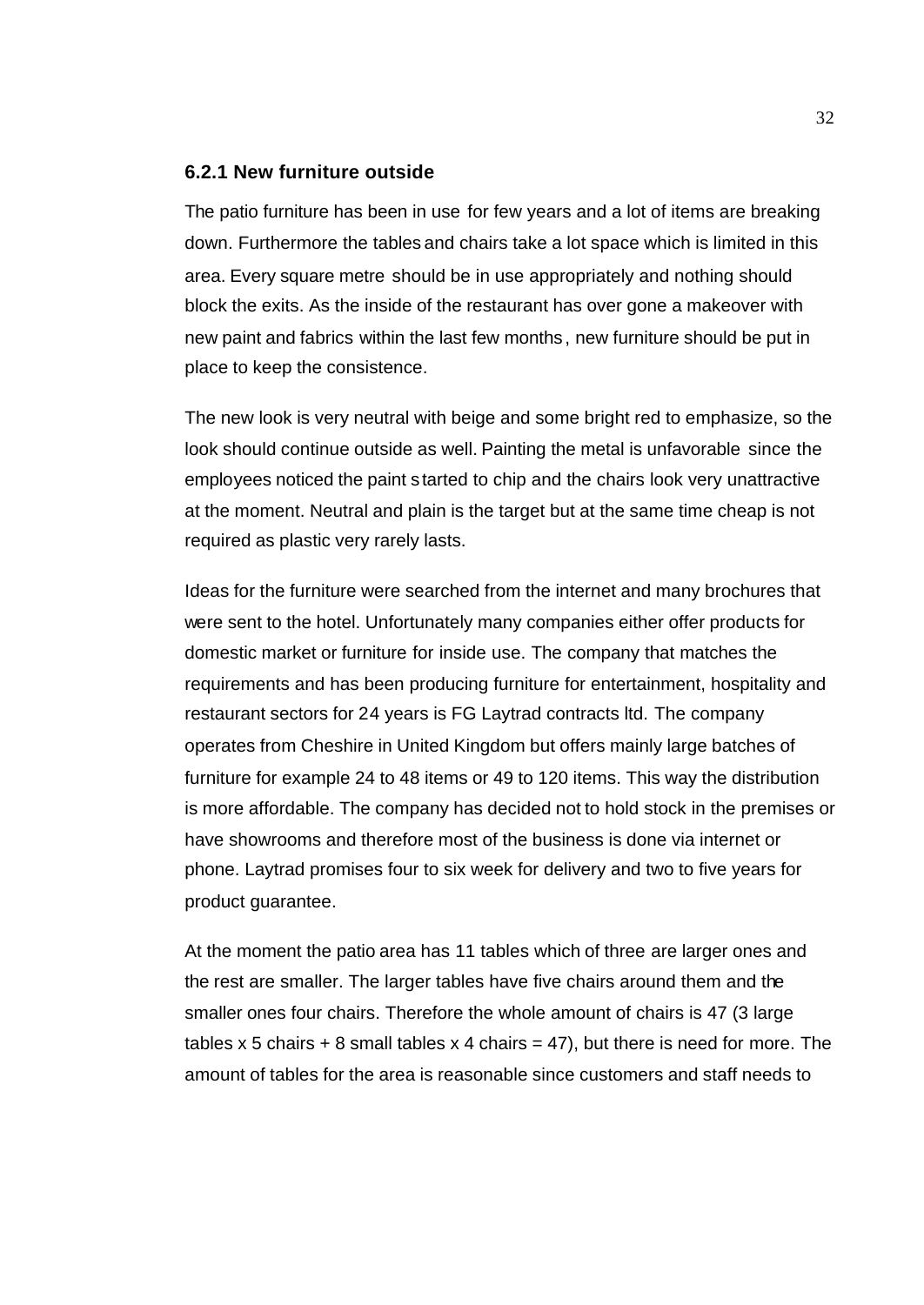be able to walk around the patio. If there are bigger parties visiting the restaurant, extra chairs are necessary.

The possible chairs to be purchased are introduced in the appendix 4. All three of the chairs have aluminium frame, they can be stacked and come in various colours and all of them can be used either inside or outside. The design varies slightly but the price might be the decisive matter. If the need is 47 chairs and some extra ones, the recommended amount to order is 60 to 65 chairs.

?La Capri: 60 x £89.50 = £5370 / 65 x £89.50 = £5817.50

?Ku Java: 60 x £42.40 = £2544 / 65 x £42.40  $\pm$ 2756

?La Carla: 60 x £83.00 = £4980 / 65x £83.00 = £5395

The Ku Java chair is half cheaper than the other chairs, but it is made from the same material and looks very similar to La Capri. Personal favourite in the beginning was La Capri, but after checking the prices, Ku Java seems best of all. La Carla was the least favourite option due to lack of arms in the chair.

The tables and table tops need to be of durable material and neutral colour. Round shape is the best for the shape of the patio to fit all the furniture better. The possible tables are introduced in the appendix 5. Unfortunately with the FG Laytrad Contracts, legs and tops for tables must be purchased separately. At the moment there are 11 tables and that must be the minimum amount ordered. Maximum amount that can be fit on the area is 14 or 15 depending on size. The best option is to take eight of the smaller tables and six of the larger size.

| ?La Cordoba leg: 11 tables x £82.50 = £907.50 / 14 x £82.50 = £1155.00 |
|------------------------------------------------------------------------|
| ?ZW Terra 070 table top: 60 diameter – 8 x £18.25 = £146.00            |
| 70 diameter $-6 \times £22.50 = £135.00$                               |
| ?ZW Terra 112 table top: 60 diameter $-8 \times £20.00 = £160.00$      |
| 70 diameter – 6 x £24.75 = £148.50                                     |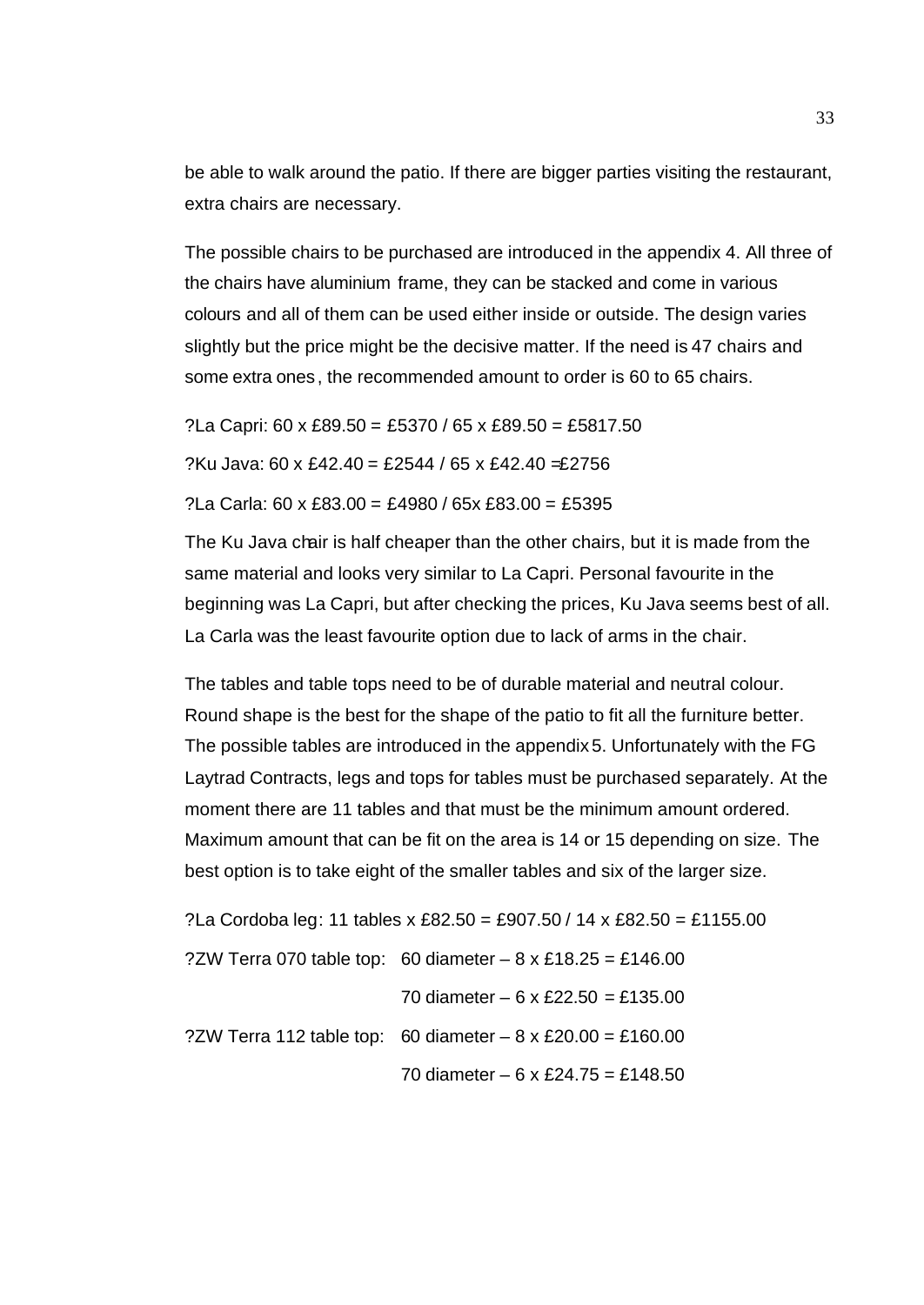ZW Terra 070 table is of better colour but the shape is less flattering and inconvenient when larger party wants to dine in the same table. ZW Terra 112 on the other hand is of very strong colour which can have both negative and positive side to it. On the negative note it can make the area look dark and unwelcoming, but on the other hand, cleaning is easier.

The recommendation is to purchase 65 of the Ku Java chairs with 14 of the La Cordoba legs and eight of the 60 diameter and six of the 70 diameter of ZW Terra 112 tops  $(E2756 + E1155 + E160 + E148.50 = E4219.50)$ . This would require budget of over 4000 pounds which depends on entirely of the hotel and the budget they have on the maintenance and upkeep.

#### **6.2.2 Other design matters**

In the patio areas the design is there to divide the area and to create an atmosphere without cluttering. The main feature is the flower benches that follow the edge of the patio. This fits well to the area and acts as safety feature. The flowers on the wall on the other hand seem to be on the way of the employees when stacking the chairs up. It is important that there is enough space for the extra chairs to make cleaning easier.

There are green poles dividing the space in the patio and their main function is to keep the doors open with hooks (see photo 1, page 8). This can be done with smaller wedges or hooks and therefore get some flexibility with the furniture. The paint in the poles have started chipping already which is unattractive and painting over will just make this worse.

Since the weather can be unpredictable, the hotel has always had some patio heaters. This seems like a good idea but in the end they were constantly on the way or out of gas. Since the employees could do nothing, the customers got frustrated. This is not the kind of service that the restaurant staff wants to give. Unfortunately gas being under strict health and safety instructions, only certain maintenance staff are allowed to order, stock and handle them. Personal recommendation is to get rid of these heaters as they are not an asset to the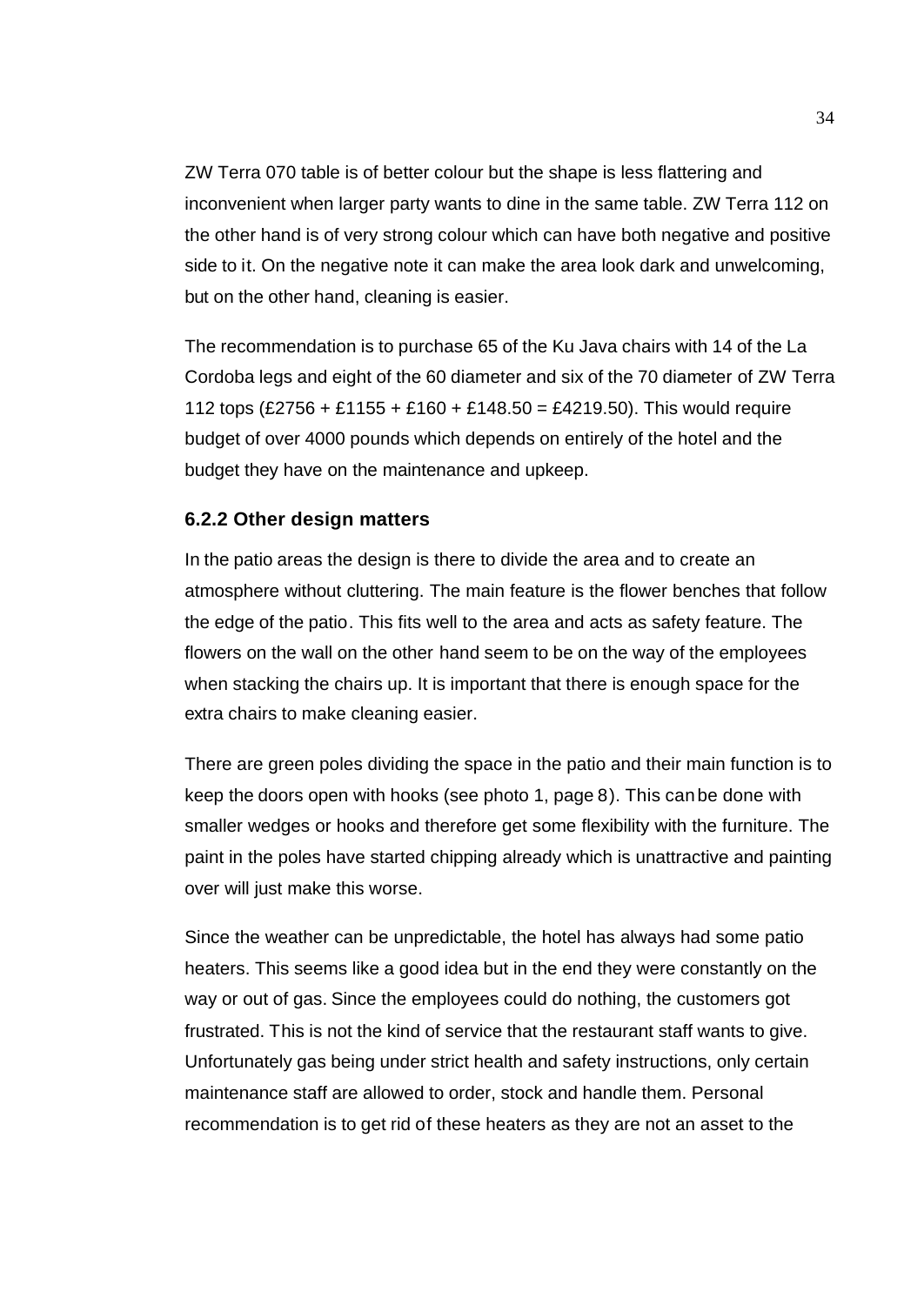patio. Since burgundy is the restaurants new colour, good option would be to stock some throws of similar colour that the customers can use. This would soften the look on the patio and make sitting down nicer for the customers.

#### *6.3 Marketing*

When looking into the Long Weekend Café Bar in chapters 2.6 and 3.3, the main idea that rises is need for marketing. As analyzed in the gap 4 – market communication gap, the image has to be correct so the experienced service is correct. Advertising properly would be required especially as the staff has done lot of work for the Long Weekend. Introducing this new look and the good service provided is vital for survival. Informing the residents in the area of special offers would make an impact to the future.

#### **6.3.1 Opening party for the patio**

A special day, evening or weekend party could be united together with the whole restaurant. But the main idea is to show what the restaurant can do with new menus and special drinks for summer. Obviously this could only work if the advertising is done properly and enough staff is working on that specific day. To make a difference with this sort of marketing, a lot of work has to be done for the day. Doing it on a small scale never works since either no one shows up or the few people will feel awkward.

First thing to decide is to make up a theme for the day that gives positive reaction from possible customers. The theme will also give an inclination of what kind of food, drinks and decorations can be chosen to use. If the main idea is to launch the new menu, that must be the starting point and everything else has to be build around it. With new menu, the idea can be to give little tasters of the dishes so customers can taste many things they find interesting. Or that the customers can order items from the new menu for discounted price. With a more general theme, buffet or barbeque is a good idea. It looks good and lets clientele to see how the dishes come together, not to mention the smell that attracts more customers.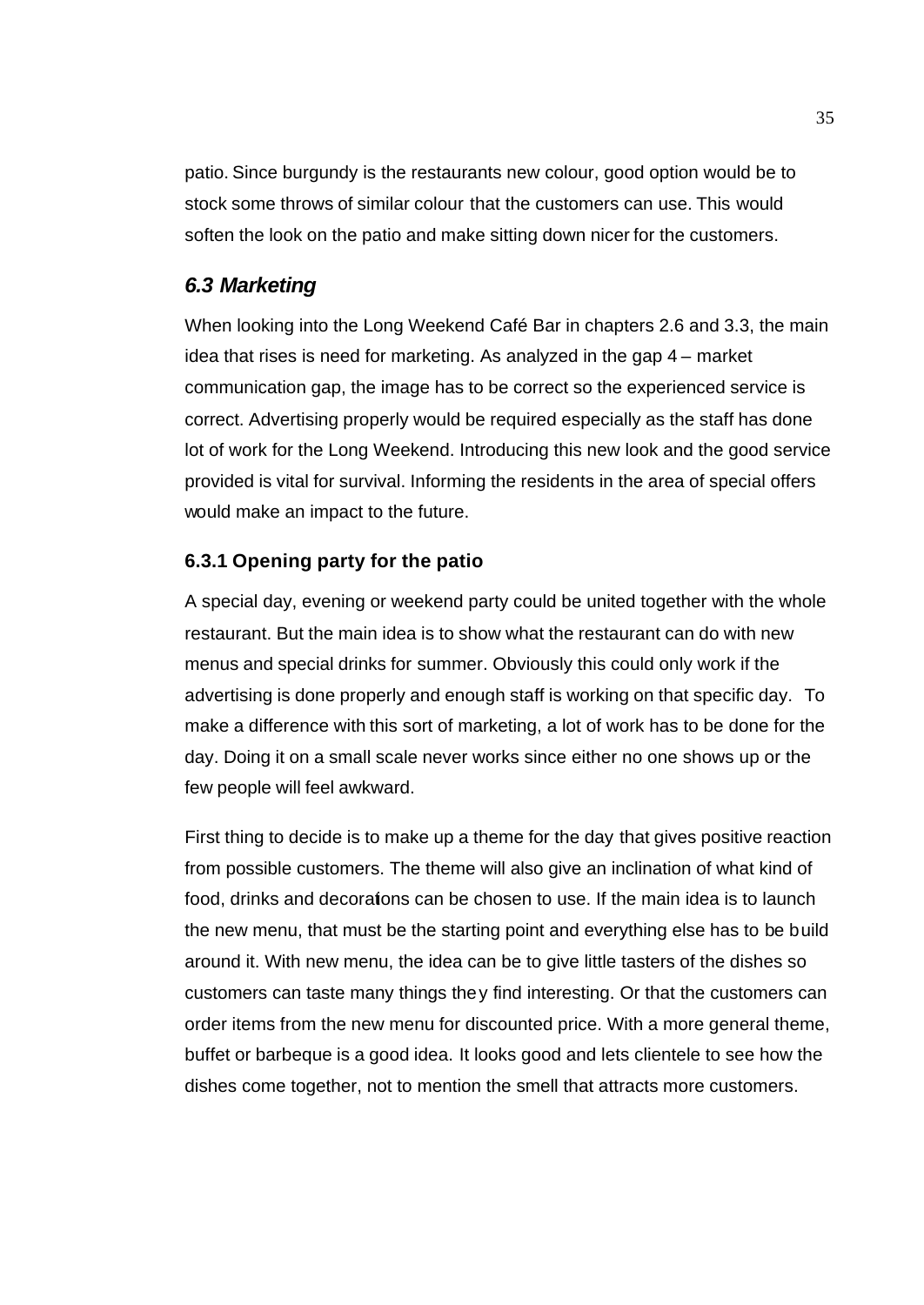Advertising for this event have to be large by having adverts in local newspapers, sending flyers to people living in the area and sending letters to members. Money off or free item -vouchers can be send at the same time depending on what the theme is and if it's cost-effective. The advertising has to start two to three weeks before the date to make sure enough people have been reached but not too early so they still remember. Huge stands and signs in the hotel must be taken into use to attract customers visiting the hotel. Maybe some delegates in a conference might be temped to come after the conference has finished.

Before the advertising starts, entertainment must be acquired. Again depending on the theme, music is one of the best options since it brings feeling for the day. If the music is live, proper advertising must be done to inform who and what time is performing. Even with an unknown artist, a crowd is better to perform to than few customers. Personally one of the best forms of entertainment was found when waiting for food in the TGI Fridays -restaurant. A close up magician approached, performed three tricks and talked with the group. This way half of the waiting time went quickly and the other half talking about the tricks. Good way of showing what simple entertainment can do.

Since the weather and minor difficulties can not be controlled, the trick is to be ready for anything. Organizing canopies and umbrellas before hand is not timeconsuming. And making sure all the staff knows about the offers and timetable is necessary to give good picture of communication in service. Organizing special events properly might bring new customers that will visit many times.

#### **6.3.2 Live cooking and golf parties**

Continuing from the special event or themed day live cooking in forms of barbeques could happen throughout the summer. In the gap 4 one of the main things identified was the need to communicate with the sales staff. They are the ones that talk to lot of customers and possible golf days concerning the Long Weekend and can influence their decision. A meeting with the sales staff is the first step to agree and promote new deals. This meeting could possible act as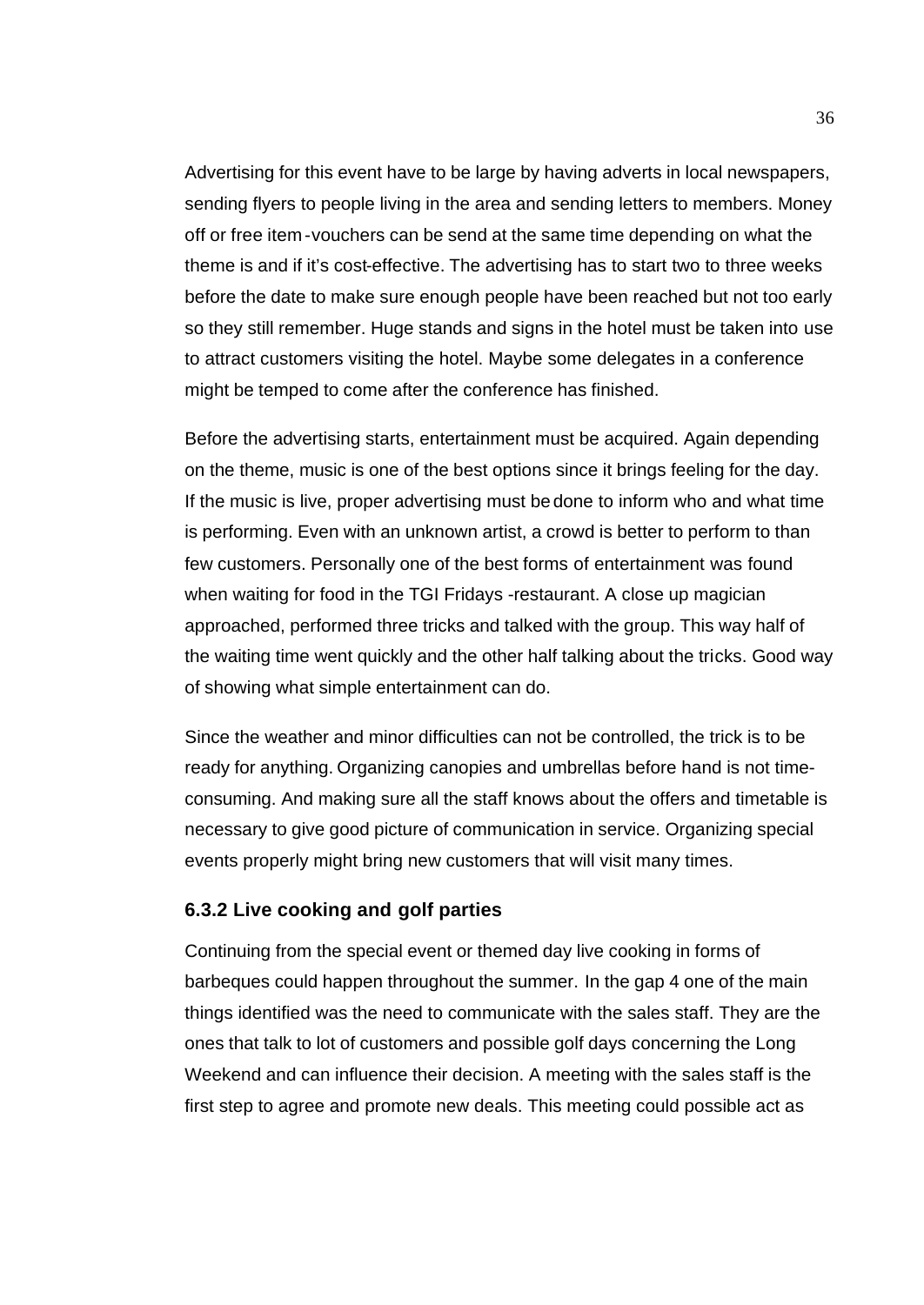place for ideas to be developed and talked about. Maybe the sales staff has some ideas they have not informed anyone. It is just the matter of getting the communication started.

The idea of offering barbeque for the golf parties who previously have had two or three course meals included in their package, might work as an advantage. If the party is large, it is easier to seat them outside and they usually want to stay and enjoy the sun as long as possible. Purchasing salads and burger buns is costeffective and offering a choice of grilled products might make other customers enquiring the possibility as well. All this is done in front of the customer to give an idea of the service.

Since most of the golf days are fairly relaxed meetings and the timetable is flexible, this sort of food would suit them well. The main emphasis is on the marketing and after the first few golf parties would have been done, the word of mouth should advertise this new service. It should have an impact on other sales as well, since nothing attracts customers more than busy and happy atmosphere.

## **7 CONCLUSIONS**

The subject of this bachelor's thesis was chosen to accommodate working at the same time. This had both advantages and disadvantages during the process. It was easier to find out information of the hotel and the area when working there, but the distance to Finland was too long. When communication had to be done via emails, the writing and tutoring process became difficult. Also busy periods at work, cut the writing process and there were weeks, when concentrating on the project was difficult. This is a matter of self evaluation and maybe it would have been easier to take some time off to finish the thesis.

It came clear in the beginning of the project that the analysis part of the thesis might grow large, but the main emphasis was to find out usable development ideas. Processing the information was enjoyable due to the learning aspect of it. Even though previous knowledge plays part in the process, the main lesson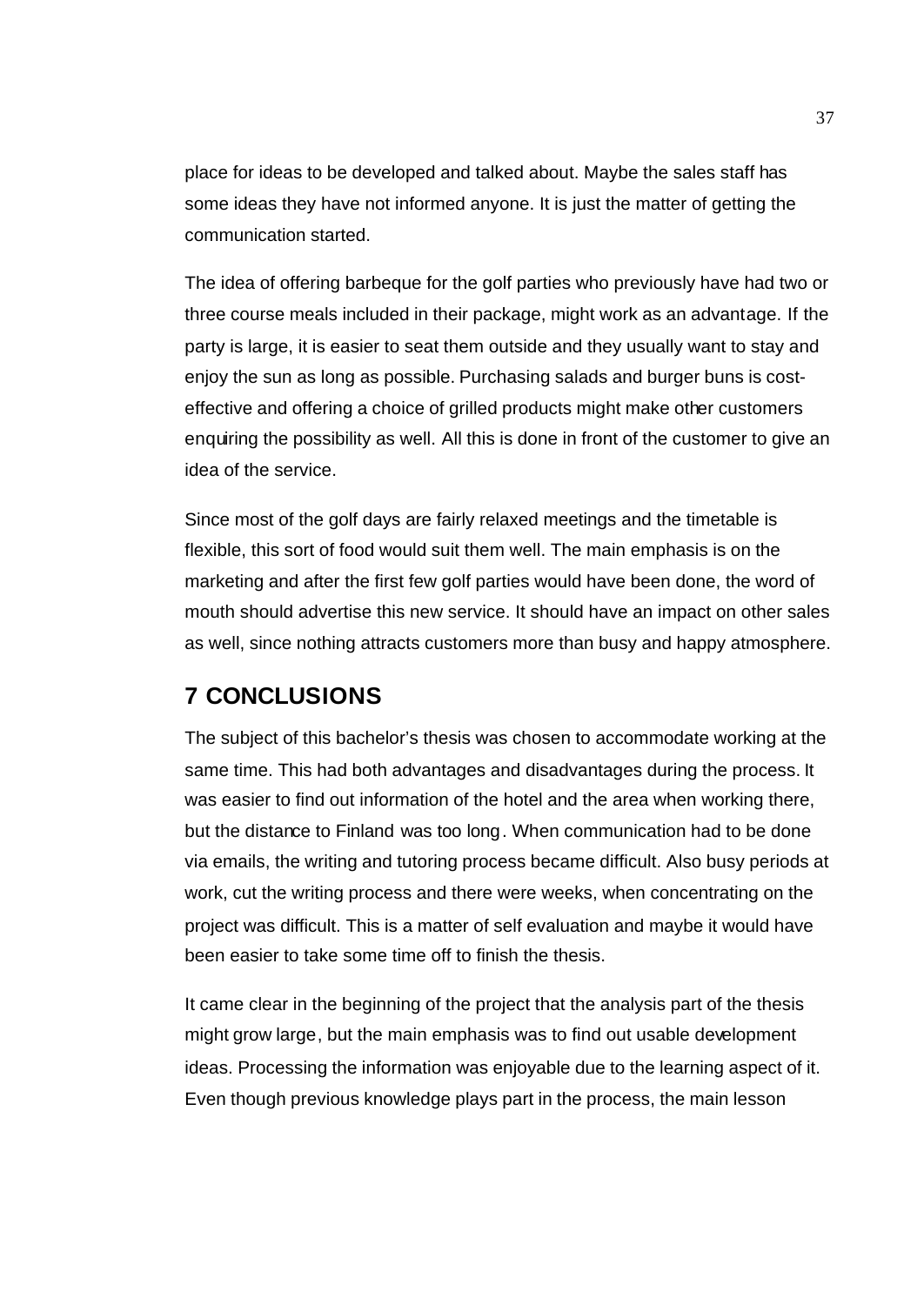learnt was the need for analysis before developing any ideas. Throughout the project the management was encouraging and helped to find the information. The manager of the Long Weekend café bar changed little after the subject had been chosen and this influenced the start of the process. Mainly this meant introducing the aim and means of the project at least twice before the work could commence.

The timetable for the thesis fluctuated during the process but the work finished on time. In the beginning the background search was supposed to be done in June and July of 2005 but this continued to autum n as well. From August to November the emphasis was on the writing and analysis process. Finalizing the project and finding the development ideas were due to be done in January through to February. At this stage the process was late but the timetable had been done to allow time to continue during the spring if something unexpected would happen. The final date for the work to be done was the beginning of April to give some time for the changes to happen before the summer season would begin.

The design and décor of the café bar needs modernizing and new furniture would make an impact. But the main thing the management can take from this study is new look for training and marketing. Since the emphasis in the industry is on service, this has to be taken into account every day. Communication is the key in everything and involves other departments as well. Organizing meetings with the sales staff should not be difficult and if this is done regularly, everyone will benefit from it. The Marriott International has made a good start with treating associates properly but more can be done to motivate employees. If proper training is given from the beginning, associates will perform better and be more motivated to make an impact. The suggestions made in this thesis could make a difference in the quality of service depending on the managements input.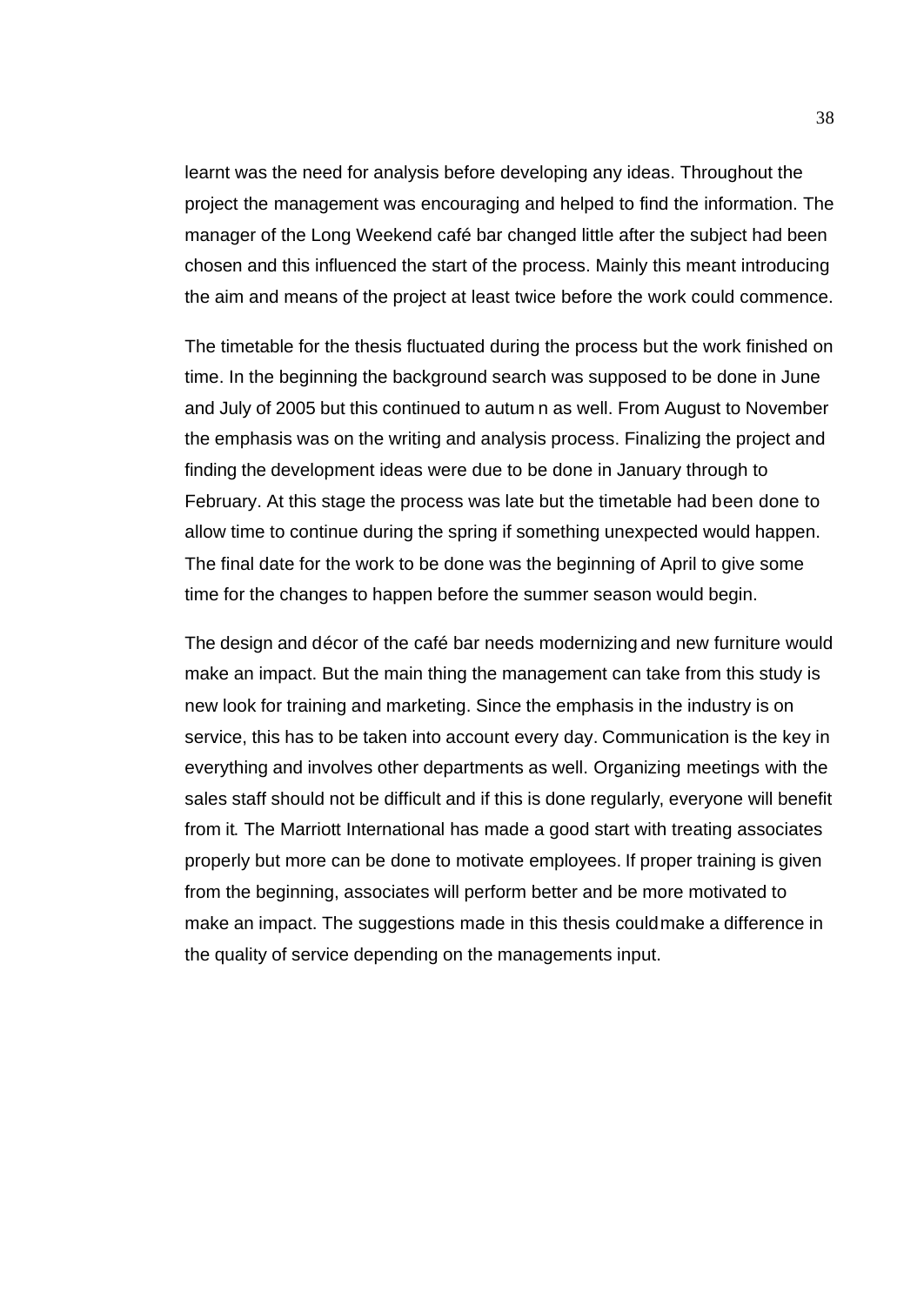## **REFERENCES**

Market snapshot: themed pubs, article, published July 7, 2005. Referred to on March 1, 2006. Www.caterersearch.com/articles

Crowne Plaza hotels.2001-2006. Referred to on September 14, 2005. The website of Intercontinental hotels. Http://www.ichotelsgroup.com/h/d/cp/925/en/home

De Vere hotels. Updated 2006. Referred to on September 14, 2005. The website of De Vere group plc. Http://www.devereonline.co.uk/default.htm

Fitzsimmons, J. & Fitzsimmons, M. 1994. Service management for competitive advantage. Singapore: McGraw-Hill Book.

Grönroos, C. 2001a. Service management and marketing – A customer relationship management approach. 2nd ed. Chicester: John Wiley & sons.

Grönroos, C. 2001b. Palveluiden johtaminen ja markkinointi. Finnish version of the original: Service management and marketing. Helsinki: WSOY

Hilton hotels. Updated 2006. Referred to on September 14, 2005. The Website of Hilton International. Http://www.hilton.co.uk/SiteHomePage

Hyatt hotels. Updated 2006. Referred to on September 14, 2005. The website of Hyatt Corporation. Http://www.hyatt.com/hyatt/index.jsp

Johnston, R. & Clark, G. 2001. Service operations management. Harlow: Pearson Education.

Marriott International Inc. 1996-2006. Referred to on September, 14 and October 20, 2005. The website of Marriott International. Www.marriott.com

Marriott United Kingdom, Ireland, Middle East and Africa – Careers.1996-2006. Referred to on September, 14 and October, 20, 2005. The website of Marriott International Inc. Www.marriottcareers.net

Murdick, R., Render, B. & Russell, R. 1990. Service operations management. Massachusetts: Allyn and Bacon.

Niittykangas, H. 2005. Alueellinen PK-yrittäjyys – Yrittäjyys tilaan kiinnittyvänä ilmiönä. Lecture Notes. University of Jyväskylä. The school of business and economics.

Zeithaml, V., Parasuraman, A. & Berry, L. 1990. Delivering quality service – Balancing customer perceptions and expectations. New York: Free Press.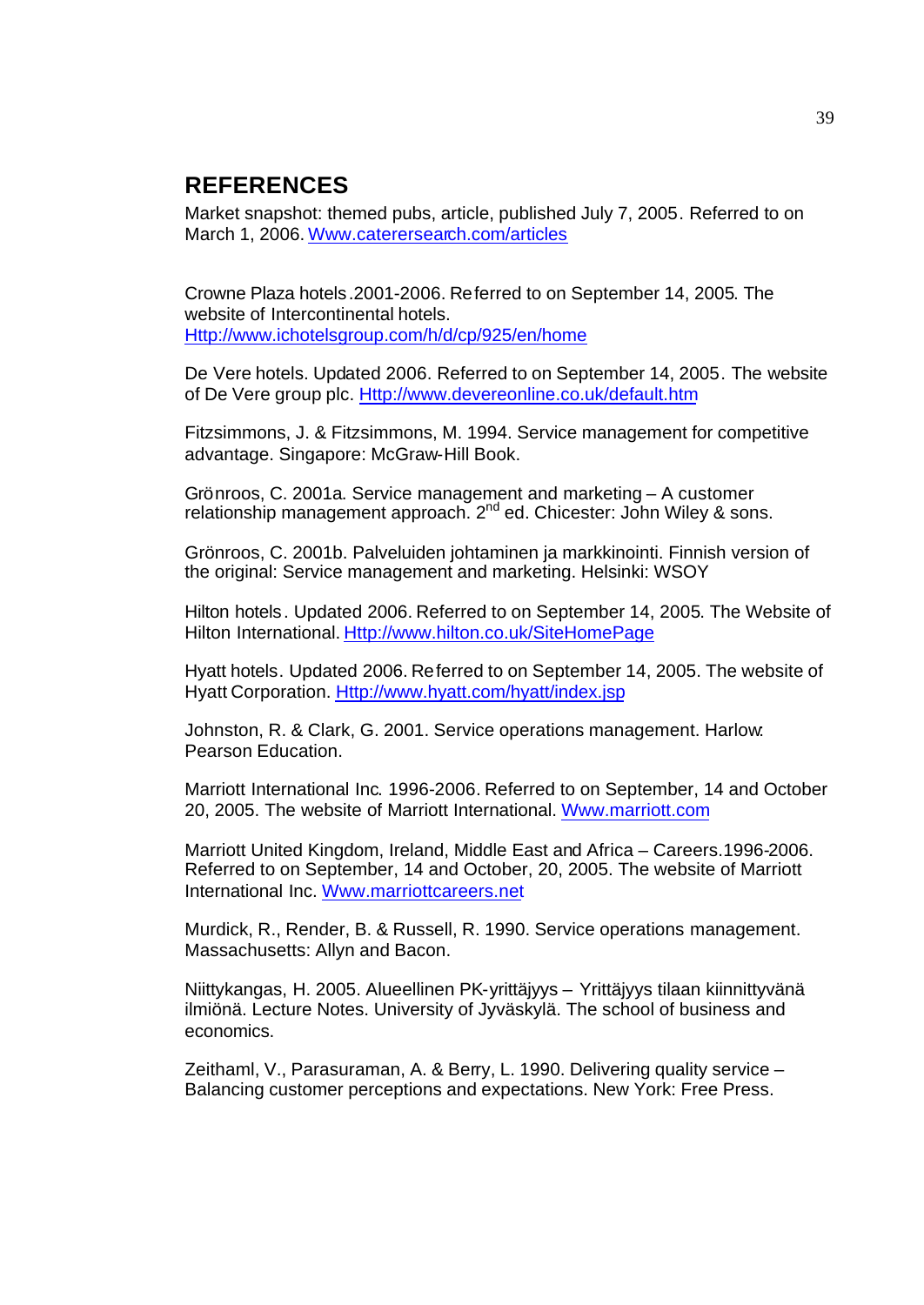## **APPENDICES**

#### *Appendix 1: Staff Questionnaire*

This summer we want to make the Long Weekend patio the best we can and that is why I'm asking for you opinions and ideas. Please feel free to give your honest opinion.

Firstly, think about last summer (2004) and list things that you think we did well in the patio. Do you feel we did our best on serving customers? Do you think the procedures in the patio worked well? And if you would rate our teams' performance, what number from 1- 10, would you give us? (1bad - 10 good)

Secondly, is there anything you feel we didn't do that well? What could we do better this year? If you rated our performance 5 or under, how could we improve it? Or if you rated 6-10, how can we continue to keep the level?

Do you have any ideas you would like to see go ahead this summer?

And finally, do you personally enjoy working outside on the patio?

And if not, what would make it more enjoyable for you?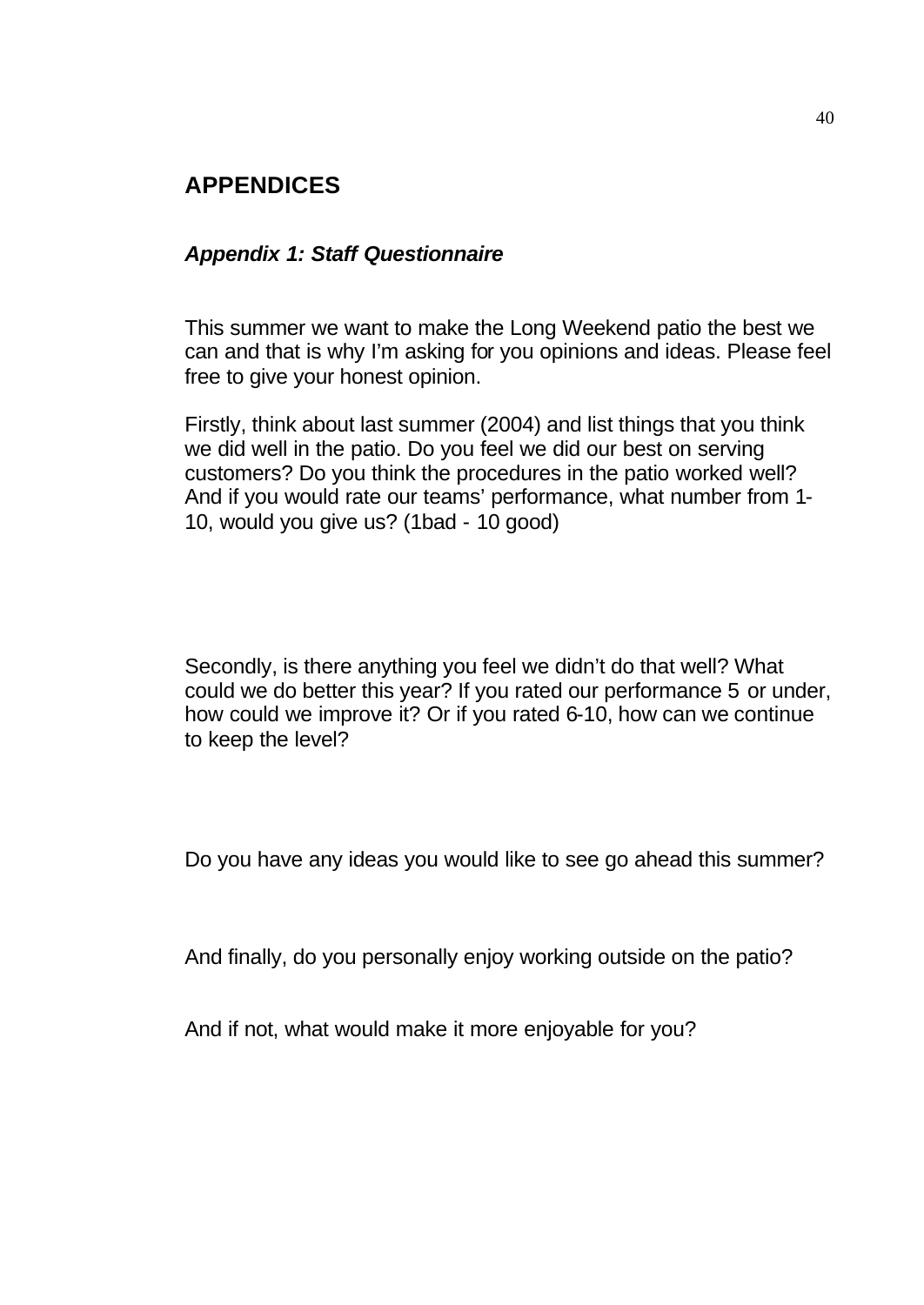# *Appendix 2: Patio Plan* **The Long Weekend Café Bar**

# **Patio Plan 2005 –Staff meeting 08/05**

### *In general*

\*Throughout the summer there will be a person responsible for the patio on each shift. Therefore it is like one of our stations and everyone will be expected to work there when it's their turn. We work as a team and we need to help each other.

\*There is a strict rule of NO taps without room number or credit card when sitting outside. A membership number is not enough due to the fact that we can't charge anything to it. If we all stick to this rule and tell our customers why this is, they will understand and learn not to ask for it. You are also encouraged to tell our guests that we treat everyone on equal basis so the same rule applies to all. At all times, use polite language, be friendly and smile and customers will understand.

\*All of our team members have to learn to use micros to our advantage. The till on station 3+4 is moved outside daily to make it easier to open checks and give change to our customers. If the associate serving on the patio is busy, he/she can just open tables and send checks to the bar or kitchen (make sure special requests are clearly written) and one of the associates working inside can bring the food and drinks outside. This can work but it requires attention to detail from all of us.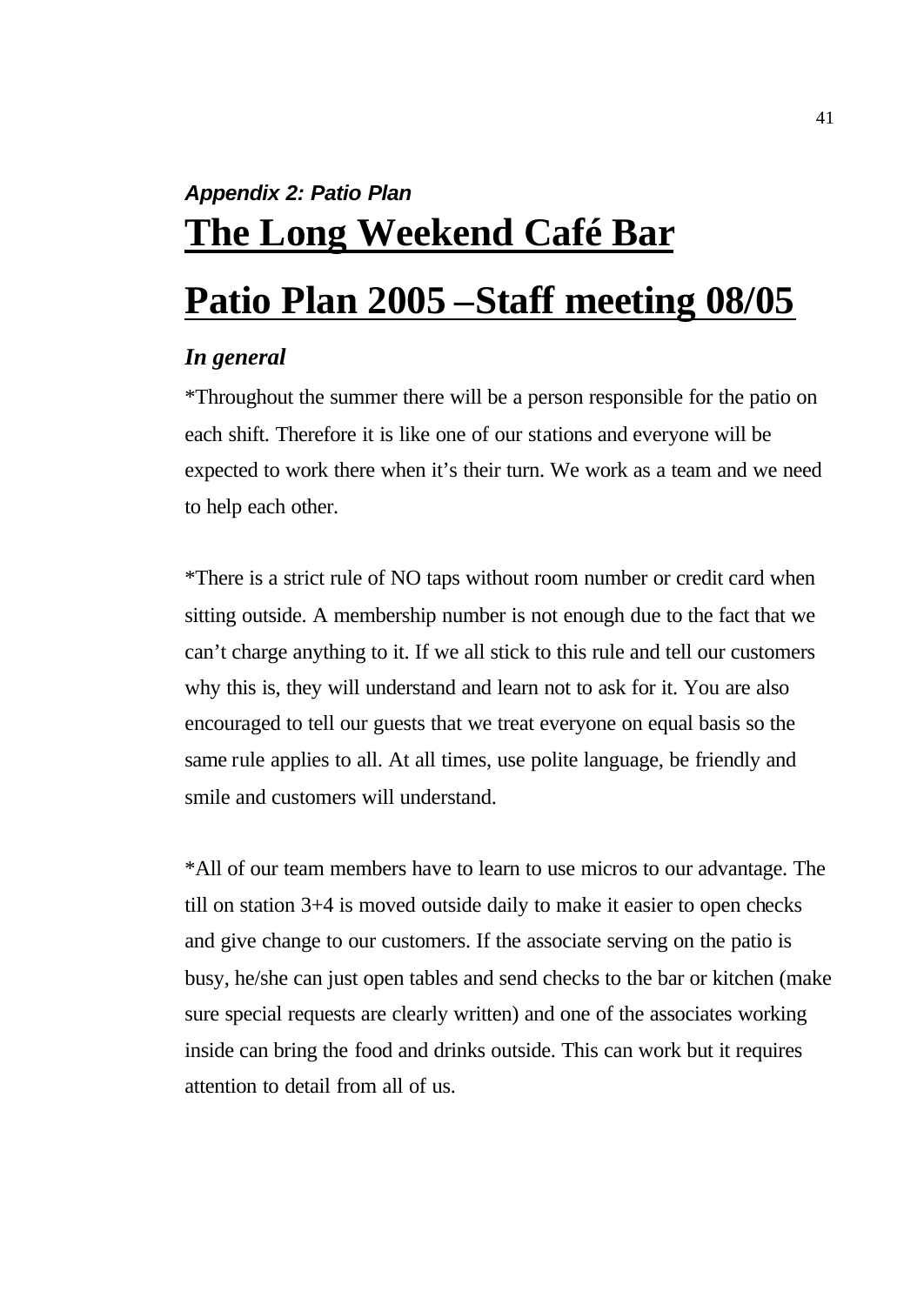\*Always remember to up sell. Try and make it to the customer before they have finished their drink, this way they don't have to wait for service. \*Make sure you personally are ok to work on the patio. Use a cap and sun cream when the sun is shining and drink a lot of water.

### *Opening procedures*

\*Wipe all the tables clean and make sure the tables are where they supposed to be

\*Place a table number, an ashtray, a sugar and sauce bowls, salt and pepper on every table

\*Place 4-5 chairs around each table

\*Make sure the patio looks clean and also check the tables outside Arden suite

\*Dress the dumb waiter: Take the till outside from station 3+4 and make sure there are enough extra sauces, sugars, napkins, straws and cutlery \*Write down the daily specials and make sure there are few menus outside \*Have a cloth and spray bottle ready outside as well and try to clean tables immediately after customers have left. This way, we give good first impression and we don't attract too many wasps and bees

## *Closing down procedures*

\*Take everything away from the tables; clean and fill the sugar and sauce bowls

\*Stack all the chairs by the wall and lock them for the night

\*Make sure all the tables are clean

\*Empty the bins

\*Sweep the floor if there is a lot of rubbish

\*Take everything inside from the dumb waiter and cover it up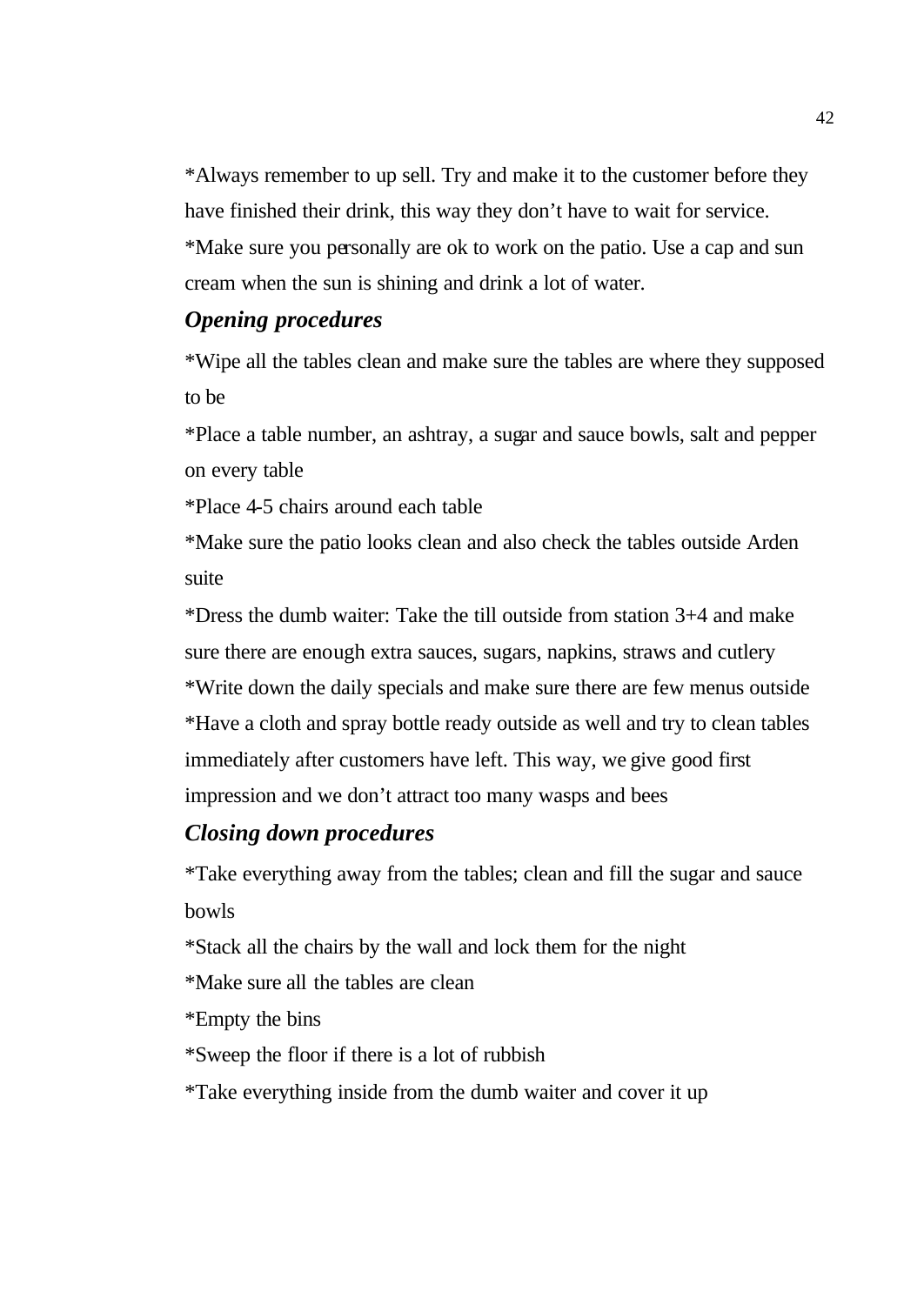## *Appendix 3: Training log – summer 2005*

Long Weekend patio -One to one training log

| Name of<br>associate | Date completed                | <b>Initials</b> |
|----------------------|-------------------------------|-----------------|
| Kristin              | 15/07/05                      | KH              |
| Amy                  |                               |                 |
| Angel                | 10/07/05                      | AK              |
| Dave G               | Left to another<br>department |                 |
| Keri                 | 10/07/05                      | KF              |
| Kayleigh             | 08/07/05                      | <b>KW</b>       |
| Dave F               | 18/07/05                      | DF              |
| Kate                 | 11/07/05                      | <b>KD</b>       |
| Hannah               | 20/07/05                      | HM              |
| Jonny                |                               |                 |
| John                 | 26/07/05                      | <b>JM</b>       |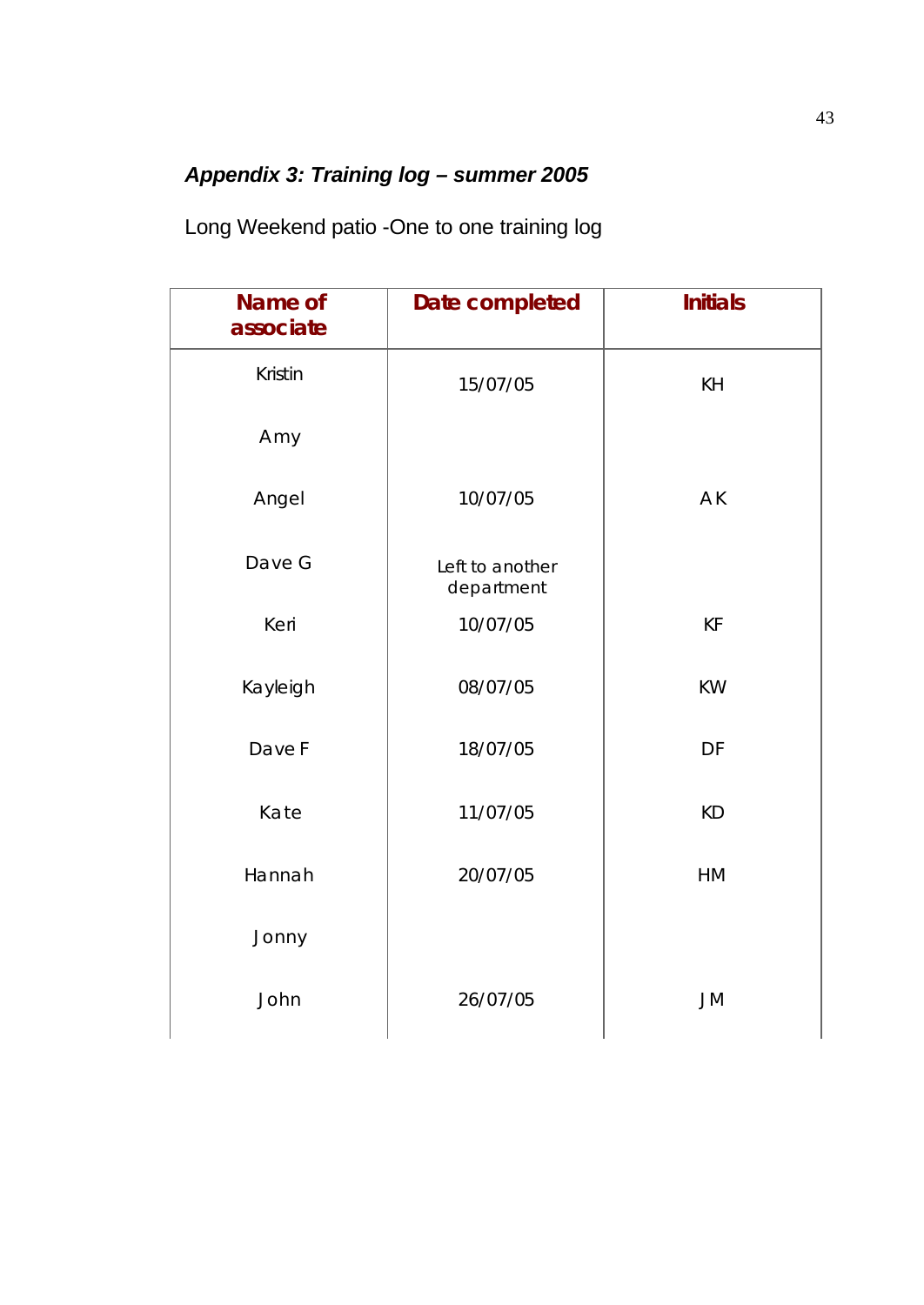## *Appendix 4: Training manual*

The first 90 days

? Day 1

- Day one orientation (7.5hrs, including walk around the hotel)

? Day 2

- Fire training (2hrs) and DDA training (3 hrs)

- Tour in the specific department (Introducing work areas, co-workers, timetables for training and LWE manual)

- Introduction to CNHT booklets

? Days 3 and 4

- Coffee machine and hot drinks training (1 hr depending on previous knowledge)

- Service procedure for day time and evening (3hrs)

?Greeting and seating ?Taking drinks orders and serving drinks ?Taking food orders and serving food ?Importance of checking back on the customer ?Billing and goodbye

- Menu knowledge and service times (1/2 to 1hr)

- Micros training (2 hrs)

- Patio procedures (1/2 hr)

- Cleaning and preparations (1hr)

? From day 5

- Starting work by following experienced associate for 2 to 3 days, depending on previous experience and learning process

- Learning to run own section

? Weeks 2 and 3

- Starting Spirit To Serve -training (4 times 3hrs)

- Continuing learning on the job

- Completion of the health and safety booklet (CNHT)

? Week 4

- Completing Spirit To Serve -training

- Food hygiene -training (1 day)

? After 1 month

- Feedback with the associate

? Month 2

- Bar legislation (2hrs) and bar training on the job if associate over 18

- Starting the core module and restaurant booklets (CNHT)

- Checking on performance in different areas

? Month 3

- Completing CNHT

- Completing any other training needed

- Performance check and feedback for the associate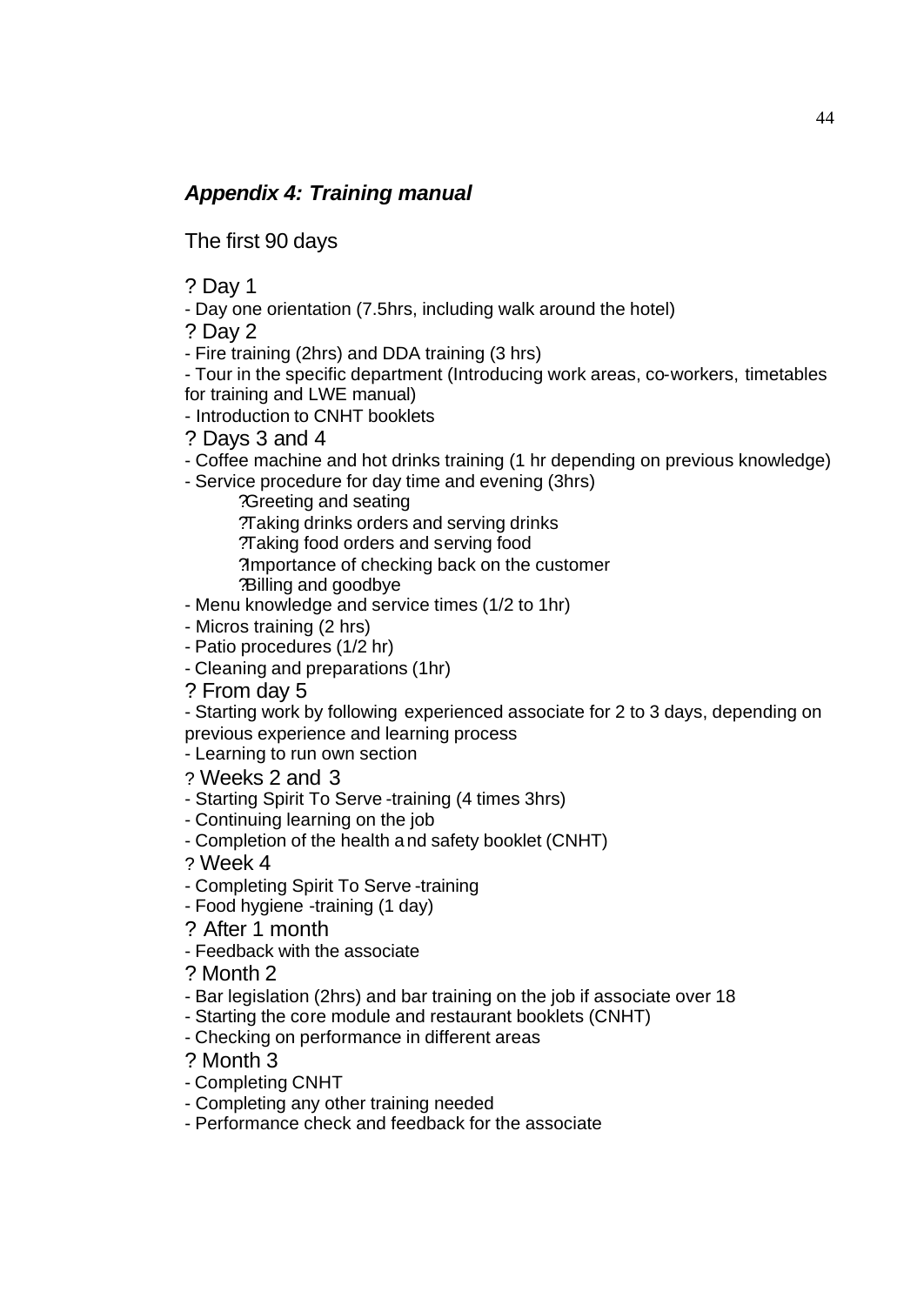

## *Appendix 5: Recommendations for patio chairs*